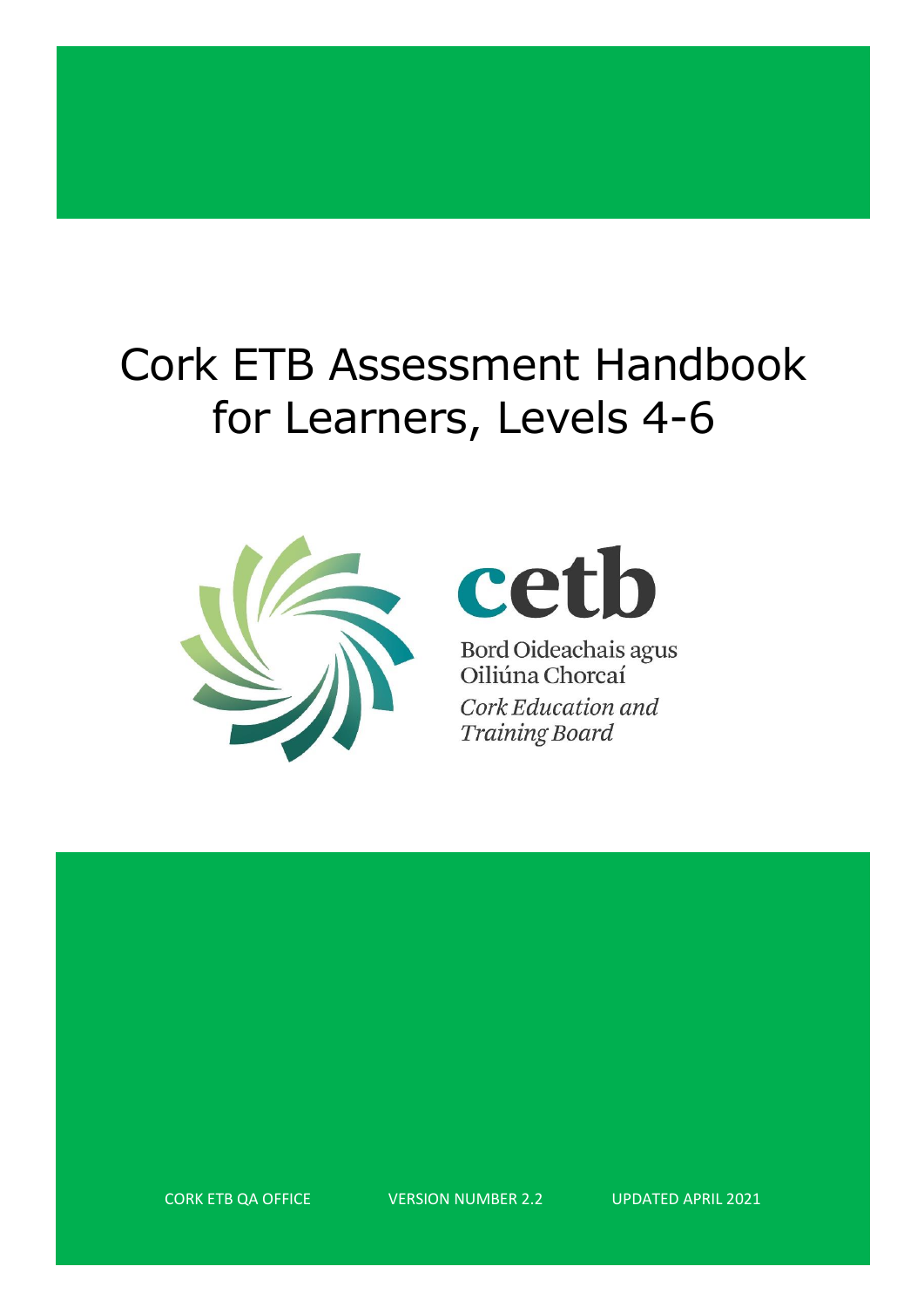## <span id="page-1-1"></span><span id="page-1-0"></span>**Contents**

| What is my responsibility as a learner in relation to assessment?  8      |
|---------------------------------------------------------------------------|
|                                                                           |
|                                                                           |
|                                                                           |
| How can Cork ETB ensure that my work is being assessed fairly?  9         |
|                                                                           |
|                                                                           |
|                                                                           |
|                                                                           |
| How can I ensure that my assessment is referenced correctly?  2           |
|                                                                           |
|                                                                           |
| What if I have a valid reason for submitting an assessment late?  4       |
|                                                                           |
| How do I apply to defer an assessment due to extenuating circumstances? 4 |
|                                                                           |
|                                                                           |
|                                                                           |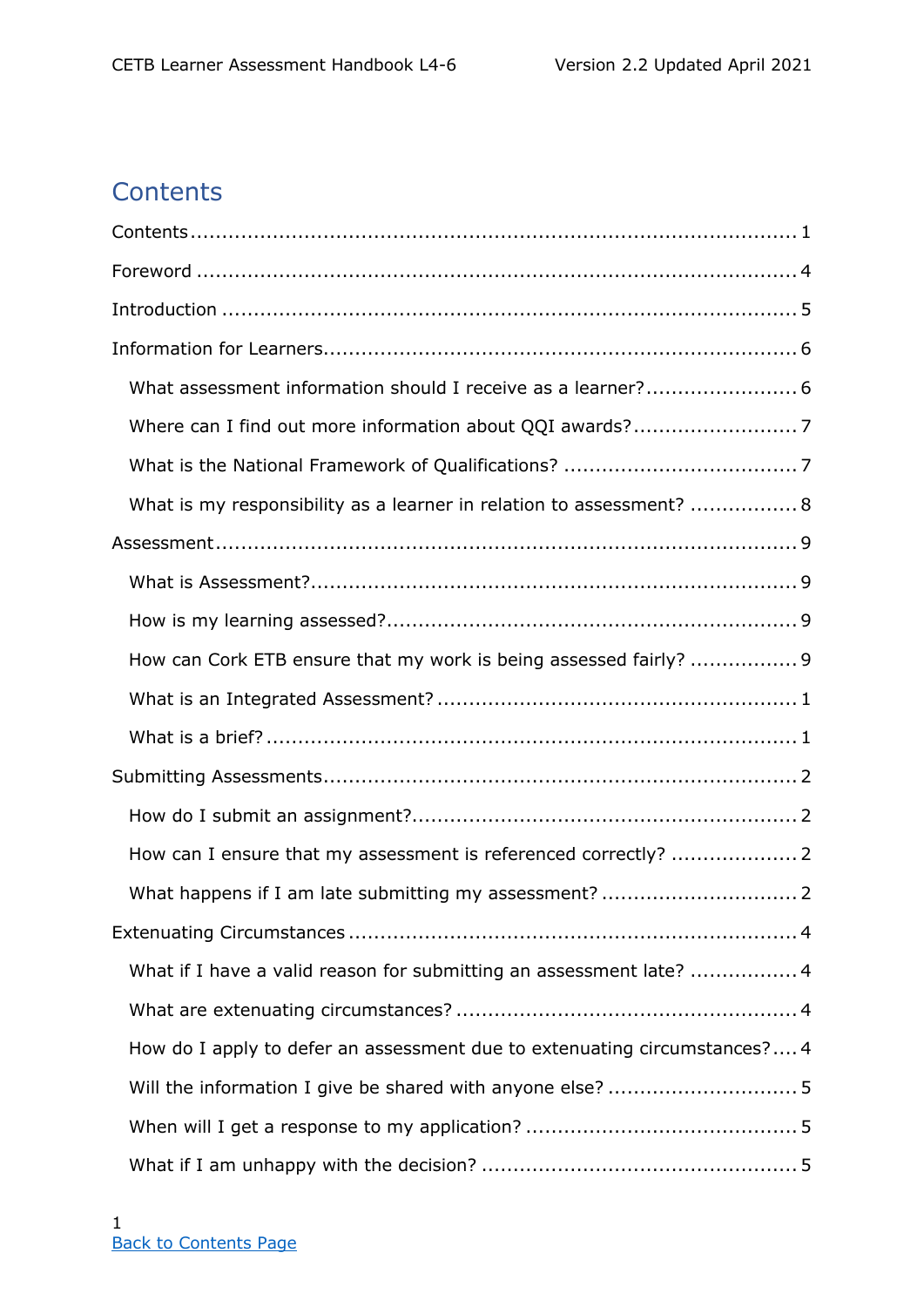| English is not my first language; can I use a dictionary in the examination? 7 |
|--------------------------------------------------------------------------------|
|                                                                                |
|                                                                                |
|                                                                                |
| What is considered inappropriate behaviour in assessments? 8                   |
| What happens if I am suspected of learner assessment malpractice?  9           |
| How will suspected learner assessment malpractice be managed?  10              |
| What are the penalties for learner assessment malpractice?  10                 |
| What if I am not happy with the decision that has been made?  10               |
|                                                                                |
| Am I entitled to accommodations in assessment due to a disability or specific  |
|                                                                                |
| How do I apply for Reasonable Accommodations in assessments? 13                |
|                                                                                |
|                                                                                |
|                                                                                |
|                                                                                |
| Can I get credit or exemptions for previous certification?  14                 |
| Where can I get further information on QQI exemptions? 14                      |
|                                                                                |
|                                                                                |
|                                                                                |
|                                                                                |
|                                                                                |
|                                                                                |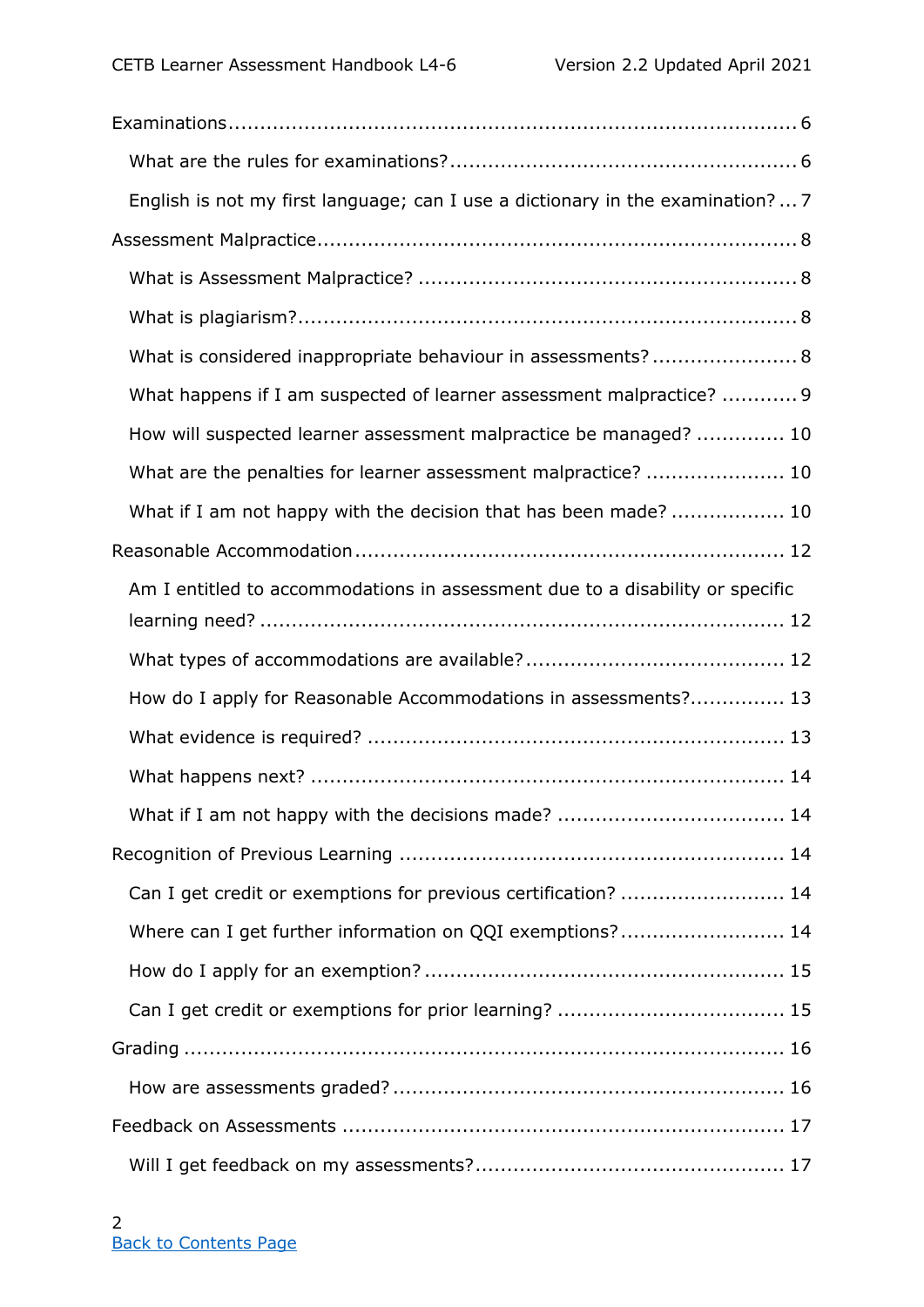| Can I appeal my results if I am unhappy with them?  18                            |  |
|-----------------------------------------------------------------------------------|--|
|                                                                                   |  |
| Will my appeal be processed before CAO offers are made?  19                       |  |
|                                                                                   |  |
| Who do I contact if I have a query about my appeal?  19                           |  |
|                                                                                   |  |
|                                                                                   |  |
|                                                                                   |  |
| Appendix 2 - Referencing Guidelines for Learners  Error! Bookmark not<br>defined. |  |
| Appendix 3 - 6.4.3b Use of Dictionary in Examinations Form  27                    |  |
| Appendix 4 - Application to defer assessment(s) due to Extenuating                |  |
| Appendix 5 - QA 6.10.7a Application Form for Appeal of Assessment Malpractice     |  |
| Appendix 6 - QA 6.6a Specific Details of Needs Recognised & the Appropriate       |  |
| Appendix 7 - Application Form for Reasonable Accommodation in Assessment 34       |  |
| Appendix 8 - Learner Appeal/s Application Form 2019 38                            |  |
| Appendix 9 - Application to Repeat an Examination on a PLC Programme 40           |  |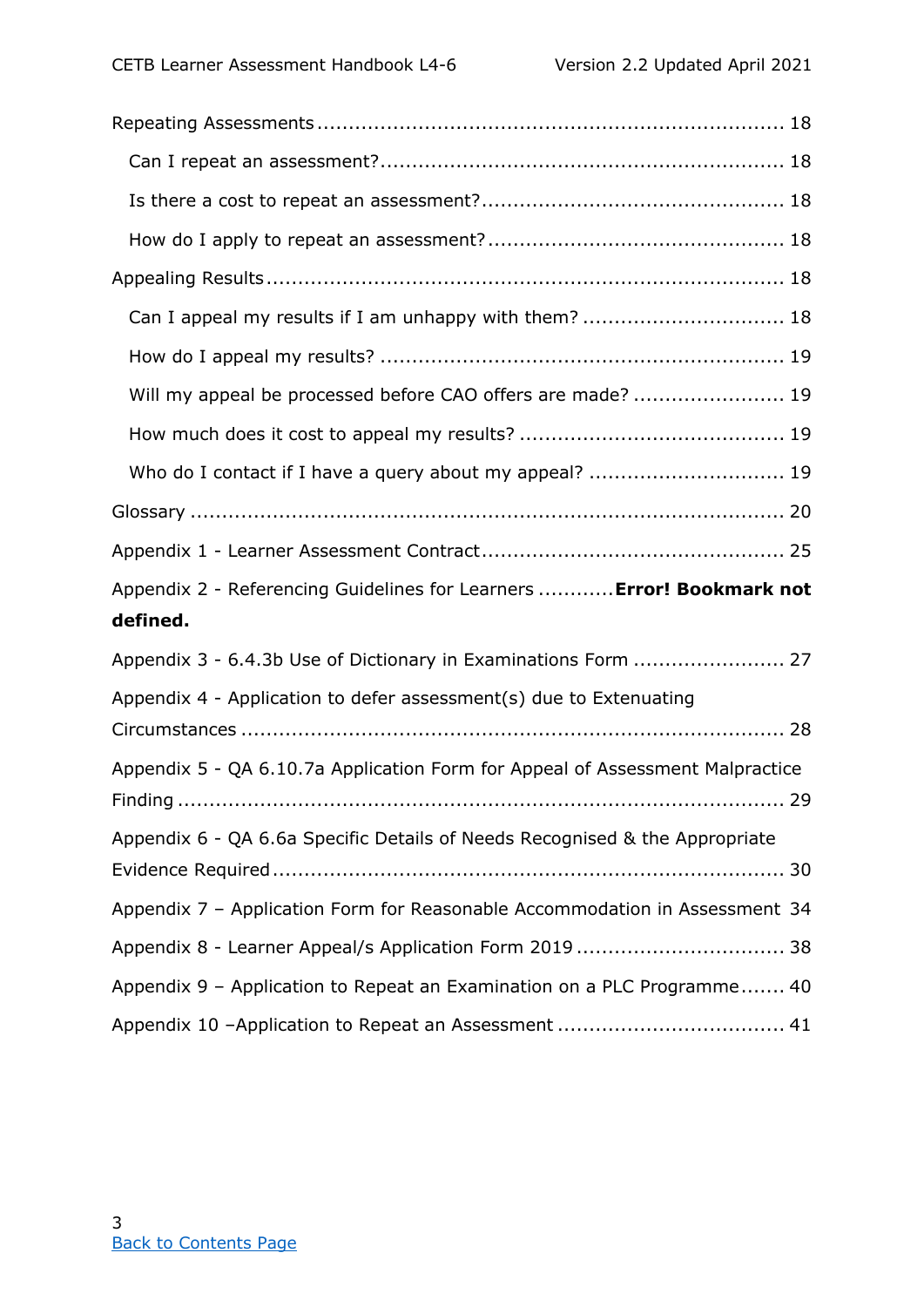## <span id="page-4-0"></span>Foreword

Welcome to the Cork ETB Assessment Handbook for Learners.

This handbook has been developed in line with the vision for Cork Education and Training Board (CETB):

Cork Education and Training Board is a driving force of education and training in Cork, providing high quality services which are innovative, responsive and inclusive. Through Cork ETB there is a pathway for every learner.

We strive to provide high quality services and are developing Quality Assurance policies and procedures as required by Qualifications and Quality Ireland (QQI) to ensure that these high standards are maintained across our service. The development of these assessment procedures is just the first step in developing the Cork ETB QA Procedures.

The purpose of this handbook is to:

- Ensure fair and consistent assessment of learners across Cork ETB Centres
- Provide the information about assessment that learners need to know in one document

The procedures outlined in this handbook resulted from widespread consultation with our learners and staff to establish best practice and to ensure fairness and consistency in assessments across Cork ETB Further Education and Training centres.

These procedures apply to all Cork ETB Further Education and Training provision whether accredited or unaccredited. Much of our provision is accredited by QQI but these procedures also apply to non-QQI Accredited provision. However, where there is a difference in procedures the procedures of the other awarding body take precedence.

We hope you find the information in this handbook useful and informative and wish you every success in your studies.

Beir bua agus beannacht,

Denis Leaving

Mr Denis Leamy, Chief Executive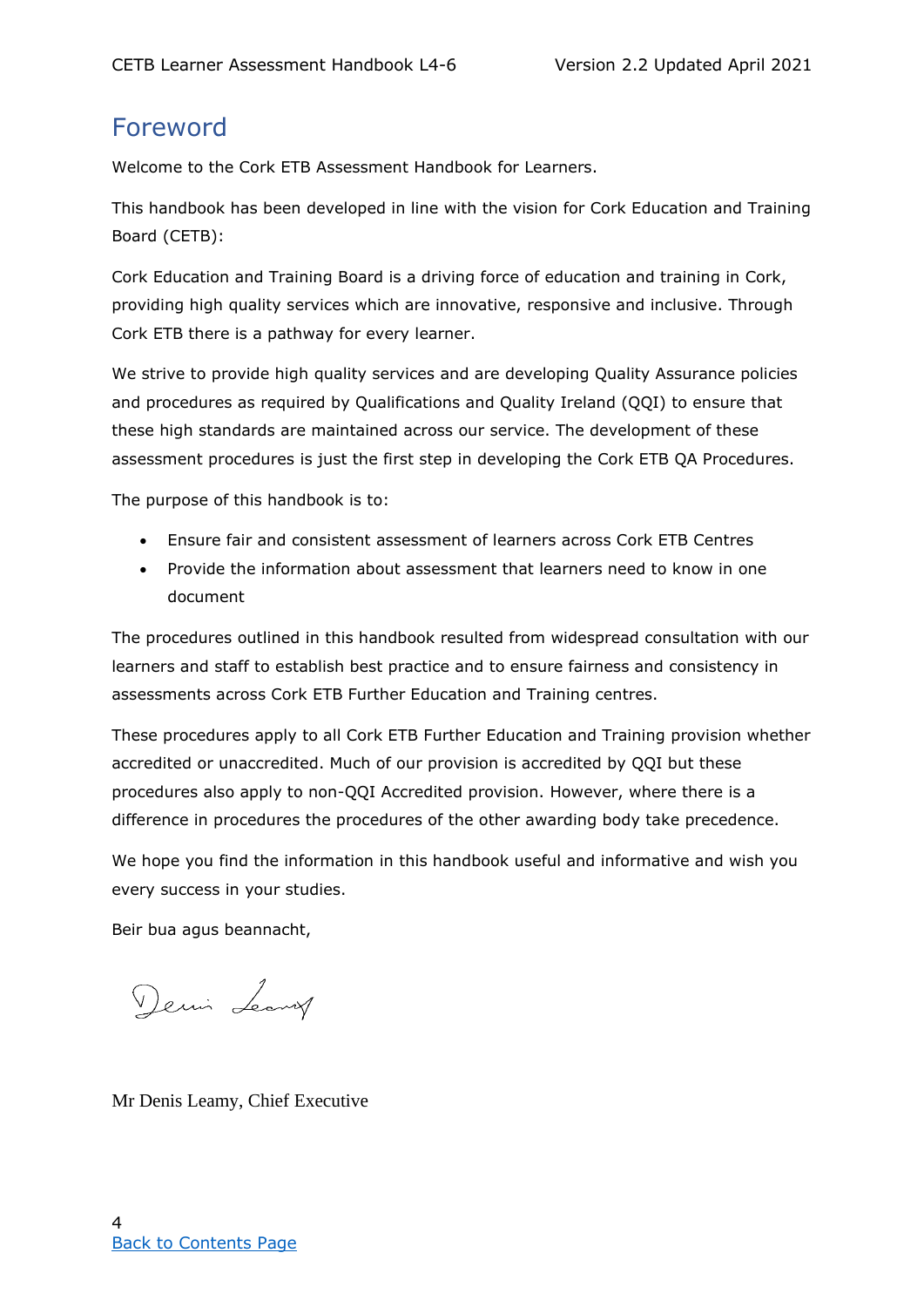## <span id="page-5-0"></span>**Introduction**

Cork ETB's Policy on the Assessment of Learners aims to ensure that there is fair and consistent assessment of learning in all Cork ETB colleges and centres and in all further education and training activities funded by Cork ETB.

The following principles underpin Cork ETBs policies and procedures in relation to assessment:

- 1. Validity assessments will be fit for purpose and will measure what they are intended to measure
- 2. Reliability assessments will be accurate and consistent over time.
- 3. Fair assessments must be accessible to and provide equal opportunity for all learners who are potentially able to meet the standard required, using reasonable accommodations where appropriate
- 4. Transparency ensuring clarity and understanding by all
- 5. Quality ensuring reliability, fairness and adherence to the standards and agreed procedures.

This document summarises the CETB Assessment policies and procedures for learners. The full documents are available on the CETB website: [www.corketb.ie](http://www.corketb.ie/)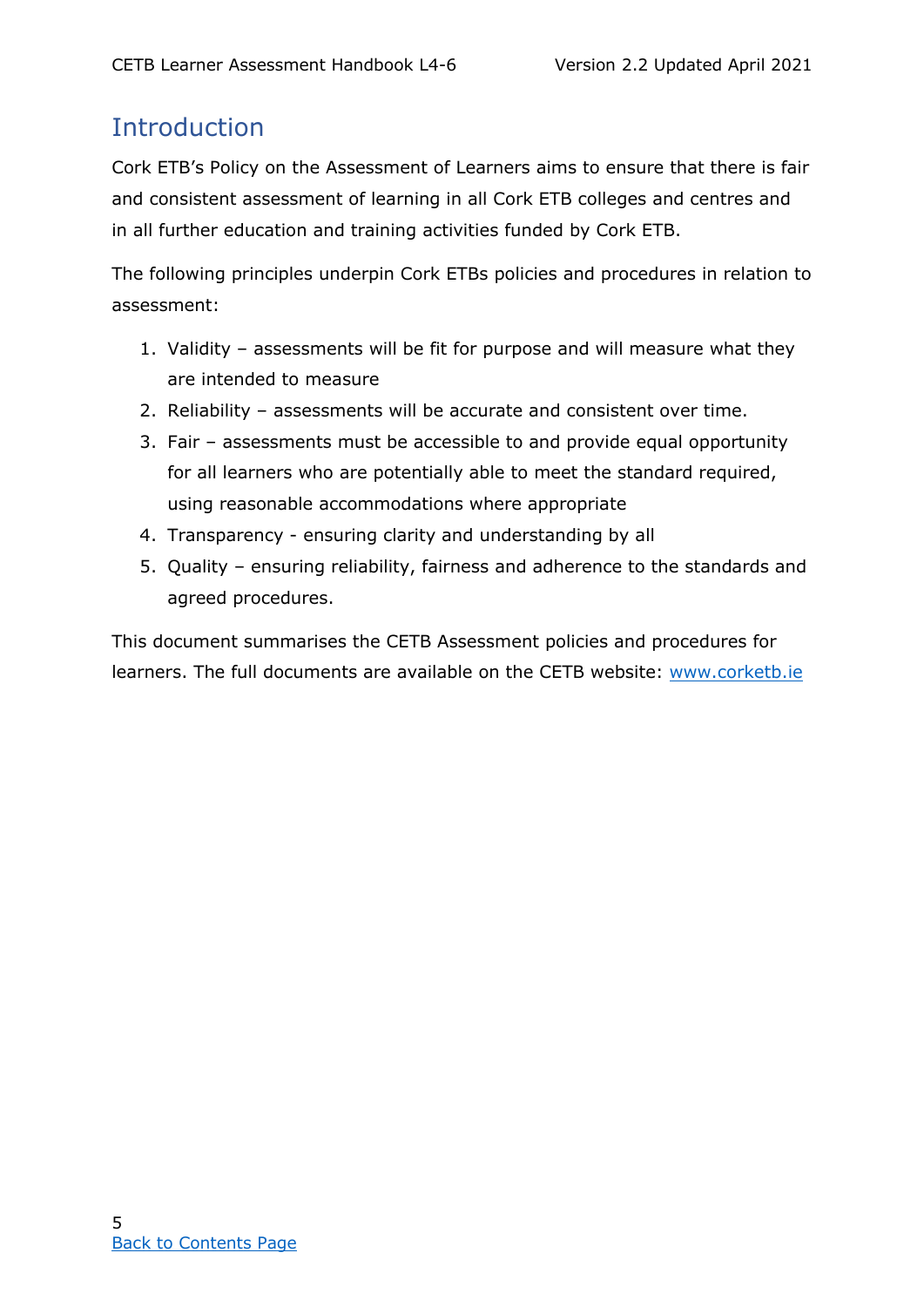## <span id="page-6-0"></span>Information for Learners

#### <span id="page-6-1"></span>What assessment information should I receive as a learner?

Before starting a course, you should have the following information which is usually available on the CETB or centre website or in brochures or flyers:

- Course title and the award that the course is leading to, if any e.g. Community Services leading to QQI Level 5 Community Health Services 5M4468
- The name of the awarding body, e.g. QQI, City & Guilds etc.
- Whether the award is recognised in the National Framework of Qualifications.
- The structure of the award
	- o Whether it is a major, minor, supplemental or special purpose award
	- o The components and their value
- Fees

When you start the course, you should have the following information:

- An assessment plan with provisional dates outlining the assessments required and the assessment techniques that will be used (within the first four weeks of the course). This plan may be in a paper or an electronic format. In centres with continuous enrolment, individual learning plans are prepared.
- How assessments are graded
- The learning outcomes
- Where to find out about the specification for the award you are studying.

When you are given an assessment, you should be given the following information:

• A brief or an examination paper outlining what you are required to do for the assessment, how marks are allocated and the duration or deadline for the assessment.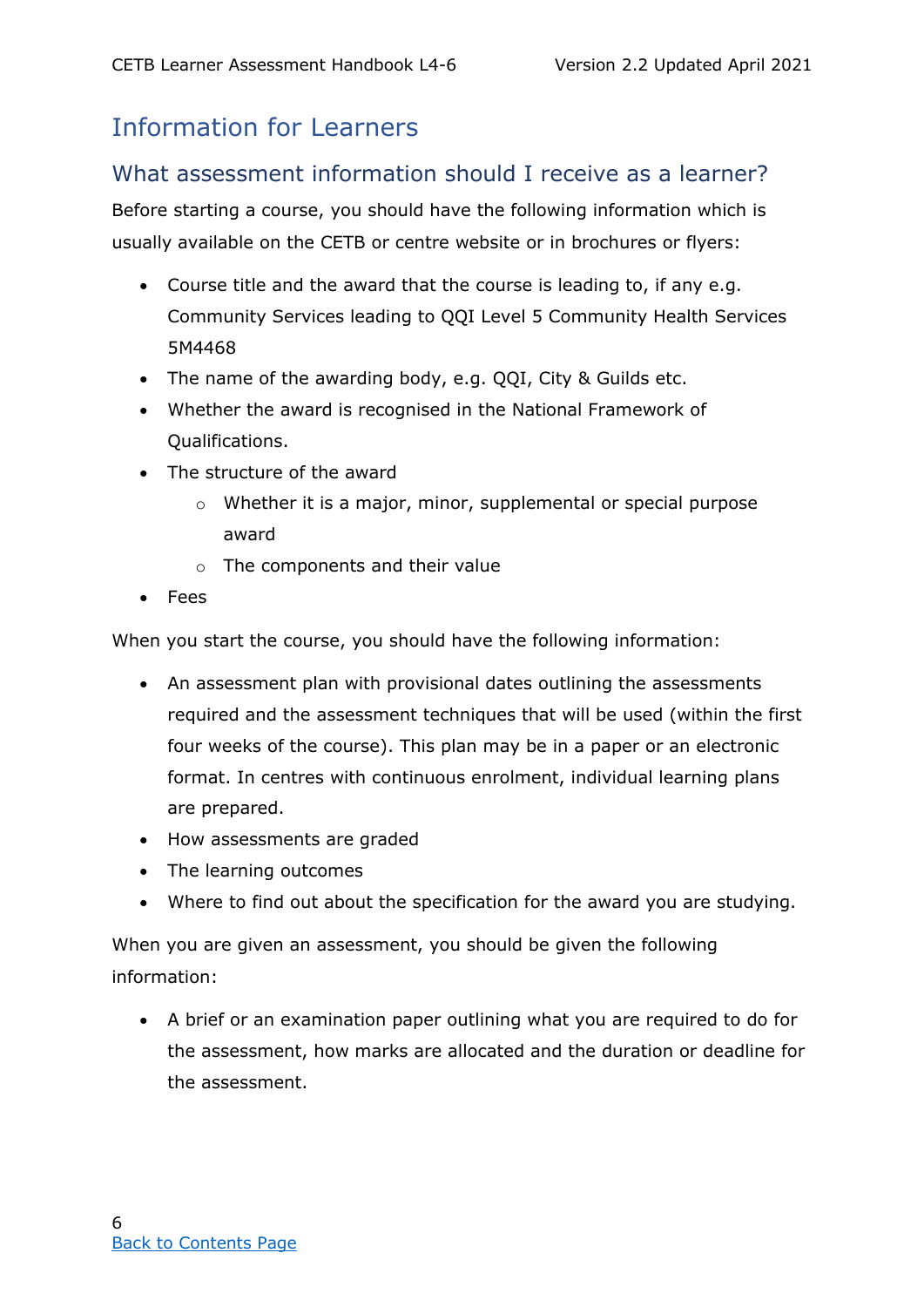#### <span id="page-7-0"></span>Where can I find out more information about QQI awards?

The specifications for all QQI awards are available on the QQI website: [www.qqi.ie](http://www.qqi.ie/) under Awards Information. You can search by the name of the award, the award code and the level of the award.

#### <span id="page-7-1"></span>What is the National Framework of Qualifications?

The National Framework of Qualifications (NFQ) is a framework that describes the qualifications in the Irish education and training system and how they interlink.

The many different types and sizes of qualifications included in the NFQ, are organised based on their level of knowledge, skill and competence. The frameworks describe what learners should know, understand and be able to do on the basis of a given qualification. It also shows how learners can move from one qualification, or qualification level, to another within a system.

The NFQ can help you make informed choices about your education and training and identifying the progression routes and career options available. Qualifications in the NFQ are recognised nationally and internationally. For further information see [www.nfq.ie.](http://www.nfq.ie/)

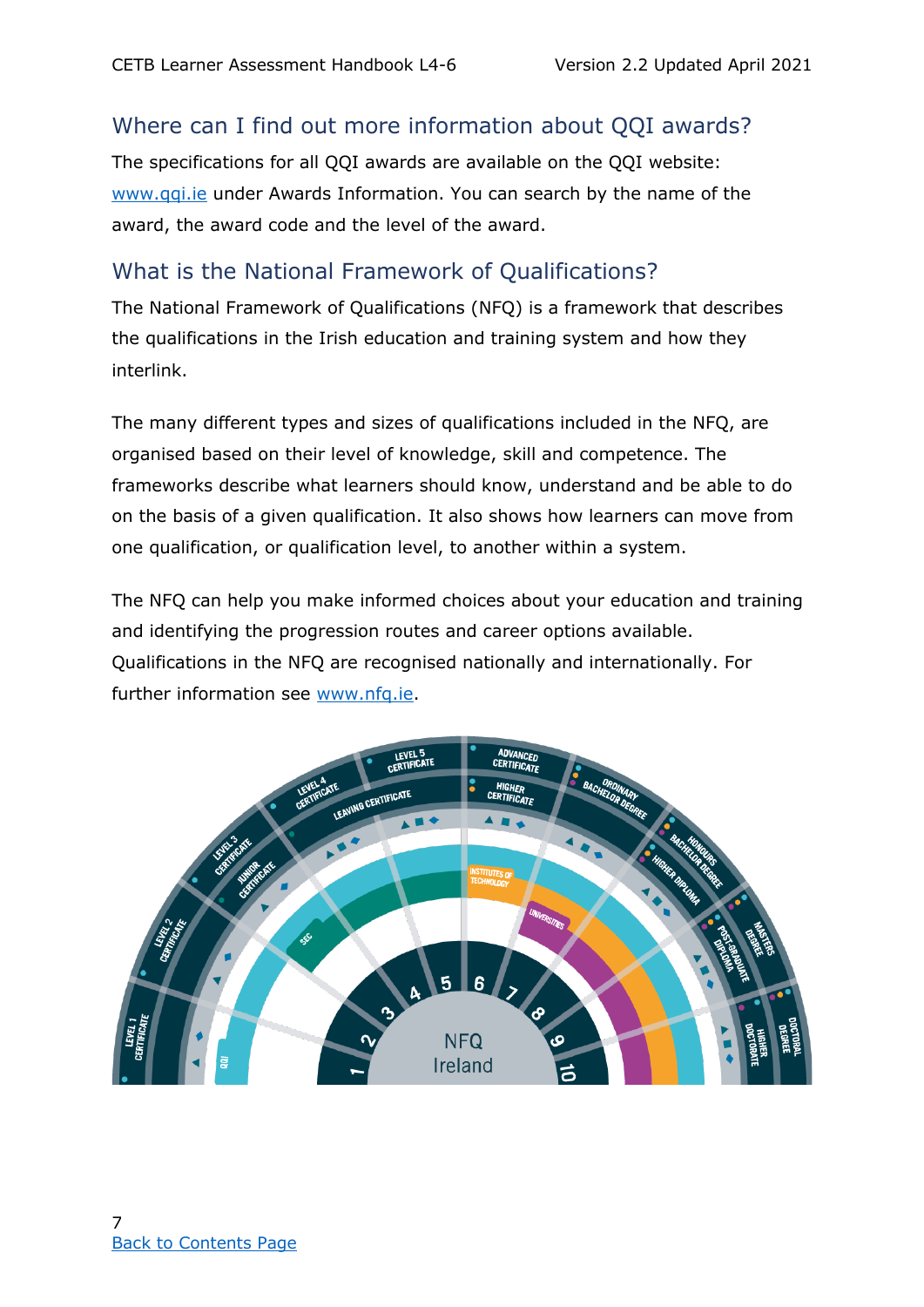## <span id="page-8-0"></span>What is my responsibility as a learner in relation to assessment?

Learners participating in accredited courses are expected to sign a **Learner** [Assessment Contract](#page-34-0) agreeing to the following:

- I will attend and participate in all classes as required
- It is my responsibility to get any information that I have missed through non-attendance
- I will submit assessments on time and in the format requested
- I will bring my support needs to the attention of the centre in a timely manner
- I will prepare for and participate fully in assessments
- I will take responsibility for ensuring that I have received all assessment information
- I will familiarise myself with and adhere to CETB Assessment Procedures and regulations
- I will arrive on time for examinations
- I will submit my own original work, correctly reference any quotations and not plagiarise anyone's work
- I will attend feedback sessions and request additional feedback if required
- I will keep copies of all my assessment materials where possible
- I will review my progress to get the most from my class

<span id="page-8-1"></span>If you are under 18 years of age on commencement of the course you parent will be asked to sign this contract also. This contract will be retained in your file in accordance with CETB Records Retention Schedule.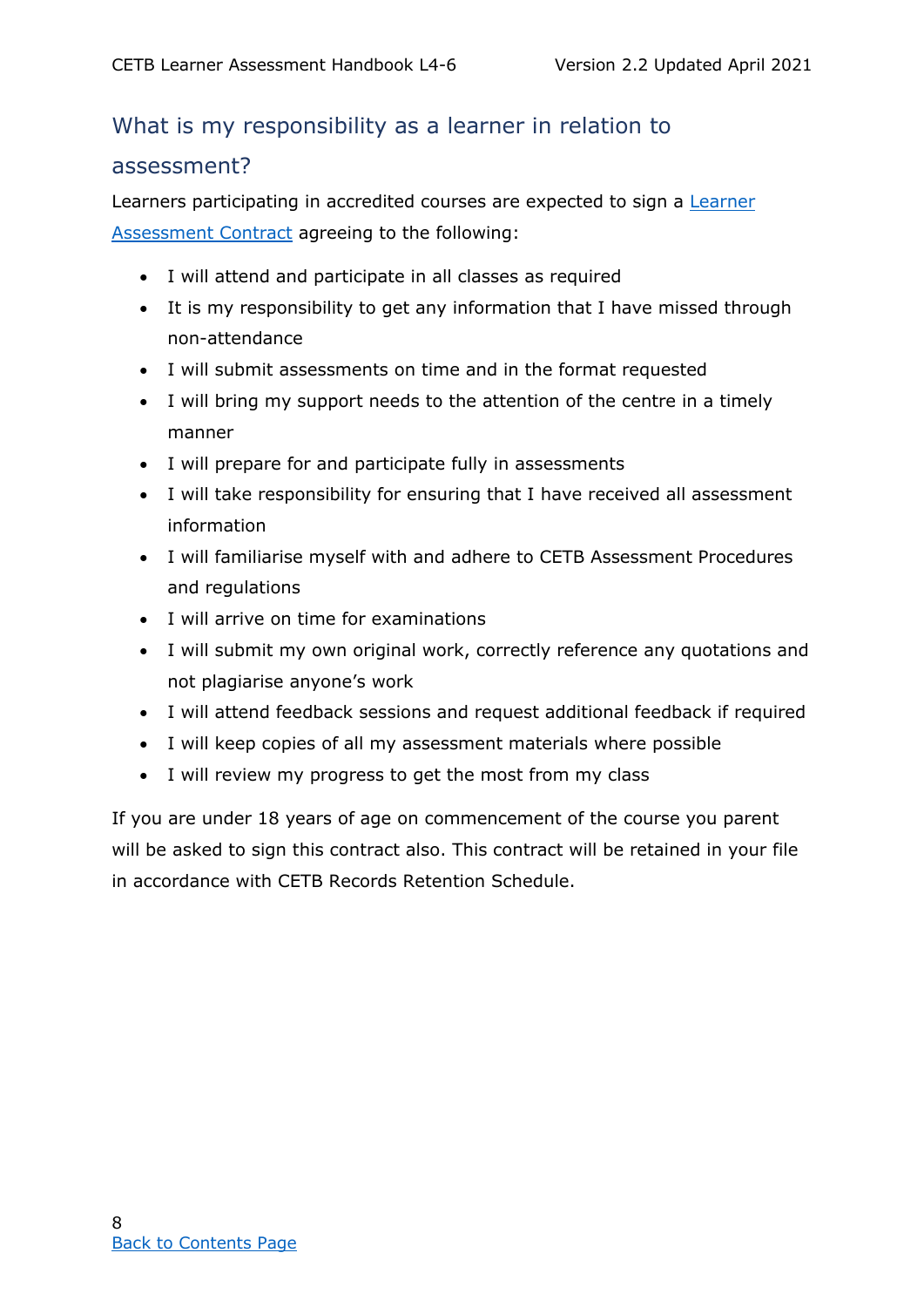## Assessment

#### <span id="page-9-0"></span>What is Assessment?

Assessment is the process by which learner achievement is measured in relation to standards of knowledge, skills and competence. This process enables successful learners to receive an award.

In relation to QQI Awards there are six categories of assessment techniques:

1. Assignment

4. Skills Demonstration

2. Project

5. Examination

3. Portfolio

6. Learner Record

#### <span id="page-9-1"></span>How is my learning assessed?

Further Education and Training awards are assessed by criterion reference, which means that learning is assessed against a set of criteria to be achieved. The driving test is a good example of a criterion-referenced assessment. The standards of knowledge, skill and competence are specified in the Award Specification and learners either reach the standard or fail to do so.

## <span id="page-9-2"></span>How can Cork ETB ensure that my work is being assessed fairly?

Cork ETB has quality assurance policies and procedures in place to ensure that learners are assessed fairly and consistently.

Following assessment in your centre the assessments go through an internal verification process on a sample basis to ensure that assessment procedures were followed correctly and that evidence is provided. The Quality Assurance Office will appoint an External Authenticator to moderate the results on a sampling basis. A Results Approval Panel approves the result(s) and certification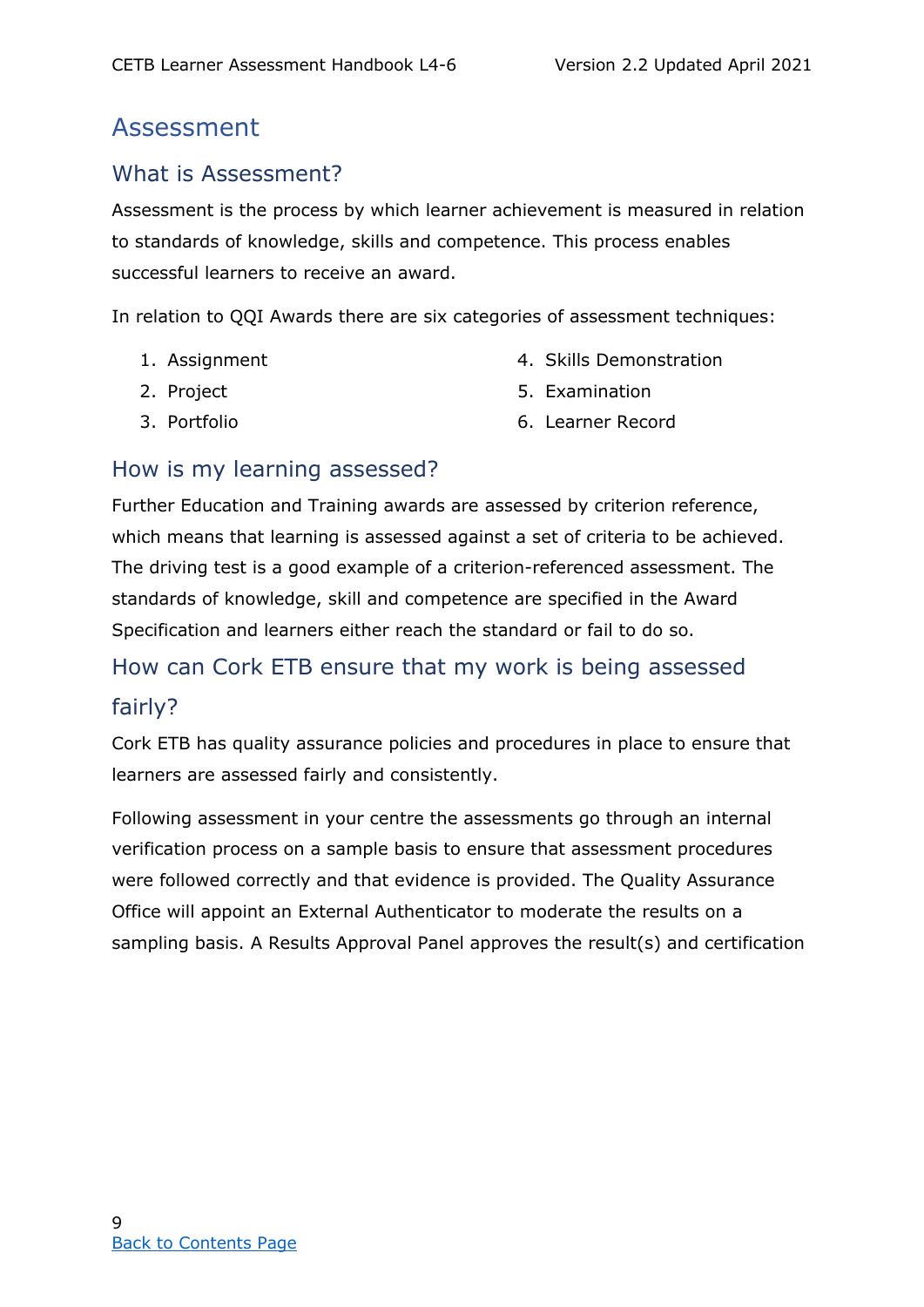is requested. Learners have an opportunity to appeal their results if they wish.



#### *Figure 1 Cork ETB Assessment Process*

#### <span id="page-10-0"></span>What is an Integrated Assessment?

An integrated assessment is a combined assessment that assesses the requirements from two or more outcomes or components in one task.

#### <span id="page-10-1"></span>What is a brief?

<span id="page-10-2"></span>A Brief is a set of written instructions outlining what the learner is required to do for the assessment. It should outline the evidence expected, how the assessment will be marked and the deadline for completion. You should receive a brief for every assignment, project, portfolio, skills demonstration or learner record you are asked to complete.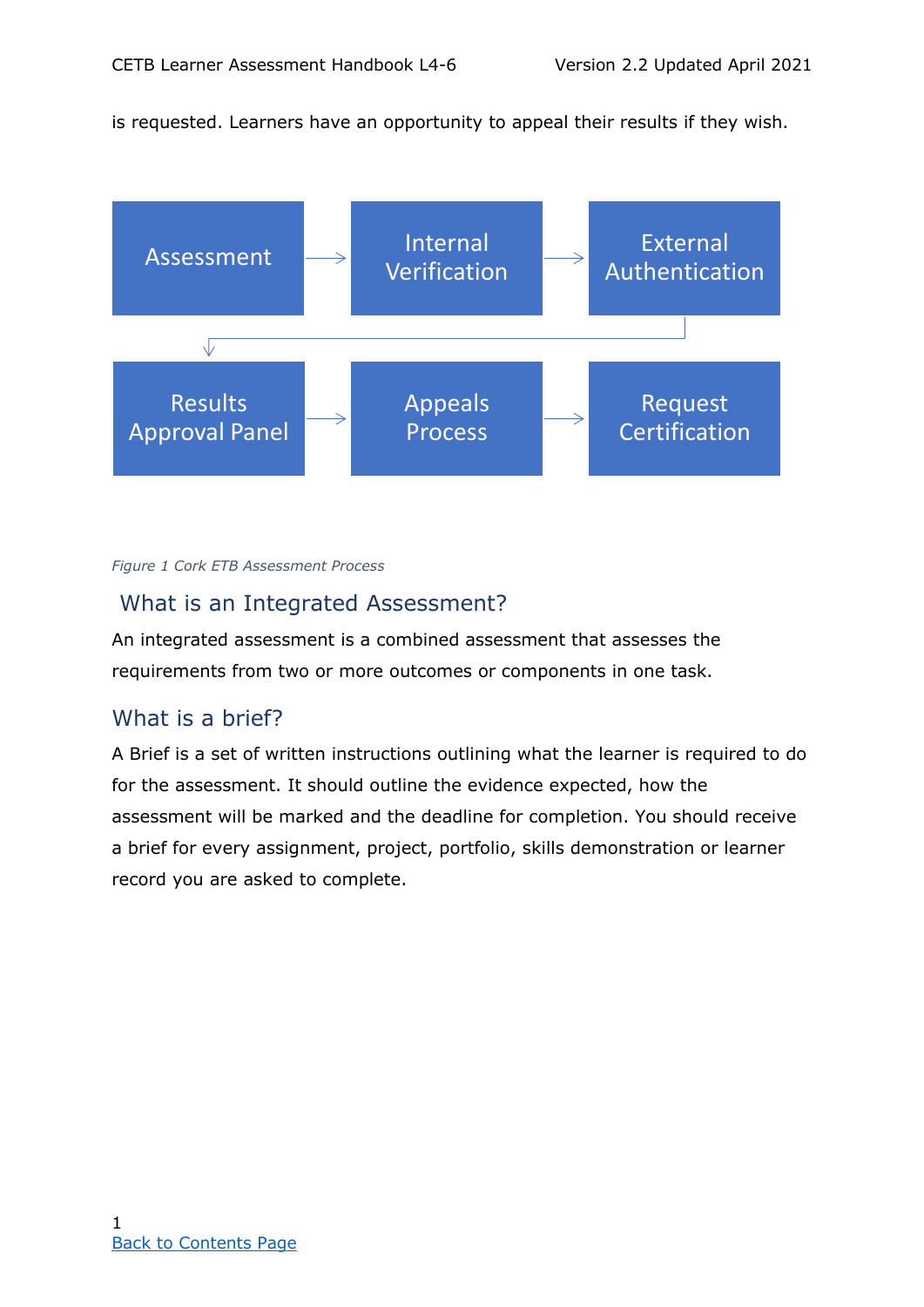## Submitting Assessments

#### <span id="page-11-0"></span>How do I submit an assessment?

A brief also doubles up as a cover sheet $1$  for handing up the assessment to your assessor. Learners must sign to confirm that you have been provided with this assessment information and confirming that the work is your own original work.

When you hand up your assessment to your assessor you also need to sign an Assessment Submissions Sheet<sup>2</sup>. This is very important as it is proof that you have submitted your assignment.

If you are submitting online through a virtual learning environment e.g. Moodle, there is no need for this paperwork as there will be a record of when you submitted the assessment and clicking agree on the submission statement confirms that it is your own original work.

Learners are advised to keep copies of all assessments submitted.

#### <span id="page-11-1"></span>How can I ensure that my assessment is referenced correctly?

It is very important that learners acknowledge and give credit for any information that they are using in an assessment, whether it is from a book, journal, website etc. Cork ETB Centres use the Harvard Referencing System. Guidelines for learners are outlined in the Referencing Handbook for the Further Education and Training (FET) sector (FESS & ETBI, 2019).

Passing the work of another person off as your own, whether intentional or accidental, is plagiarism and is considered assessment malpractice and penalties are imposed. See the section in this document on assessment malpractice.

#### <span id="page-11-2"></span>What happens if I am late submitting my assessment?

Cork ETB operates a strict deadline policy for the submission of assessment material, unless there are proven extenuating circumstances. However, in order to give a chance to learners who have missed a deadline and do not have proven extenuating circumstances, Cork ETB facilitates late submission up to two weeks

 $1$  Some centres use a Booklet with cover sheets for submitting assessments. If applicable you will be given information on this during your induction.

 $2$  Some centres use a PAT booklet for submitting assessments. If applicable you will be given information on this during induction.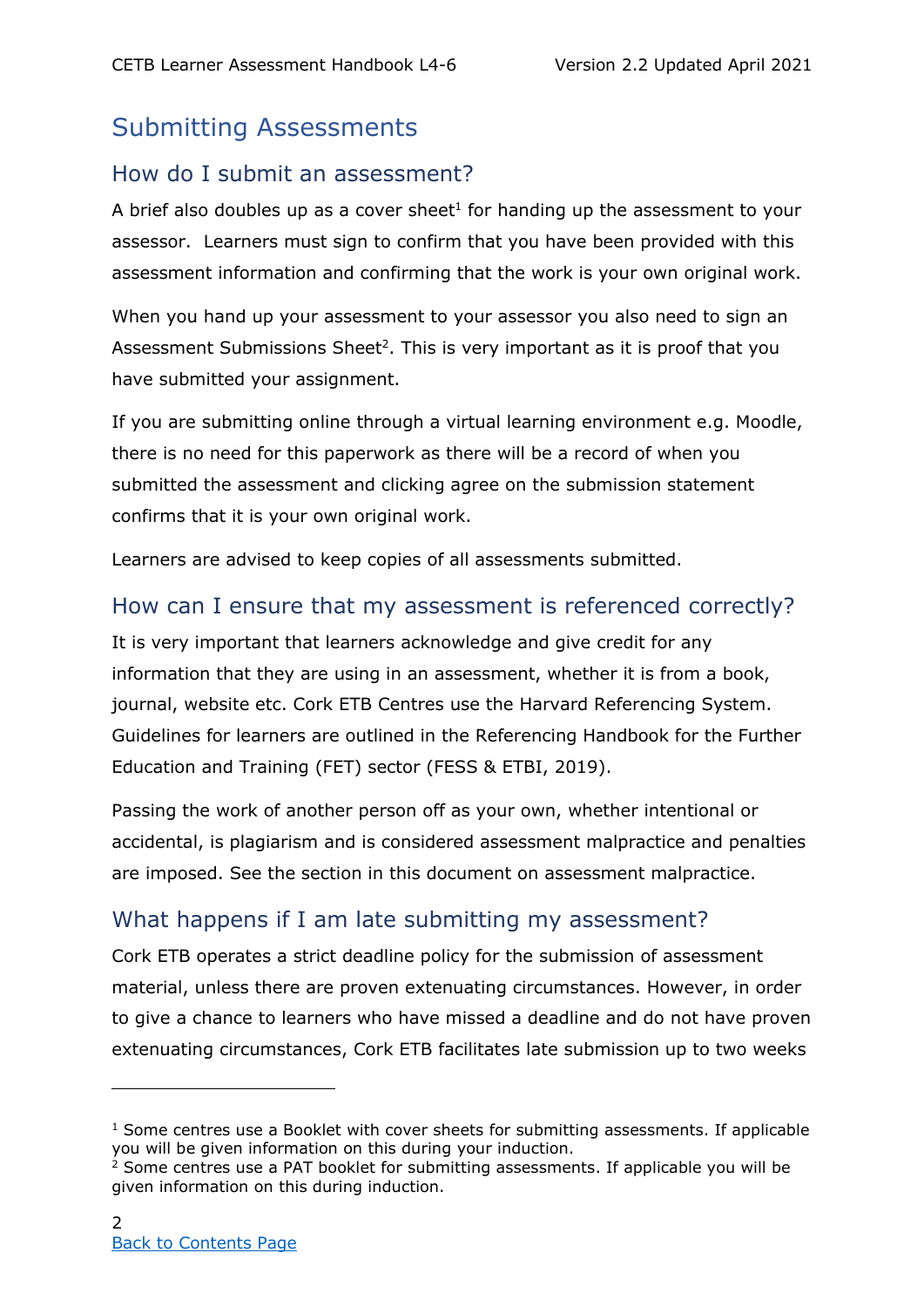after the due date. In order to be fair to learners who submit on time penalties are imposed for late submission of assessments at levels 4, 5 and 6 as follows:

| Lateness                     | Penalty | Instruction for assessor                          |
|------------------------------|---------|---------------------------------------------------|
| Up to 7 calendar days late   | 10%     | Multiply total mark achieved by<br>learner by 90% |
| $ 8 - 14$ calendar days late | 20%     | Multiply total mark achieved by<br>learner by 80% |

<span id="page-12-0"></span>Assessments submitted more than 14 days after the deadline will not be accepted, unless there are proven extenuating circumstances.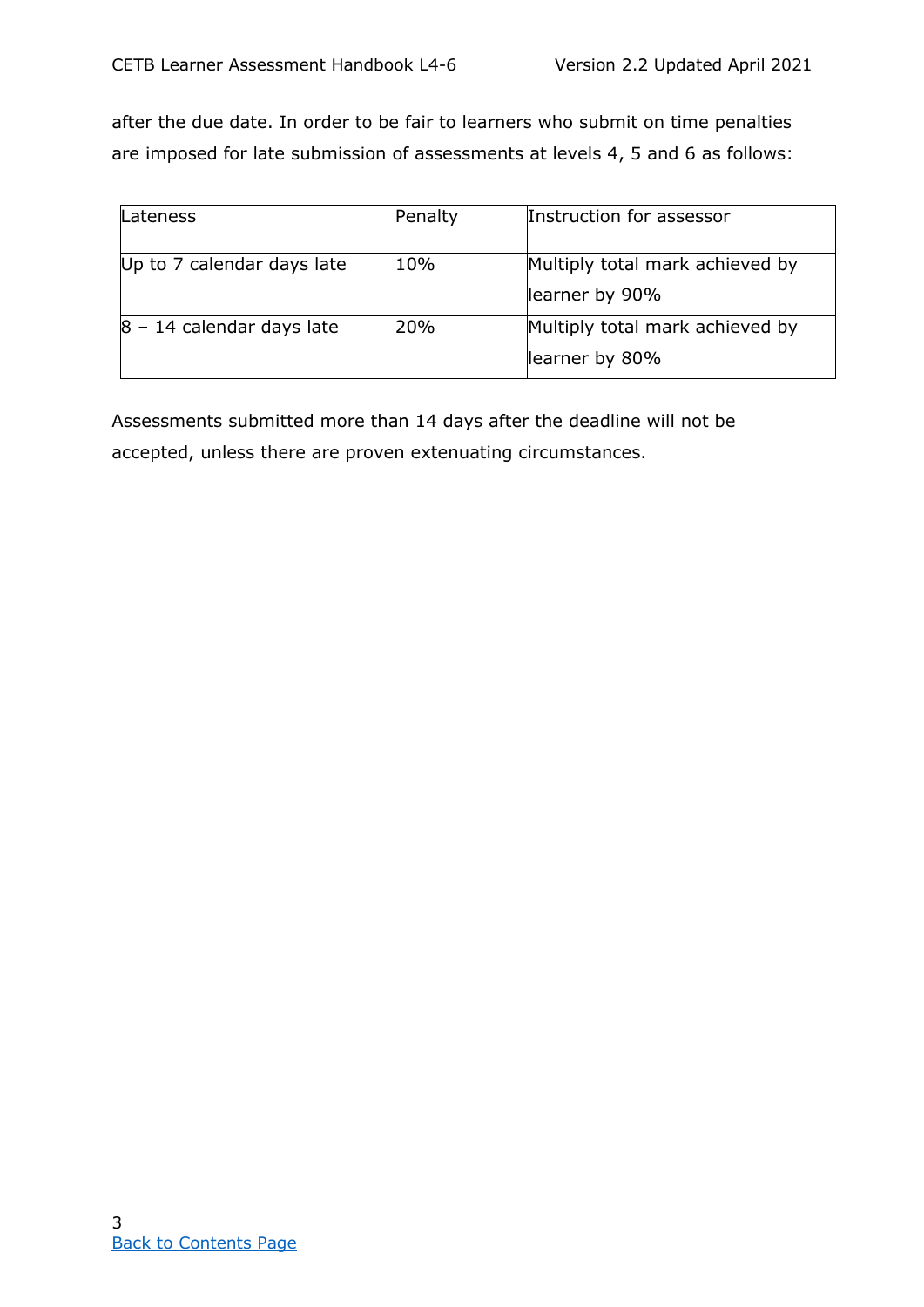## Extenuating Circumstances

## <span id="page-13-0"></span>What if I have a valid reason for submitting an assessment late?

If there is a valid reason for submitting an assessment late, learners can apply to defer an assessment or get an extension to a deadline due to extenuating circumstances.

#### <span id="page-13-1"></span>What are extenuating circumstances?

Extenuating circumstances are exceptional circumstances that temporarily prevent a learner from completing or seriously impair their performance in an assessment activity. The extenuating circumstances must be:

- 1. Unexpected
- 2. Beyond the learner's control
- 3. Have a significant impact on an assessment performance

A serious illness or a family bereavement could be considered as extenuating circumstances but a minor illness or examination nerves would not be considered extenuating circumstances in relation to assessment.

## <span id="page-13-2"></span>How do I apply to defer an assessment due to extenuating circumstances?

If you wish to apply for an extension to a deadline for an assignment, project, portfolio or learner record or to defer an examination or skills demonstration you need to complete the application form in [Appendix 3: QA 6.7a Application to](#page-37-0)  defer an [Assessment Activity due to Extenuating Circumstances.](#page-37-0) This form should be submitted to your Course Coordinator no later than 2 weeks after the date of the assessment activity.

You should provide enough information on your application to allow the coordinator to make a fair decision and should be supported with written evidence e.g. a medical certificate.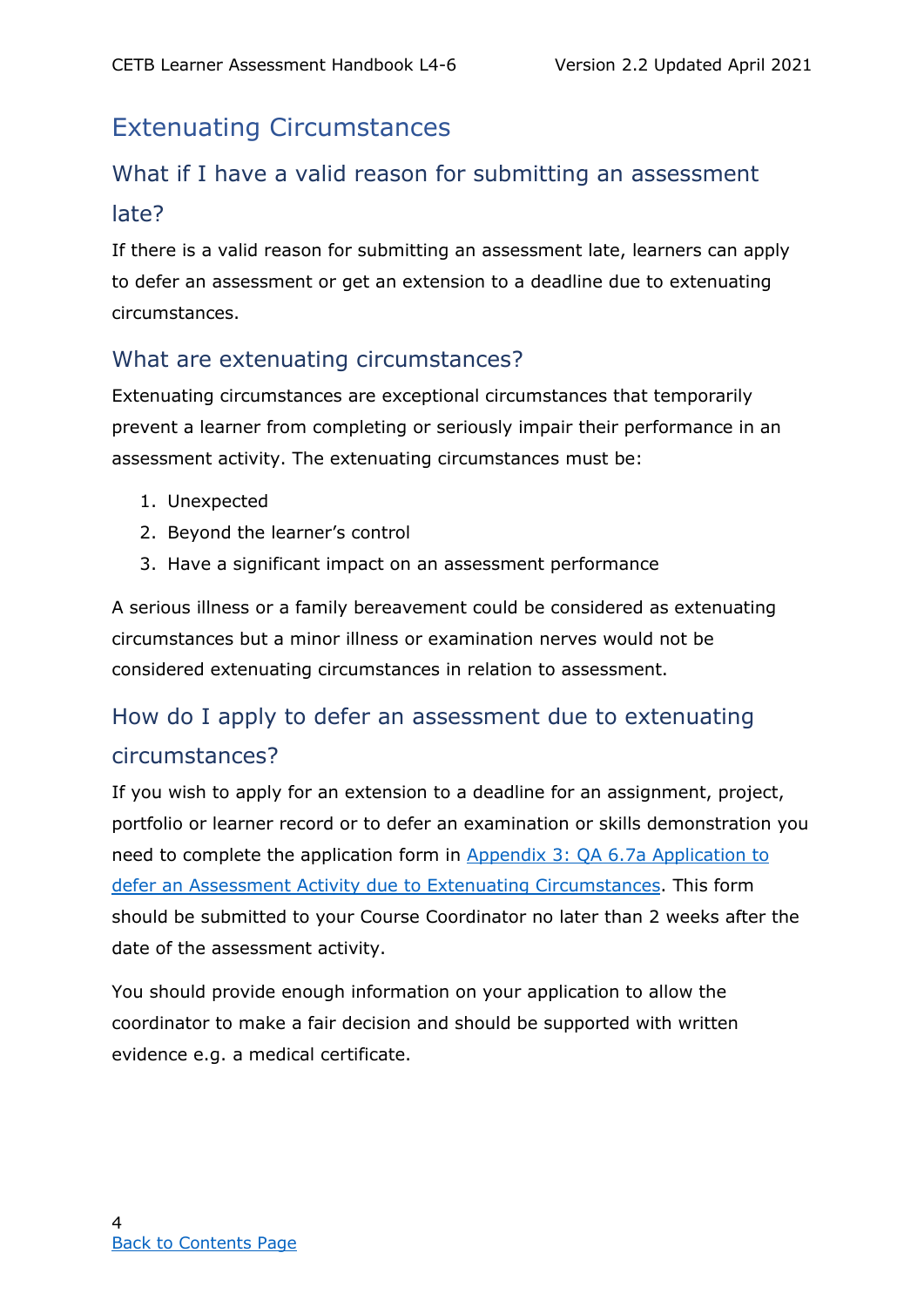#### <span id="page-14-0"></span>Will the information I give be shared with anyone else?

The information on this form will be dealt with in the strictest confidence and CETB Staff will not disclose information in any way beyond what is required to deal with this application.

#### <span id="page-14-1"></span>When will I get a response to my application?

Learners will be informed in writing within seven working days of the Course Coordinator receiving the completed application.

#### <span id="page-14-2"></span>What if I am unhappy with the decision?

Coordinators decide on granting deferrals based on the information provided to make a balanced decision so that learners are not unfairly disadvantaged or given an unfair advantage.

<span id="page-14-3"></span>If you are unhappy with their decision you can appeal the decision by writing or emailing the Principal or Centre Manager within one week of being notified about the decision.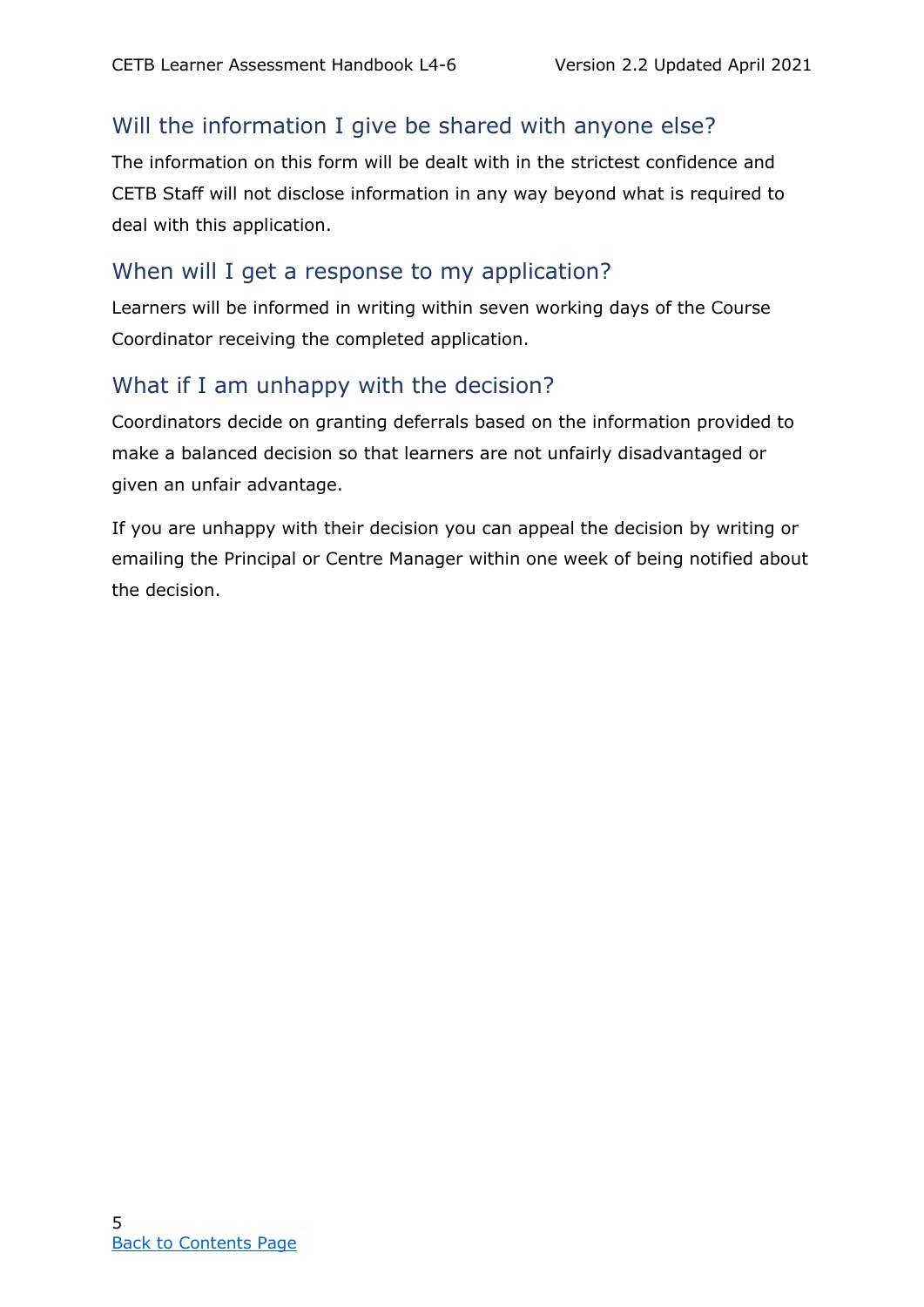## Examinations

#### <span id="page-15-0"></span>What are the rules for examinations?

- 1. Learners are responsible for noting carefully the date, time and location for each exam.
- 2. Learners are required to be in the examination centre 10 minutes prior to the commencement of the examination.
- 3. Learners will not be admitted to the examination centre later than 30 minutes after the commencement of the exam.
- 4. Learner will not be allowed to leave the examination centre until after 30 minutes from the commencement of the exam.
- 5. Each learner must sign the appropriate sign in sheet for his/her group for each examination.
- 6. Where the learners are not known to the supervisor, identification is required when signing.
- 7. No books, notes, or written materials can be taken in to the examination centre.
- 8. Coats and bags must be left in a designated area of the examination centre and all mobile phones should be switched off, not on silent.
- 9. Silence must be observed at all times and learners shall not communicate with or aid another learner.
- 10.Learners should raise their hand to attract the attention of the supervisor.
- 11.A learner will not be allowed leave and return to the examination centre unless there is a genuine need and they are supervised.
- 12.A learner must raise their hand when they want to leave the examination centre and their answer books must be collected at their desk. If a learner leaves an examination early, the time is noted on the sign in sheet.
- 13.Learners must ensure that their name is on every piece of evidence handed up. Where more than one answer book is used the learner must indicate this on both books.
- 14.At the end of the examination learners must stop writing immediately.
- 15.Learners cannot remove examination papers or answer books from the Examination centre.
- 16.Learners must remain seated until all the examination papers have been collected.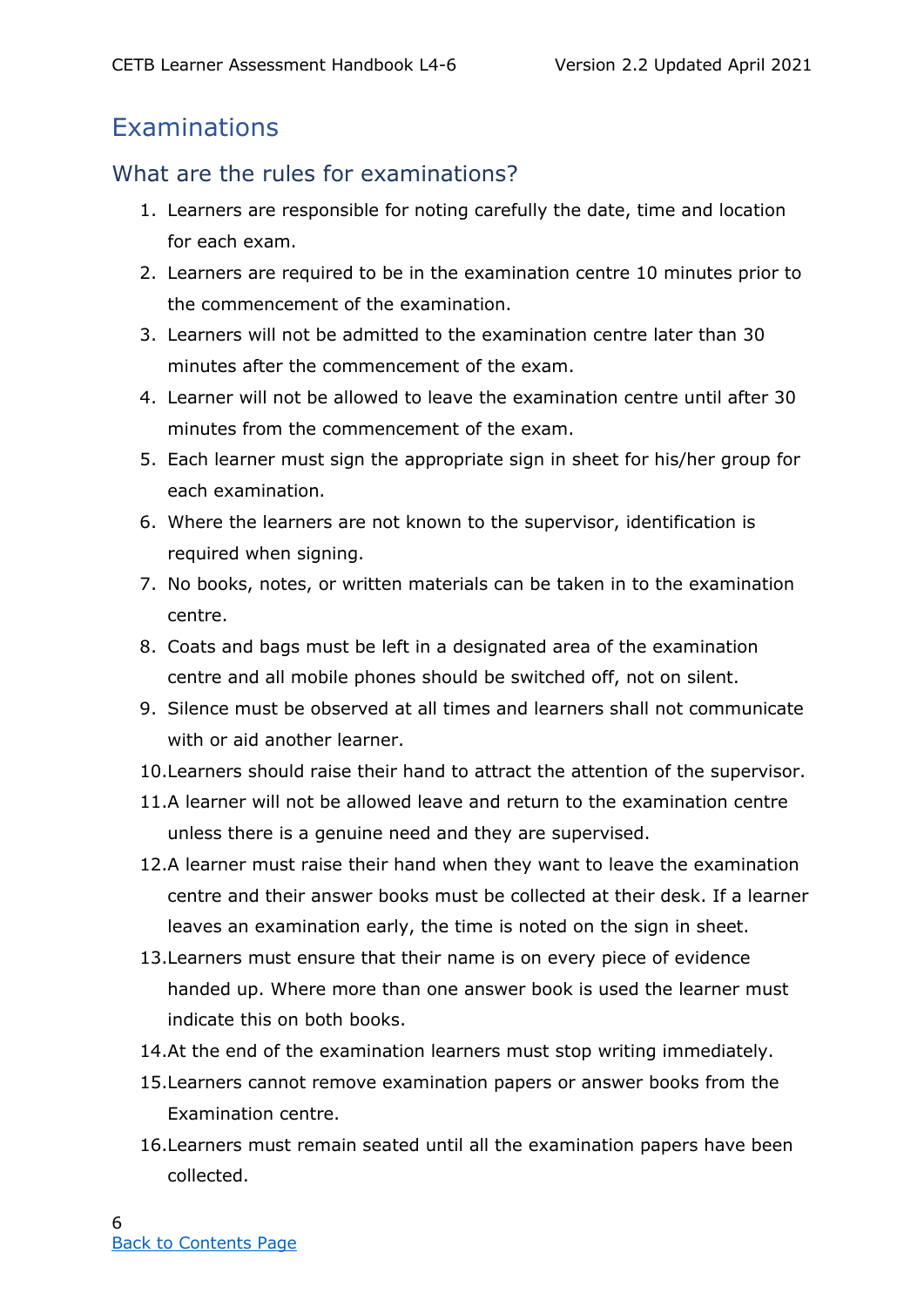17.Where there is a suspicion of assessment malpractice the supervisor will inform the learner that the incident will be reported and the learner will be allowed to continue with the examination. All instances of suspected reported assessment malpractice will be investigated in accordance with *QA 6.10 Assessment Malpractice*.

## <span id="page-16-0"></span>English is not my first language; can I use a dictionary in the examination?

If English is not your first language you can apply to use a bilingual dictionary in examinations by completing the form in [Appendix 2: QA 6.4.3b Use of Dictionary](#page-36-0)  [in Examination Form.](#page-36-0) The form needs to be approved by the Principal or Centre Manager or their nominee. This can be signed either digitally or in hard copy.

If approved you need to bring the signed form with your own bilingual dictionary to the examination and show it to the Examination Supervisor. He or she will check the dictionary before the examination to ensure that it is free from notes.

<span id="page-16-1"></span>The use of electronic dictionaries, single language dictionaries or a thesaurus is not permitted.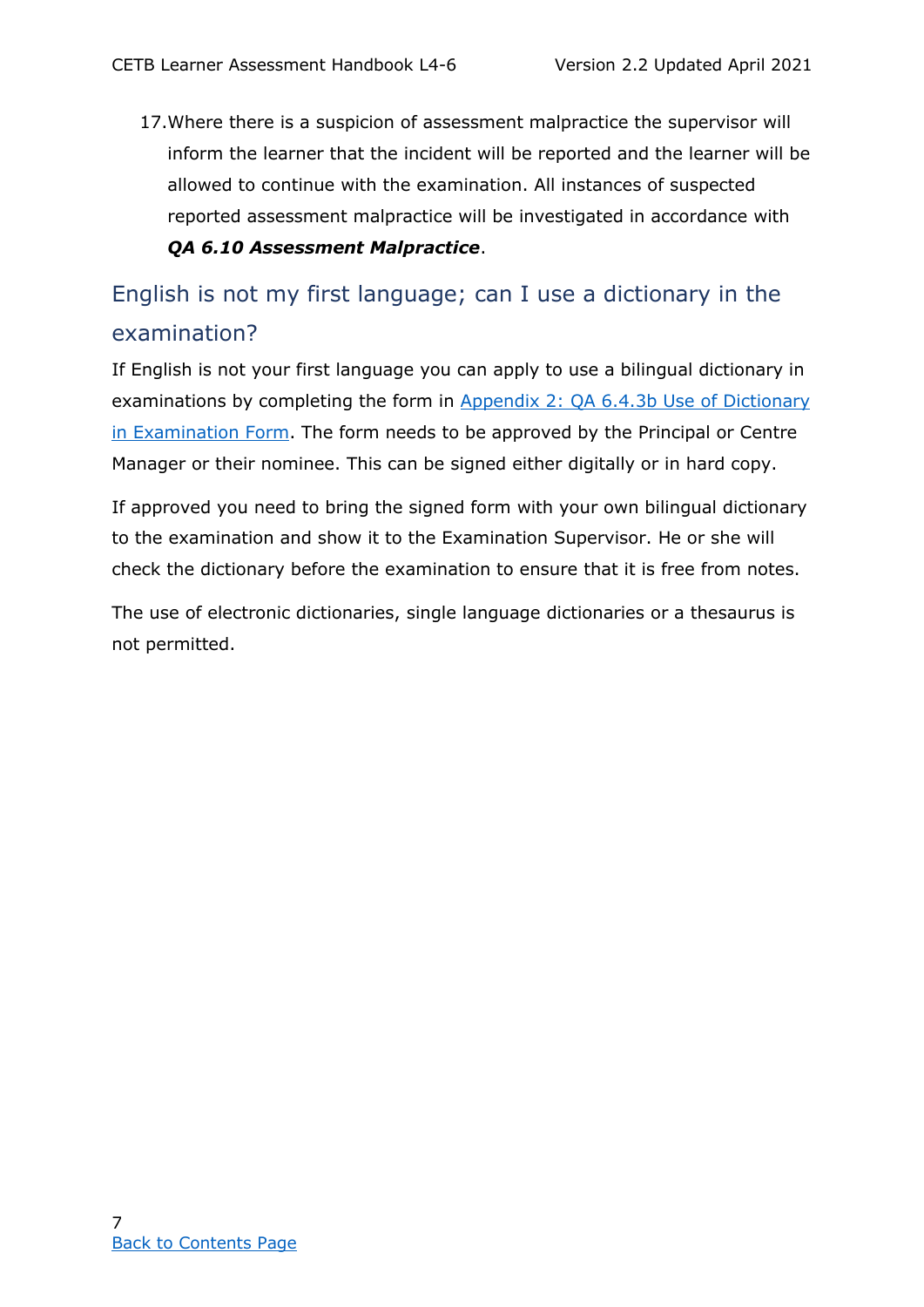## Assessment Malpractice

#### <span id="page-17-0"></span>What is Assessment Malpractice?

Assessment Malpractice is any action or practice that undermines the fairness of an assessment. This action might be deliberate or accidental.

Examples of Learner Assessment Malpractice include (1) plagiarism or (2) inappropriate behaviour.

#### <span id="page-17-1"></span>What is plagiarism?

Learner plagiarism is defined as the practice of learners submitting any work for assessment that is not their own original work. This could be any percentage of work that has not been referenced and has been copied from published work, the internet, other learners' work and/or other sources.

Plagiarism in assessment may include but is not limited to:

- Representing work completed by and/or authored by another person (including other learners, family, work colleagues and friends) as their own
- Procuring work from a company or external source including the internet
- Copying work from any source or medium without reference (i.e. website book, journal article)
- Taking a passage of text, or an idea, and summarising it without acknowledging the original source
- Passing off collaborative work as one's own
- Piecing together sections of others' work into a new whole
- Submitting another learner's work with or without their knowledge.

#### <span id="page-17-2"></span>What is considered inappropriate behaviour in assessments?

Inappropriate behaviour in assessment includes, but is not limited to the following:

- Unauthorised removal of assessment material from the assessment location
- Deliberate damage to or destroying of assessment related materials
- Use of electronic communication device/technology or other unauthorised materials during the assessment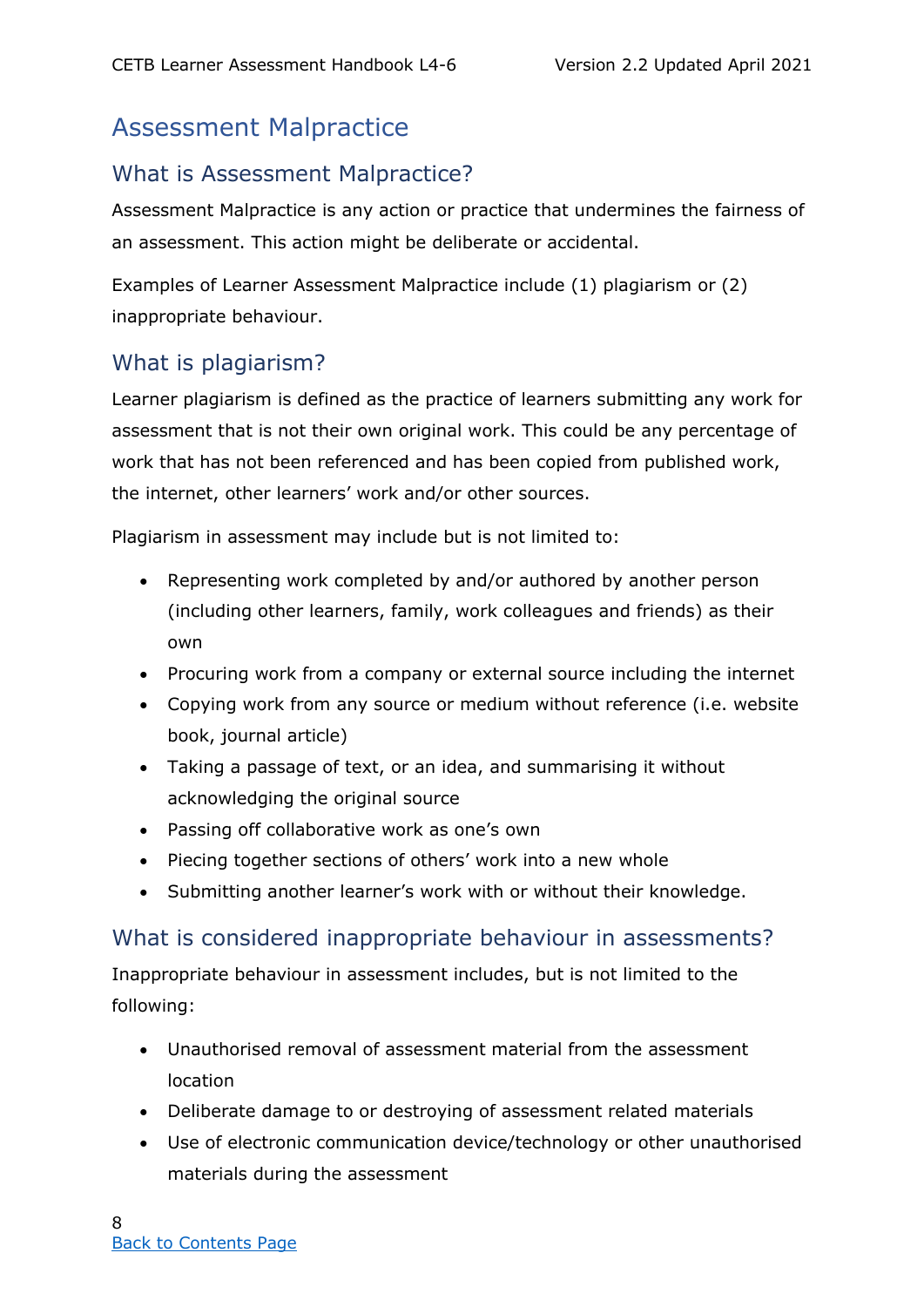- Assisting other learners during the assessment
- In an assessment event (e.g. examination), any form of communication with other learners (written, verbal, gestures, expressions, pointing, etc.)
- Collusion by working collaboratively with other learners, beyond what is allowed
- Copying from another learner
- Fabrication of results and/or evidence
- Falsification (faulty data collection methods)
- Behaving in such a way as to undermine the integrity of the assessment event or process
- Impersonation by pretending to be someone else in order to produce the work for another or arranging for another to take one's place in an assessment
- Engaging in unsafe practices
- Disruptive, violent and offensive behaviour
- Tampering or interfering with assessment materials or another learner's work
- Submission for assessment of a piece of work that has been purchased/procured from another source where the work is not the learner's own work.

## <span id="page-18-0"></span>What happens if I am suspected of learner assessment malpractice?

If an assessor suspects that the work submitted may not be yours, he or she can ask you for more information regarding the assessment. If he or she is not convinced that the work is yours he or she must report the suspected malpractice to the Principal or Centre Manager.

If an examinations supervisor suspects malpractice they will inform you that they will report the incident and remove any documentation. You will be allowed to continue with the examination and the alleged malpractice will be investigated.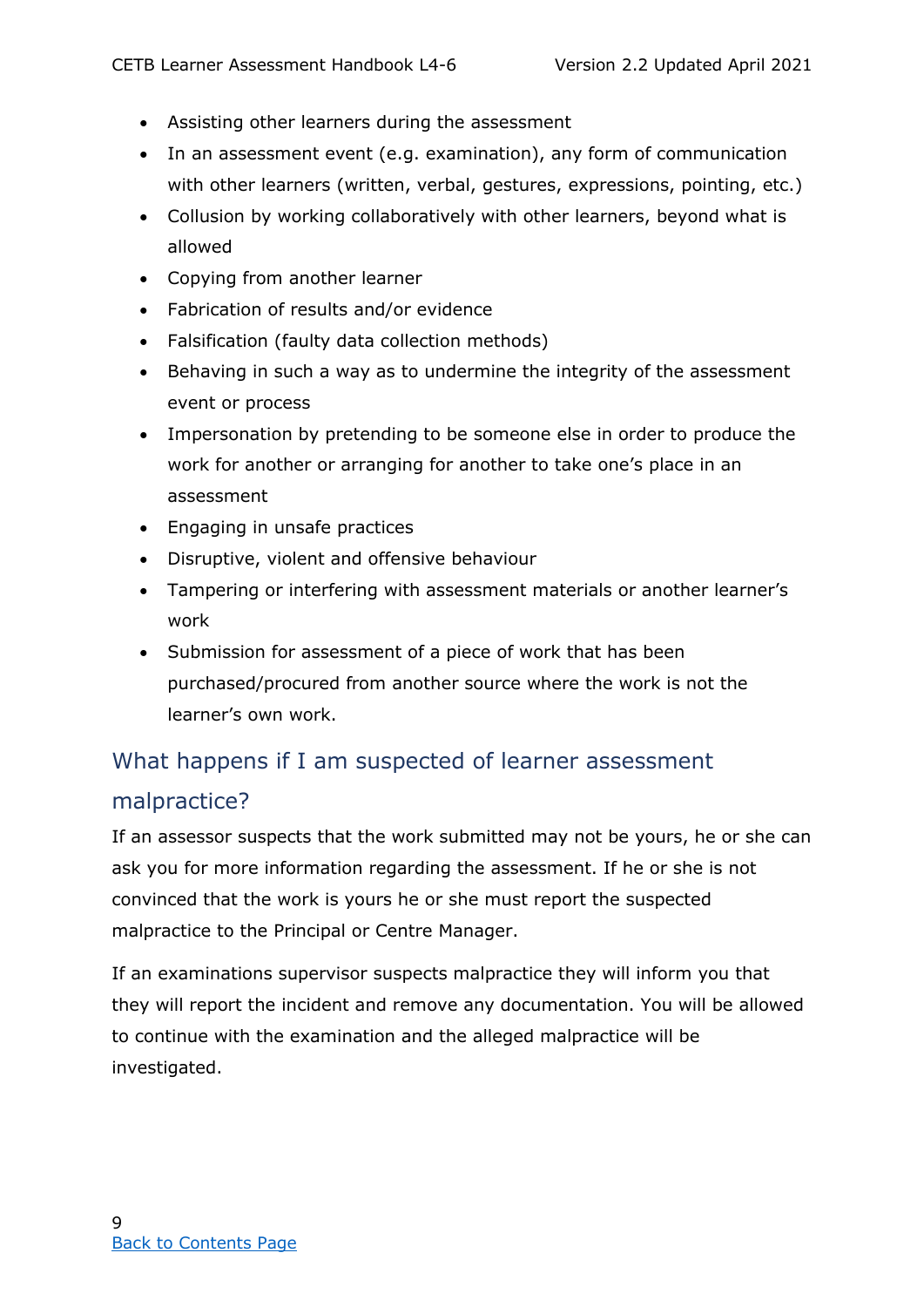## <span id="page-19-0"></span>How will suspected learner assessment malpractice be managed?

The Principal or Centre Manager is responsible for managing the investigation.

Learners will be informed if any suspected malpractice is being reported and can give a response or provide further information.

The investigation will be carried out in a discreet and confidential manner except in exceptional circumstances e.g. in a situation where the ETB is obliged by law to report the incident.

At least two Cork ETB staff members, who were not involved with the assessment, will investigate the incident. The investigation should be completed within 20 working days.

The Principal or Centre Manager makes a decision based on the investigation report and notifies the learners of the decision by letter or email and lets them know about any penalties being imposed.

Full details of *QA 6.10 Cork ETB Assessment Malpractice Procedures* are available on the Cork ETB website

#### <span id="page-19-1"></span>What are the penalties for learner assessment malpractice?

Depending on how serious the malpractice is, the following are examples of the penalties that may be applied:

- 1. A mark of zero is recorded for the assessment item (or part of the assessment item) affected.
- 2. Learner is required to resubmit/repeat the assessment for a pass mark only (50%).
- 3. Automatic failure of that component.
- 4. Temporary or permanent suspension of studies.

#### <span id="page-19-2"></span>What if I am not happy with the decision that has been made?

You can appeal the outcome of the assessment malpractice investigation if:

- 1. You don't think the correct procedures were followed
- 2. The procedures did not cover the circumstances
- 3. New information has become available.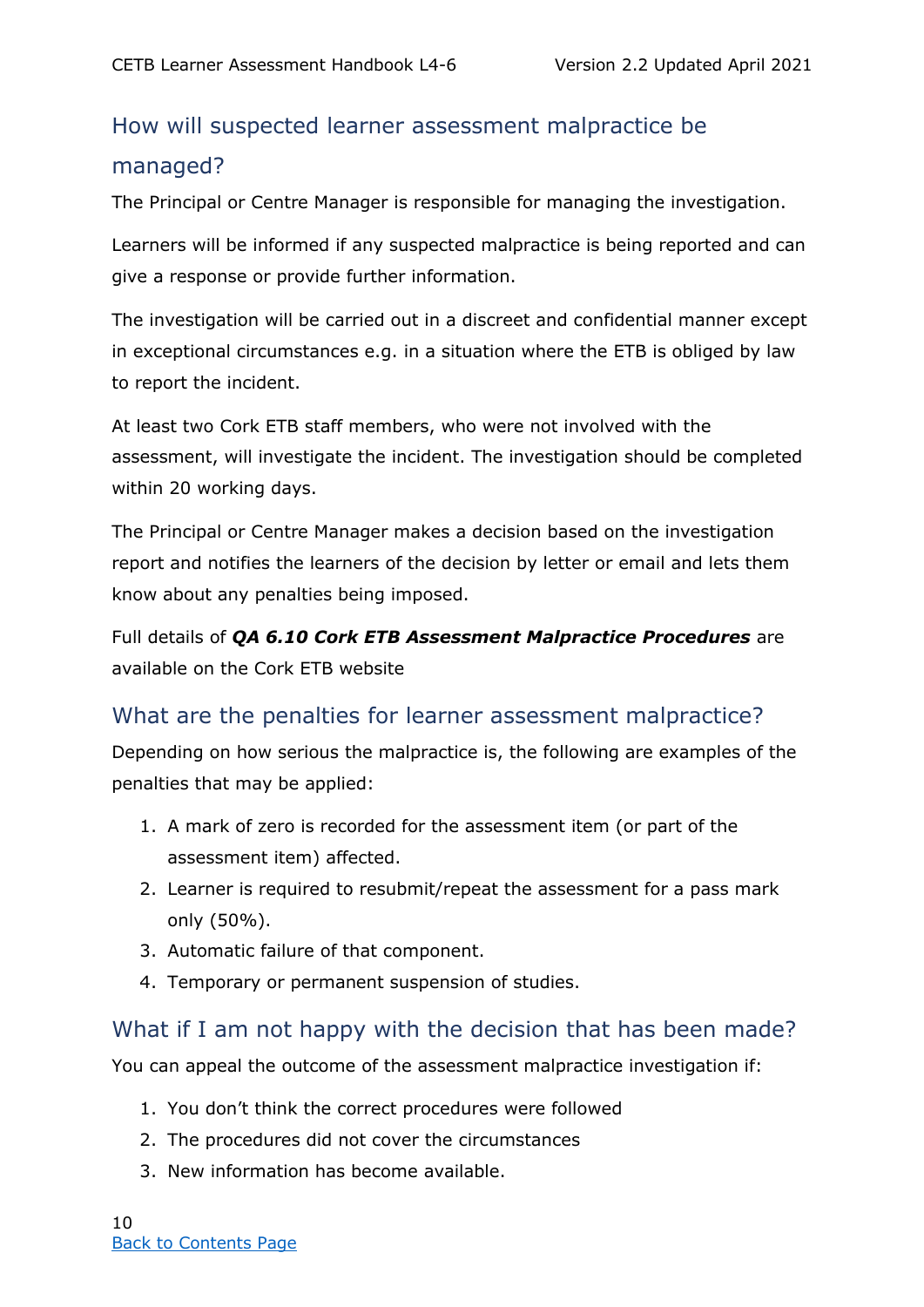<span id="page-20-0"></span>You would need to complete the form in Appendix 4 QA 6.10.7a Application Form [for Appeal of Assessment Malpractice Finding](#page-37-1)**.**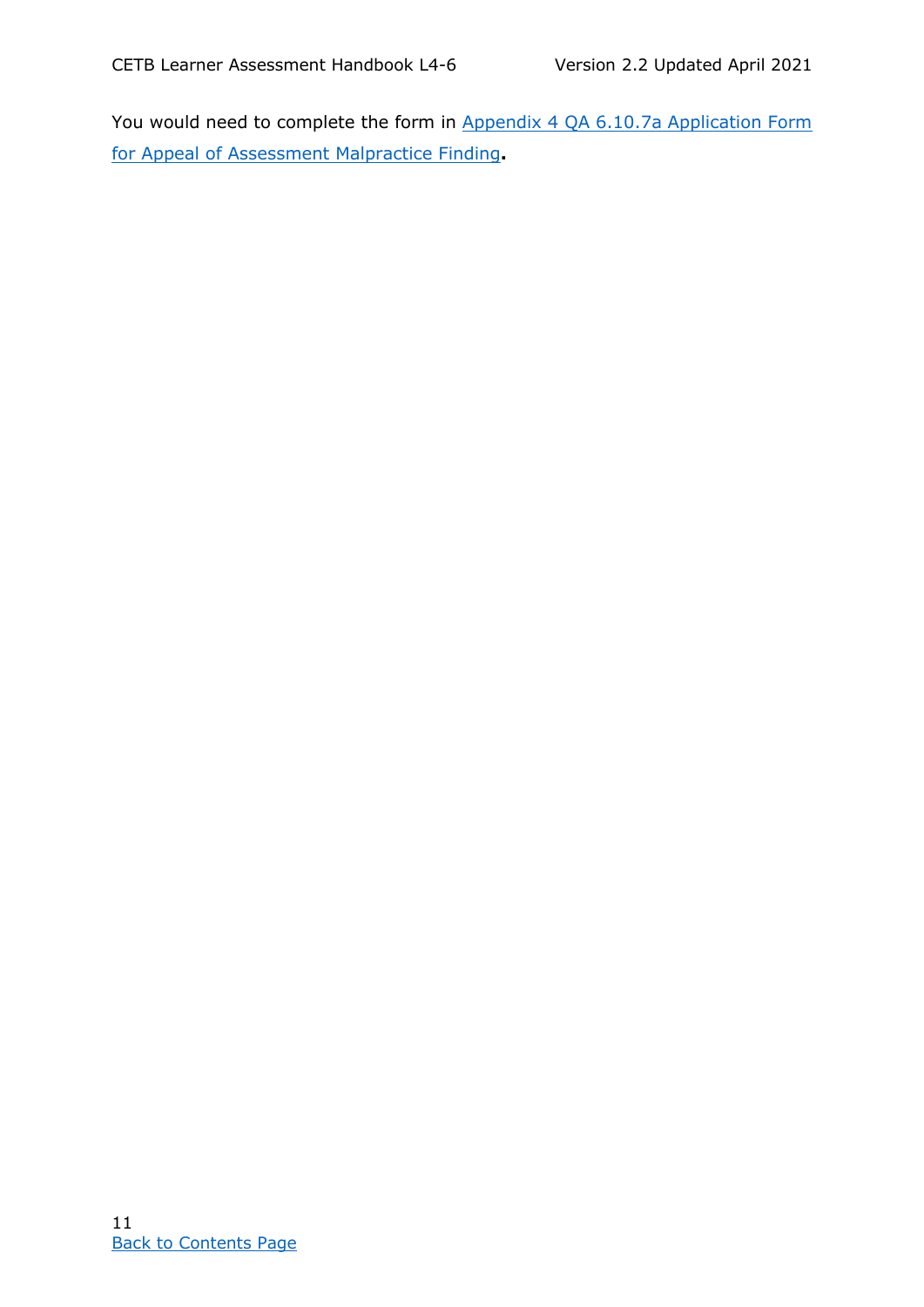## Reasonable Accommodation

## <span id="page-21-0"></span>Am I entitled to accommodations in assessment due to a disability or specific learning need?

Yes, Cork ETB centres do all that is reasonable to provide accommodation in examinations and skills demonstrations to enable learners with specific learning needs to demonstrate their level of actual attainment, in as far as is possible, without undermining the validity of the assessment.

Applications for reasonable accommodations can be made on the following five grounds:

- 1) Learning Difficulty
- 2) Hearing Difficulty
- 3) Visual Difficulty
- 4) Physical Difficulty
- 5) Mental Health or Behavioural Difficulty

Further details on the needs and disabilities recognised under these five grounds and the relevant reports required as evidence are listed in [Appendix 5](#page-38-0) 6.6.a [Specific Details of Needs Recognised and the Appropriate Evidence Required](#page-38-0)**.**

#### <span id="page-21-1"></span>What types of accommodations are available?

The accommodations available depend on the specific disability or learning need. They may include the following:

- Using a word processor or a recording device
- Assistive technology
- A scribe in exceptional cases
- A reader
- A colour identifier
- A waiver from spelling, grammar and punctuation in language subjects
- Additional time
- Enlarged papers
- A personal loop system or Irish sign language interpreter
- A separate examination centre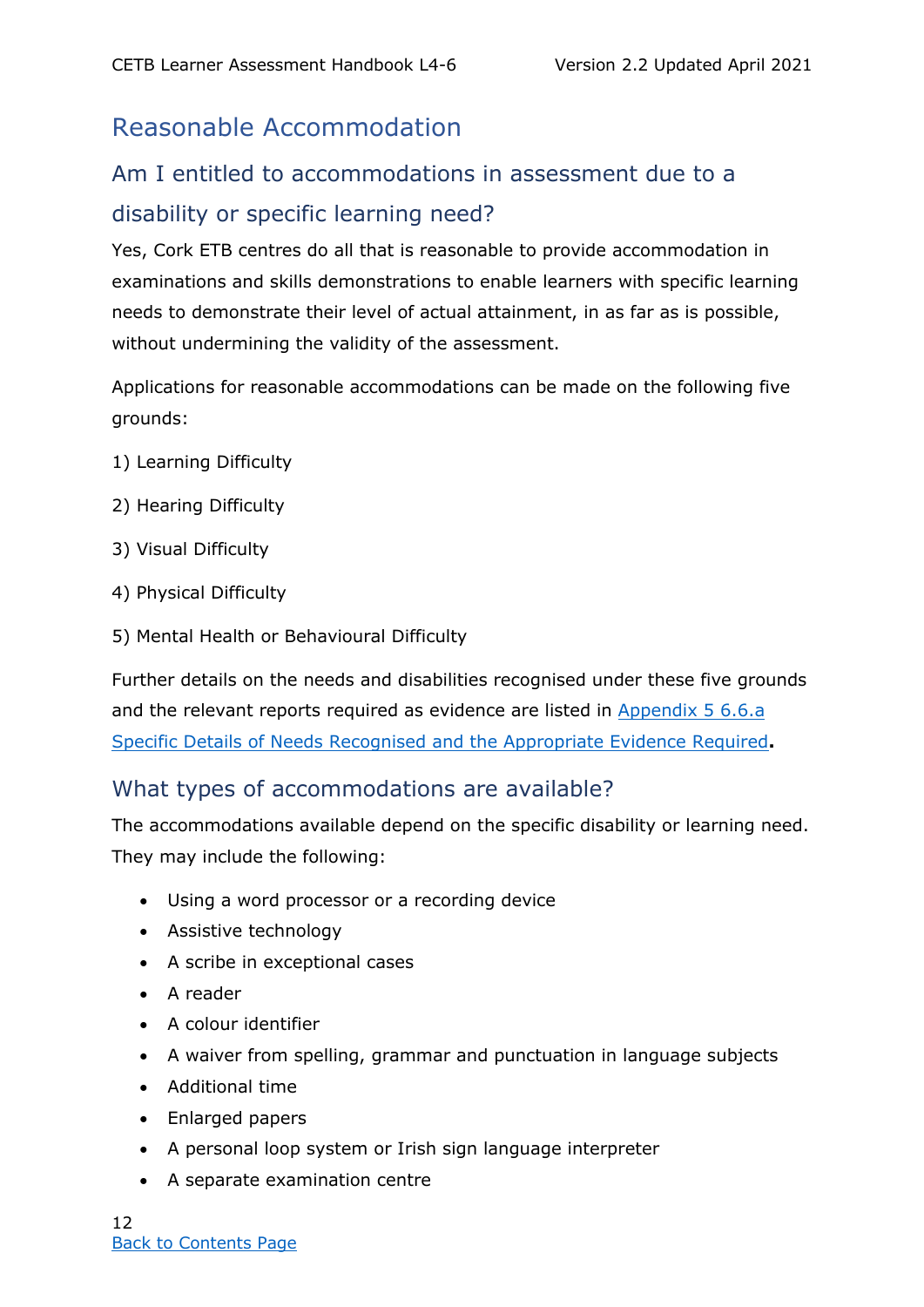## <span id="page-22-0"></span>How do I apply for Reasonable Accommodations in assessments?

To apply for reasonable accommodations in assessment a learner needs to complete the form *6.6b Application Form for Reasonable Accommodation in Assessment* and attach the appropriate evidence.

All requests for assessment accommodations should be made through the designated staff member in the centre as early as possible in the course but no later than 3 months before the exam dates<sup>3</sup> to ensure that the appropriate resources can be put in place.

#### <span id="page-22-1"></span>What evidence is required?

One of following documents must be provided as evidence:

A. a copy of a report from an appropriate medical consultant or specialist diagnosing the specific need. See [Appendix 5:](#page-38-0) 6.6.a [Specific Details of Needs Recognised and the Appropriate](#page-38-0)  [Evidence Required](#page-38-0) for the specific details of the reports accepted.

OR

B. evidence of reasonable accommodations previously been granted in State Examinations i.e. in Junior Certificate or Leaving Certificate examinations.

#### **OR**

C. If the learner does not have the relevant report or evidence of previous accommodations then they can get *[6.6b Application](#page-43-0)  [Form for Reasonable Accommodation in Assessment](#page-43-0)* completed by the required medical consultant. Reports will only be accepted from appropriately qualified professionals as outlined in [Appendix 5](#page-38-0).

OR

<sup>&</sup>lt;sup>3</sup> In the case of applications for reasonable accommodations in examinations based on a temporary specific need e.g. an injury, applications should be made as early as possible. Depending on the accommodations recommended it may not be possible to make arrangements in a short time-frame.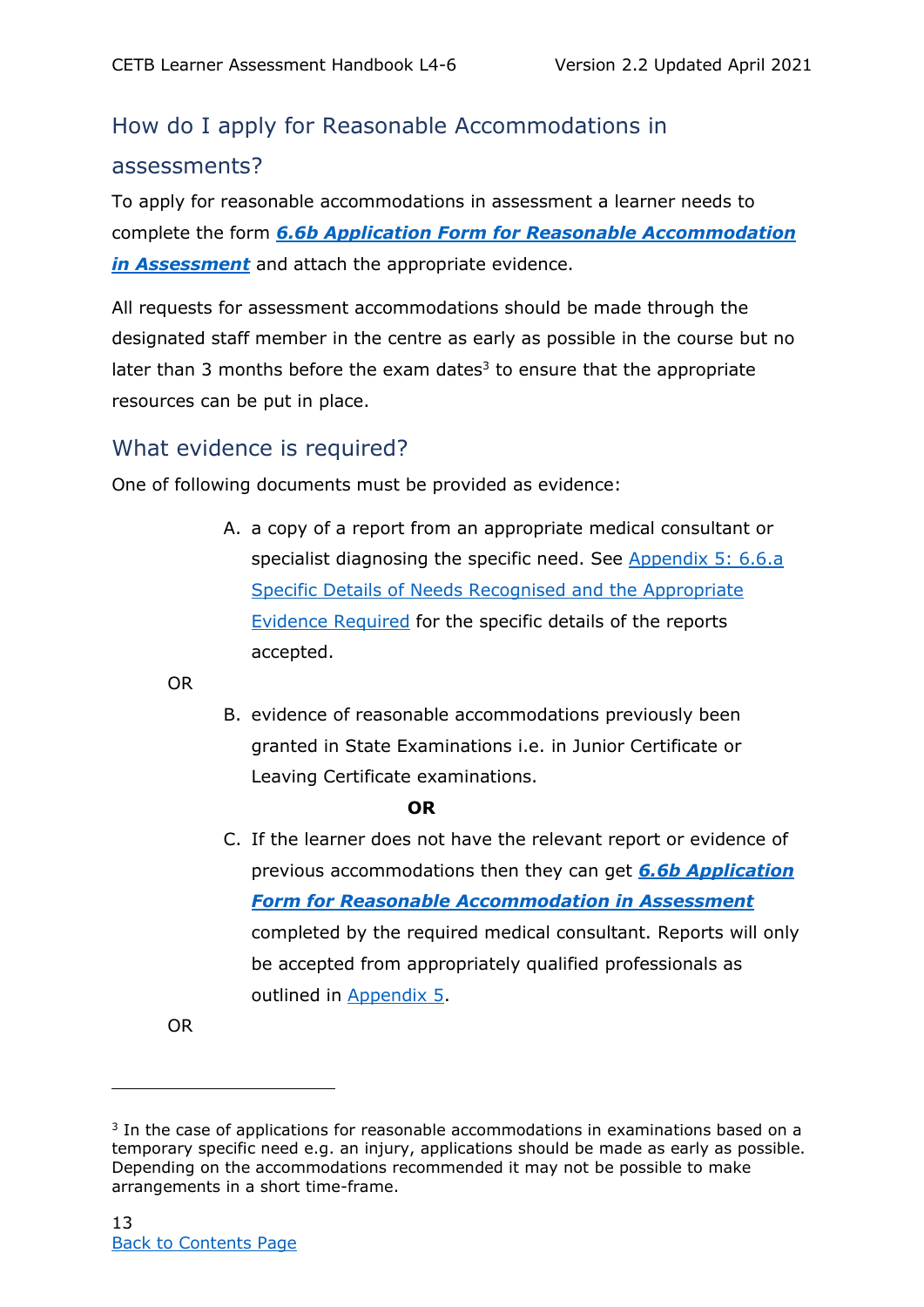D. If a learner has difficulty accessing the appropriate professional then their GP may be able to complete the form, if they have documentation from the appropriate specialist/consultant on file confirming the diagnosis. The centre may request a copy of this documentation. Diagnosis made by GPs alone will not be accepted.

#### <span id="page-23-0"></span>What happens next?

Following detailed examination of the application the designated staff member will let you know if accommodations can be provided. They will work with you to identify the most appropriate assessment accommodations that can be reasonably provided. The recommendations are passed on to the person coordinating the assessments and they will put the arrangements in place.

#### <span id="page-23-1"></span>What if I am not happy with the decisions made?

If you are not happy with decisions regarding reasonable accommodations in assessment you should write to the Principal or Centre Manager.

## <span id="page-23-2"></span>Recognition of Previous Learning

#### <span id="page-23-3"></span>Can I get credit or exemptions for previous certification?

Learners on QQI programmes may be exempt from completing a component because of prior certification achieved. This only applies when you are due to achieve a major or special purpose award.

Components achieved through exemption will be graded as 'Exempt' on a QQI transcript and will be neutral in the calculation of the grade of the compound award. This means that they won't be considered in determining whether a learner achieves a pass, merit or distinction in the overall award.

#### <span id="page-23-4"></span>Where can I get further information on QQI exemptions?

QQI recognises awards previously awarded by FETAC. Some of these awards are mapped to CAS (Common Award System) components and can be used to claim exemptions. QQI has published lists of these mappings. *See [QHelp,](https://qhelp.qqi.ie/providers/certification-queries/common-award-system-cas-exemptions/)  [Providers, Certification Queries, Common Award System \(CAS\)](https://qhelp.qqi.ie/providers/certification-queries/common-award-system-cas-exemptions/)*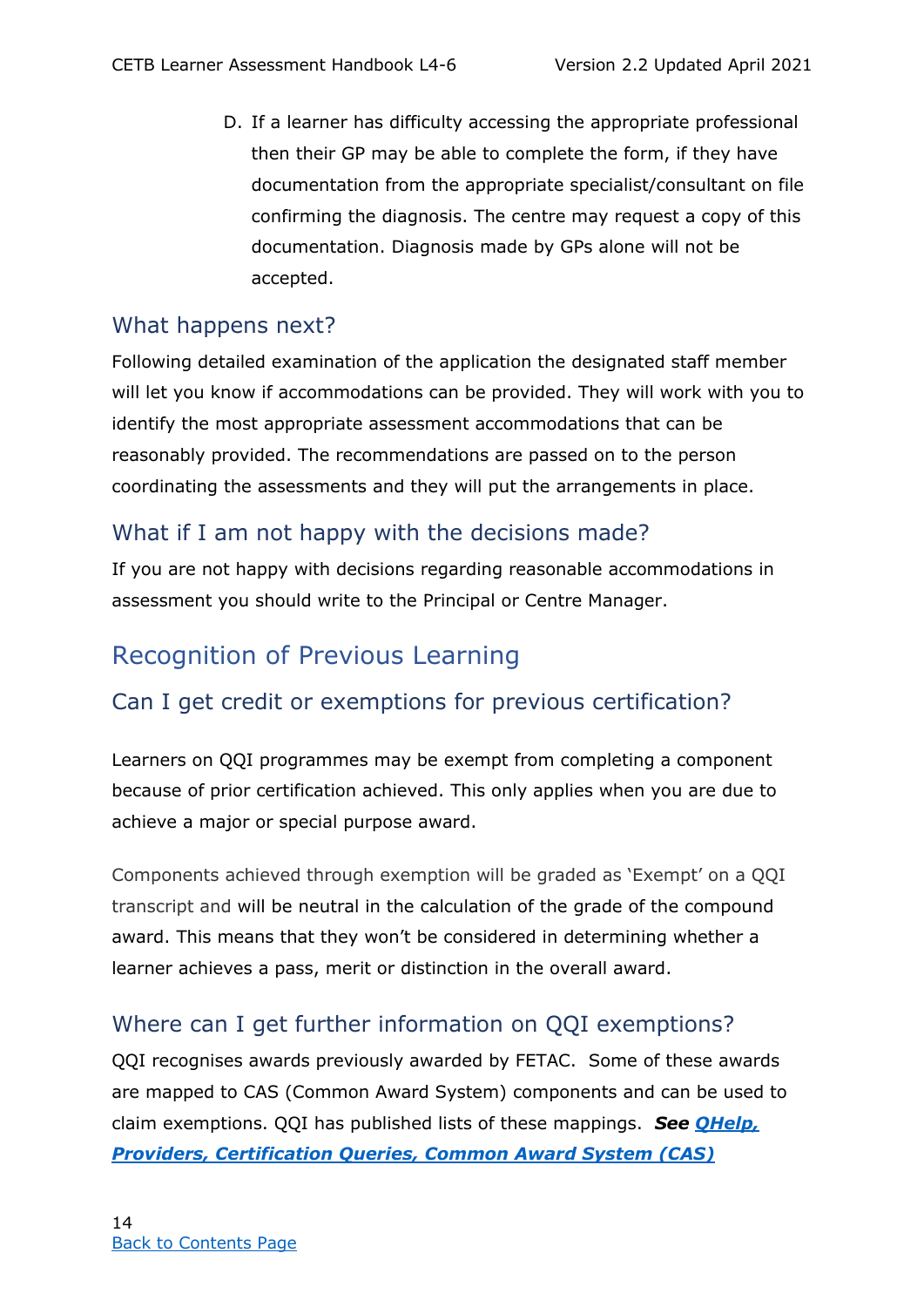**[Exemptions](https://qhelp.qqi.ie/providers/certification-queries/common-award-system-cas-exemptions/)** Where a FETAC component is not mapped to a CAS component, then direct exemption using that FETAC component is not possible. The QQI website has information on possible exemptions for non-QQI awards here: <http://qsearch.qqi.ie/WebPart/Search?searchtype=exemptions>

#### <span id="page-24-0"></span>How do I apply for an exemption?

A learner cannot apply directly to QQI for an exemption. You should let your assessor know and they will check if you are entitled to an exemption. You will need to provide a copy of your certificate to prove that you have achieved the award. The Cork ETB centre will process the exemption when submitting the final results to QQI.

#### <span id="page-24-1"></span>Can I get credit or exemptions for prior learning?

<span id="page-24-2"></span>At present Cork ETB does not have a policy and procedures finalised in relation to Recognition of Prior Learning. We are working on developing procedures for recognising prior learning that might have taken place in the work place for example.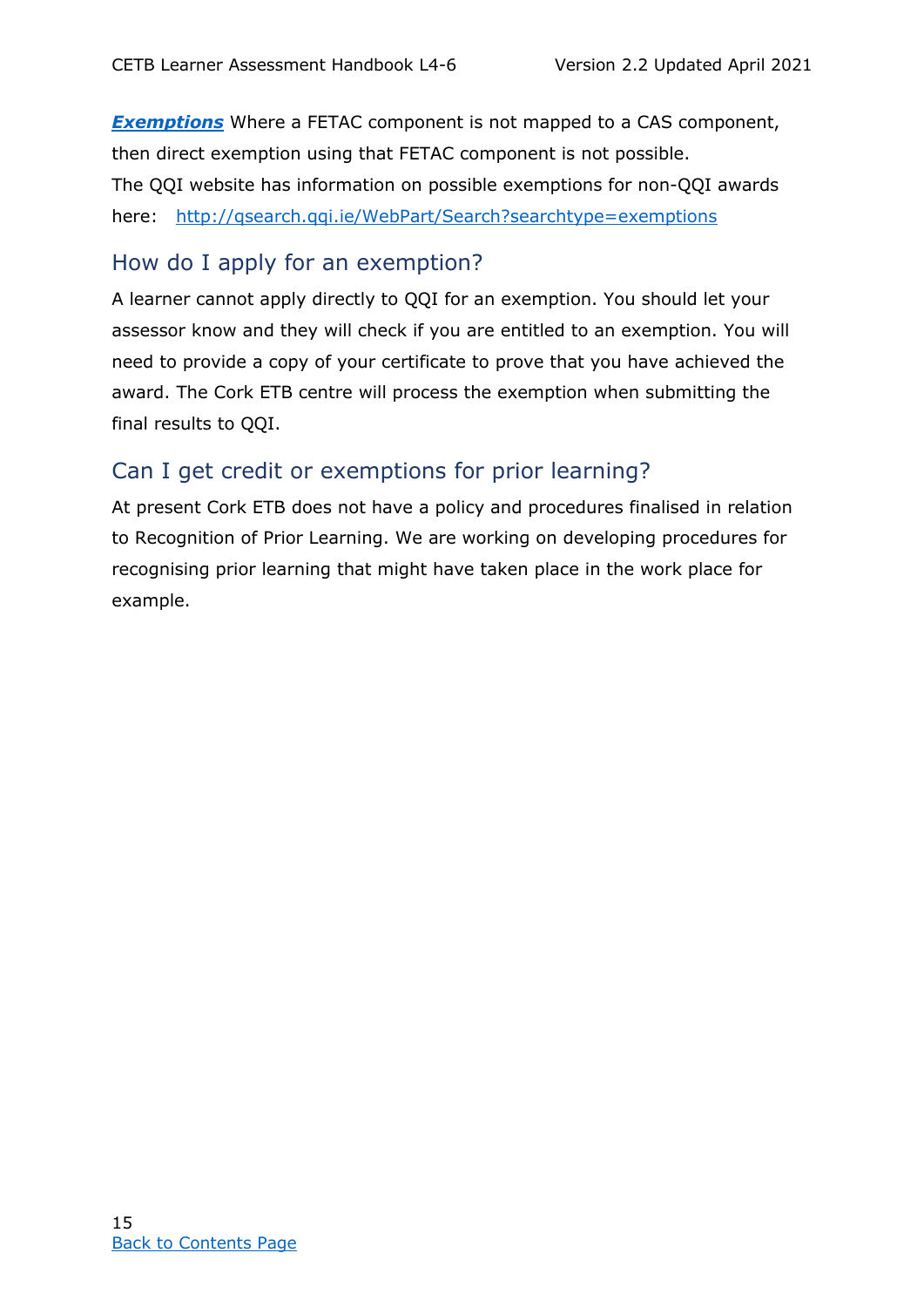## Grading

#### <span id="page-25-0"></span>How are assessments graded?

QQI awards are graded and classified as follows;

Awards at level 1, level 2 and level 3 are classified as **Successful** where a learner has achieved all the outcomes for the award.

Awards at level 4, level 5 and level 6 are classified as **Pass, Merit or** 

**Distinction** where a learner has achieved the standards for the award within the grading criteria.

- A **Pass** is a grade awarded to a learner who has attained the minimum standard. To be awarded a pass grade a learner must have achieved a mark of between 50-64%.
- A **Merit** is a grade awarded to a learner who has exceeded the minimum requirements. To be awarded a merit grade a learner must have achieved a mark of between 65-79%.
- **A Distinction** is a grade awarded to a learner who has substantially exceeded the minimum requirements. For a learner to be awarded a distinction he/she is must have achieved a mark of 80% or over.

<span id="page-25-1"></span>When a learner has not achieved the minimum standards for an award the grade is recorded as **Referred.**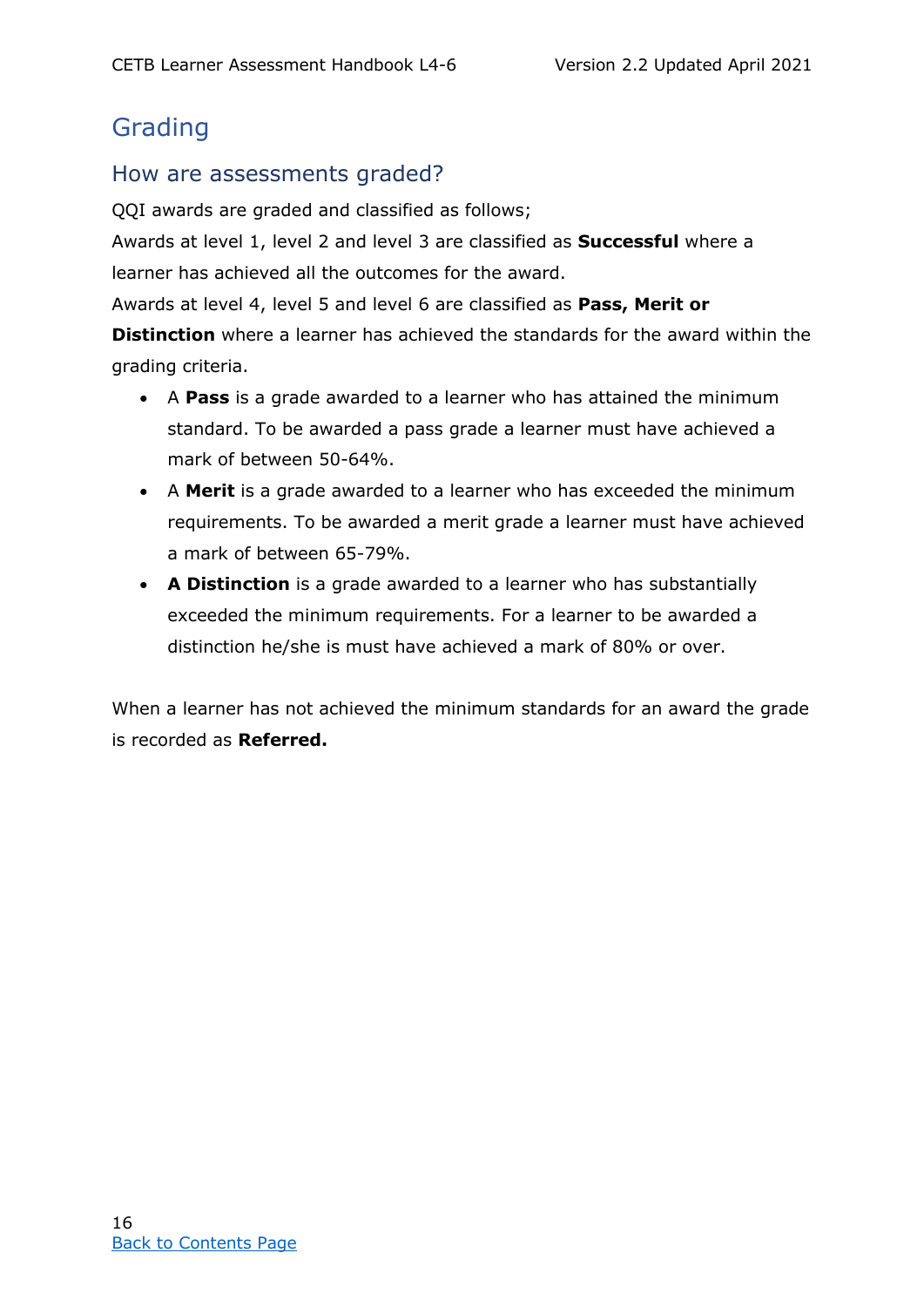## Feedback on Assessments

#### <span id="page-26-0"></span>Will I get feedback on my assessments?

Assessors continually give feedback to learners in class and through formative assessments. You will receive verbal and written feedback from your assessor. This feedback should be constructive and help learners identify areas for improvement.

<span id="page-26-1"></span>If at any stage you would like additional feedback please talk to your assessor.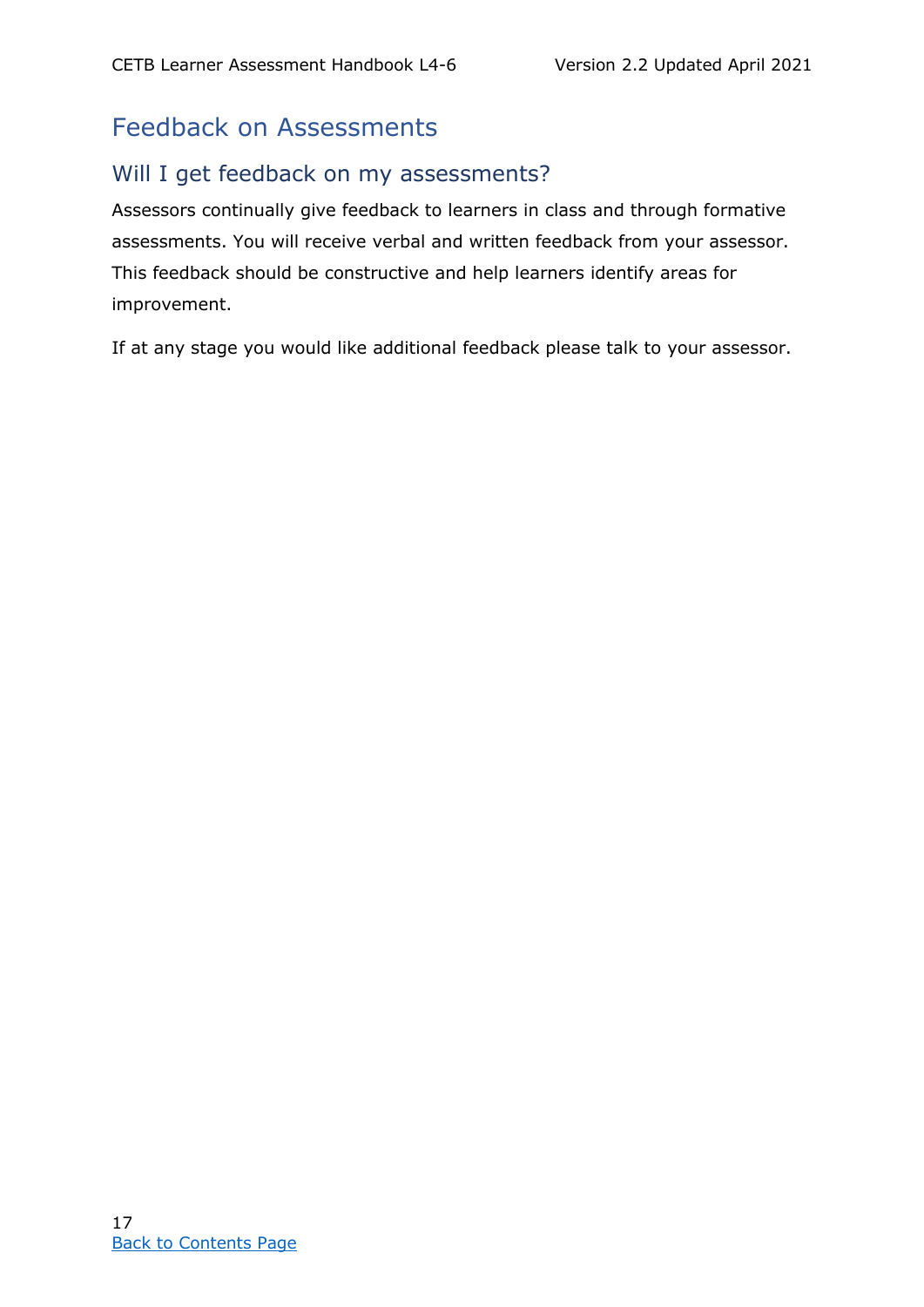## Repeating Assessments

#### <span id="page-27-0"></span>Can I repeat an assessment?

Yes, learner can apply to repeat an examination in a PLC college and all assessments in other centre only under the following conditions:

- When a learner has failed the overall module (subject) and not just one element of the assessments for that module. For example, if a learner fails an examination but passes the overall module they are not eligible to apply to repeat the examination. Cork ETB cannot accommodate learners who wish to repeat to improve their grade.
- Learner can repeat only once.

Opportunities to repeat an assessment activity are dependent on the nature of the activity, the mode of assessment and the practical and/or operational issues involved. There are specific constraints on some centres which prevent them from offering repeat opportunities for all assessments.

#### <span id="page-27-1"></span>Is there a cost to repeat an assessment?

In centres where exam fees are payable to QQI there is a fee of €40 for each module.

#### <span id="page-27-2"></span>How do I apply to repeat an assessment?

You need to apply to repeat an examination or assessment by completing the form in Appendix 8: [Application to Repeat an Examination on a PLC Programme](#page-48-0) in PLC Colleges. In all other centres form Appendix 9 - [Application to Repeat an](#page-50-0)  [Assessment](#page-50-0) should be used.

*Please note y***ou can only apply to repeat an assessment if you have failed the overall module. You cannot repeat to improve your grade or if you only fail part of a module.** 

## <span id="page-27-3"></span>Appealing Results

#### <span id="page-27-4"></span>Can I appeal my results if I am unhappy with them?

Yes, Cork ETB has an External Appeals Process in place and Learners are entitled to appeal their results awarded for individual awards or components.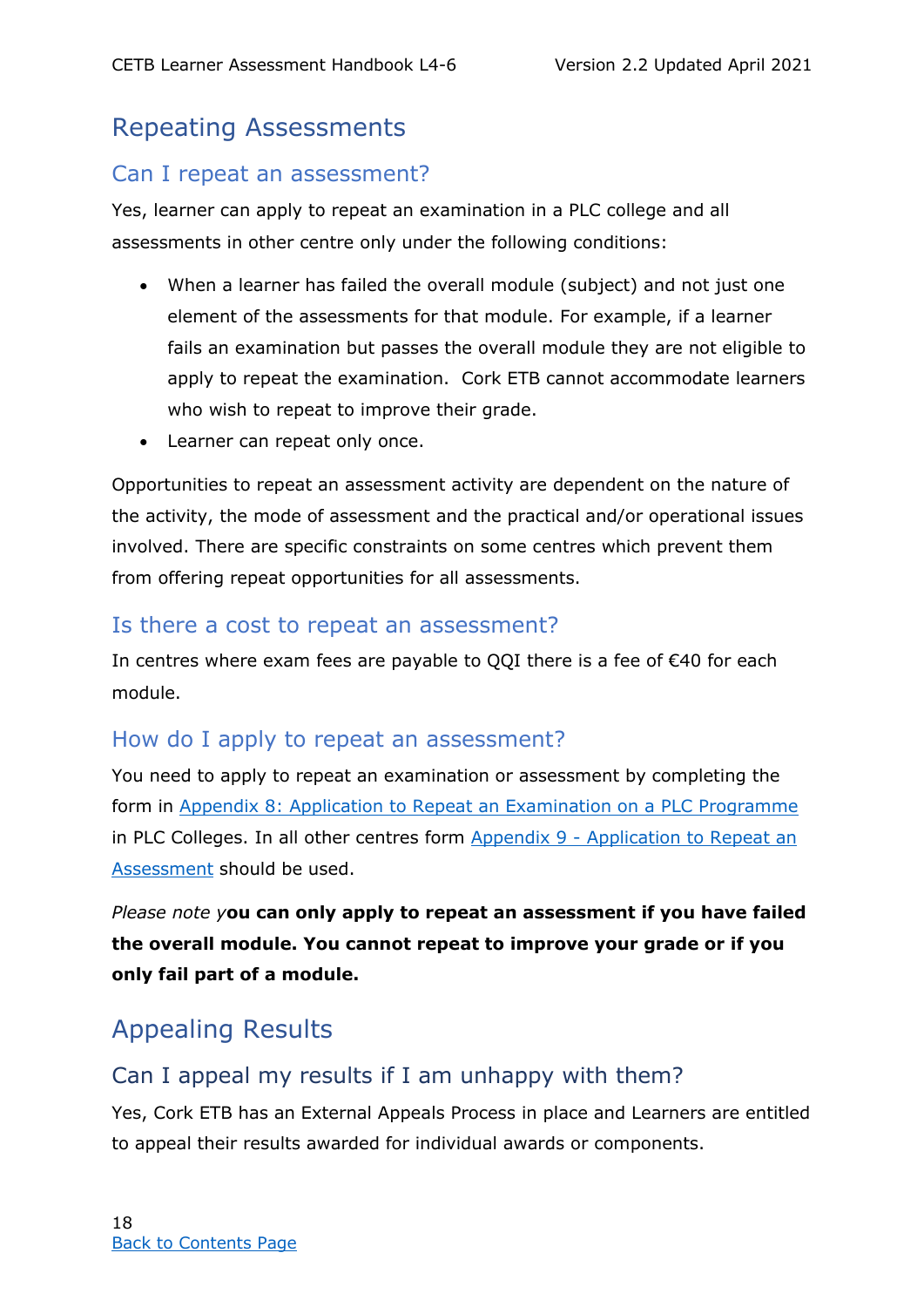#### <span id="page-28-0"></span>How do I appeal my results?

A learner who wishes to make an appeal must complete and submit a Learner Appeals Application Form which is available in Appendix 7- [Learner Appeals](#page-47-0)  [Application Form](#page-47-0)*.* Your centre will notify you of the deadline for appeals but you will have a minimum of 10 days from receipt of results to return the application form with the appeal fee to the centre. Appeals received after the date given by your centre will not be processed.

#### <span id="page-28-1"></span>Will my appeal be processed before CAO offers are made?

If you have applied through the CAO please submit you appeal as early as possible and tick that you have applied through the CAO on the application form.

The CAO operate to extremely strict timelines, and results that are not communicated to them in time **will not** be included in the point's calculations, and subsequent candidate place offers. In order to ensure benefit from any upgraded results awarded through the External Appeals Process, applications for appeals in these cases must be received from your centre by the CETB Appeals Office **not later than 12:00 midday on the third Monday in June.**

#### <span id="page-28-2"></span>How much does it cost to appeal my results?

A fee of **€40.00** is payable in respect of each module/component being appealed. This fee is refundable in the case of successful appeals. This fee of €40.00 per appeal **must be paid by the learner directly to the centre.**  Appeals cannot be processed without the payment of fees.

#### <span id="page-28-3"></span>Who do I contact if I have a query about my appeal?

Learners must communicate directly with the centre and under no circumstances should contact the External Appeals Office.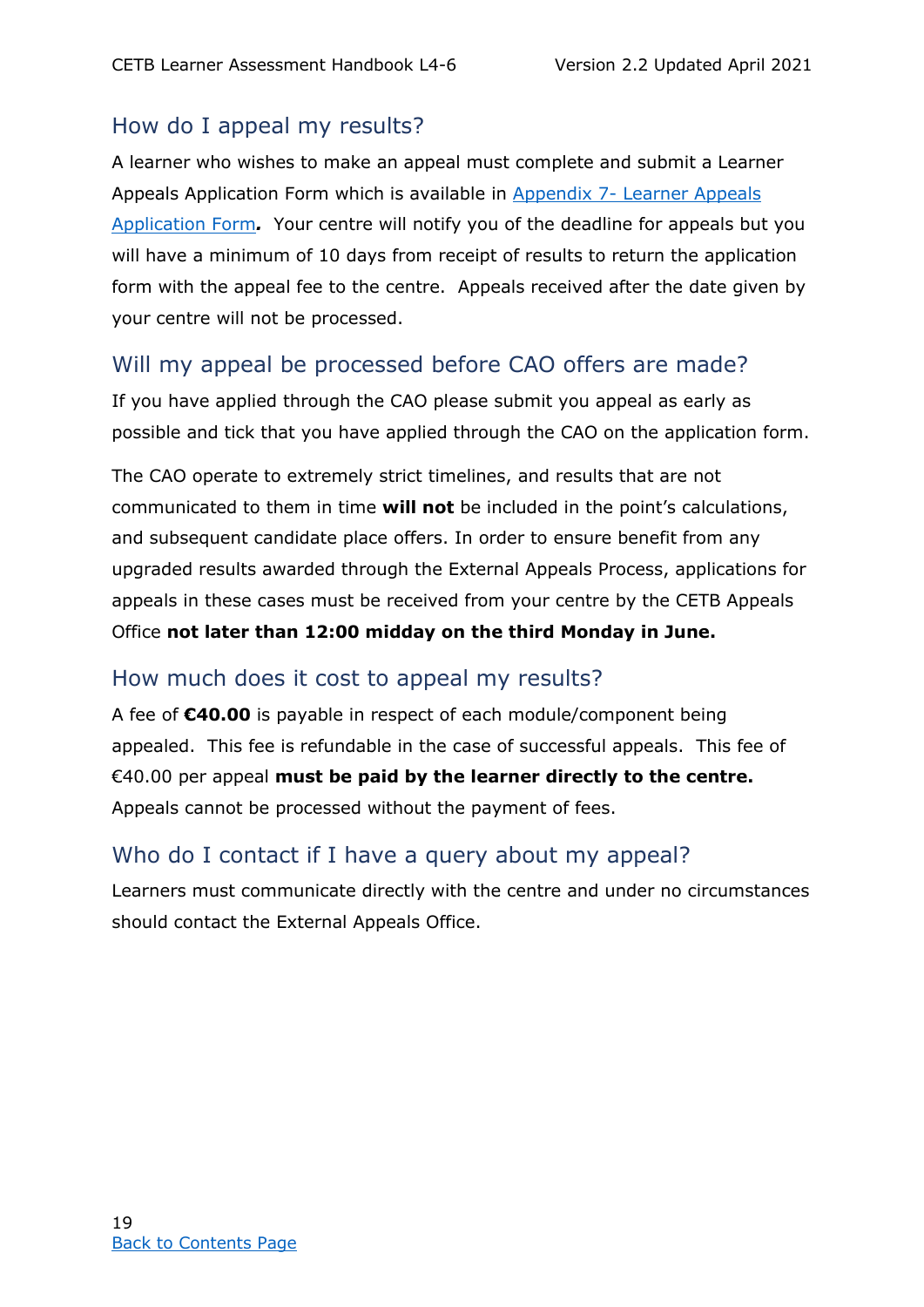## <span id="page-29-0"></span>**Glossary**

| Assignment               | An assignment is an exercise carried out in response to a<br>brief with specific quidelines as to what should be included.<br>An assignment is usually of short duration and may be carried<br>out over a specified period of time.     |
|--------------------------|-----------------------------------------------------------------------------------------------------------------------------------------------------------------------------------------------------------------------------------------|
| Assessment               | The Process by which evidence of performance is collected<br>and compared with the standards of knowledge skill or<br>competence and a judgement made on learner achievement<br>of the standards.                                       |
| Assessment<br>Criteria   | Statements of the standards or broad criteria against which<br>the evidence produced by the learner will be marked/graded.                                                                                                              |
| Assessment<br>Instrument | An assessment instrument is the specific activity/task or<br>question(s) devised by the assessor based on the specified<br>assessment technique.                                                                                        |
| Assessment<br>Technique  | An assessment technique is a valid and reliable way of<br>assessing learner evidence for a particular range of learning<br>outcomes. For QQI assessments the following techniques are<br>used:                                          |
| Assessment<br>Technique  | An assessment technique is a valid and reliable way of<br>assessing learner evidence for a particular range of learning<br>outcomes, e.g. practical skills should be assessment in a<br>practical manner ego by a skills demonstration. |
| Assessor                 | The assessor devises assessment instruments/marking<br>schemes and assessment criteria, provides opportunity for<br>learners to generate evidence, judges learner evidence and<br>makes an assessment decision.                         |
| Award                    | That which is conferred, granted or given by an awarding<br>body and which records that a learner has acquired a<br>standard of knowledge, skill or competence.                                                                         |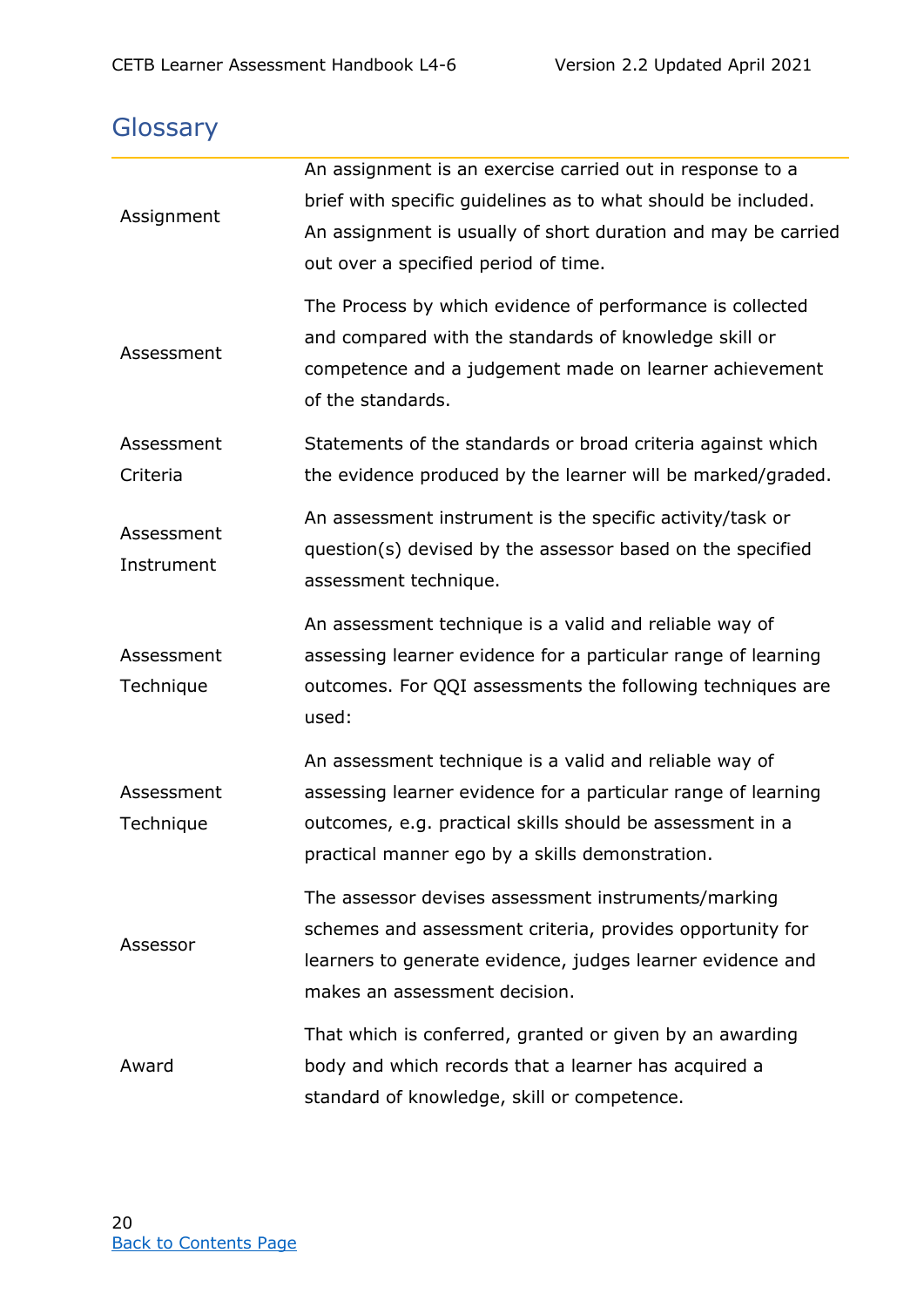Award type Refers to a class of named awards sharing common features and level. These include major, minor, special purpose and supplemental award types. Different award types reflect different purposes of award and allow for the recognition of all learning achievement.

Awarding Body means a body which makes an award e.g. QQI or City & Guilds

**Competence** One of the framework strands (outcomes of knowledge, skill and competence). It refers to the Process of governing the application of knowledge to a set of tasks that is typically acquired by practice and reflection. It is the effective and creative demonstration and deployment of knowledge and skill in human situations. Such situations could comprise general, social and civic ones as well as specific occupational ones.

**Criterion** referenced assessment Criterion-referenced assessment has set criteria to be achieved; meeting/not meeting these criteria, is the most important aspect. The driving test is a good example of a criterion-referenced assessment. The standards of knowledge, skill and competence are specified in the Award Specification and learners reach them or fail to do so. FET awards are criterion referenced.

Examination An examination provides a means of assessing a learner's ability to recall and apply knowledge, skills and understanding within a set period of time and under clearly specified conditions.

Examination - Aural An aural examination assesses listening and interpretation skills.

Examination – Interview Style An interview style examination assesses assessing learning through verbal questioning, one-to-one or in a group.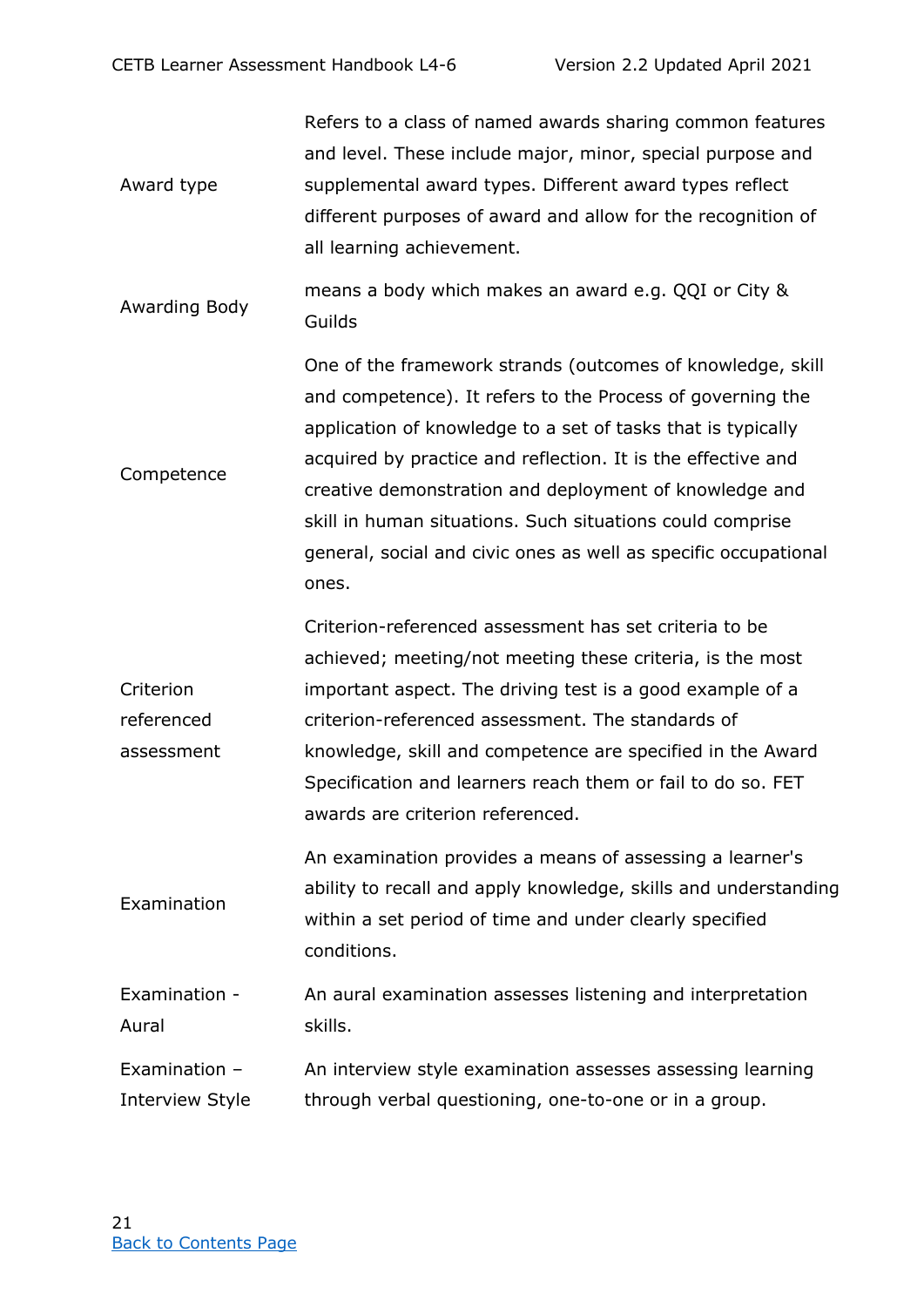| Examination - Oral                       | An oral examination assesses the ability to speak effectively<br>in the vernacular or other languages.                                                                                                                                                                                                                                                                                                                                       |
|------------------------------------------|----------------------------------------------------------------------------------------------------------------------------------------------------------------------------------------------------------------------------------------------------------------------------------------------------------------------------------------------------------------------------------------------------------------------------------------------|
| Examination -<br>Practical               | A practical examination assesses specified practical skills<br>demonstrated in a set period of time under restricted<br>conditions.                                                                                                                                                                                                                                                                                                          |
| Examination -<br>Theory                  | A theory-based examination assesses the ability to recall,<br>apply and understand specific theory and knowledge.                                                                                                                                                                                                                                                                                                                            |
| External<br>authentication               | The means by which learners, providers, assessors and QQI<br>will be independently assured that the application of the<br>provider's assessment procedures is carried out effectively.                                                                                                                                                                                                                                                       |
| External<br>authenticator                | Appointed by providers to provide independent authentication<br>of fair and consistent assessment in line with QQI<br>requirements.                                                                                                                                                                                                                                                                                                          |
| Formative<br>assessment                  | Formative assessment informs a learner how to improve their<br>learning and is generally carried out in the early stages of, or<br>during, a programme. Formative assessment provides<br>feedback on a learner's work and is not necessarily used for<br>certification purposes. The emphasis in formative assessment<br>is on encouraging more understanding by learners of their<br>respective strengths, weaknesses and gaps in knowledge |
| <b>Further Education</b><br>and Training | Education and training other than primary or post primary or<br>higher education and training.                                                                                                                                                                                                                                                                                                                                               |
| Internal<br>verification                 | The Process by which learners will be assured that the<br>provider's assessment procedures are applied in a consistent<br>manner across the provider's assessment activities.                                                                                                                                                                                                                                                                |
| Knowledge                                | One of the framework strands (outcomes of knowledge, skill<br>and competence). It is the form of outcome commonly<br>identified with declarative knowledge i.e. the cognitive<br>representation of ideas, events or happenings It can<br>comprise description, memory, understanding, thinking,<br>analysis, synthesis, debate and research.                                                                                                 |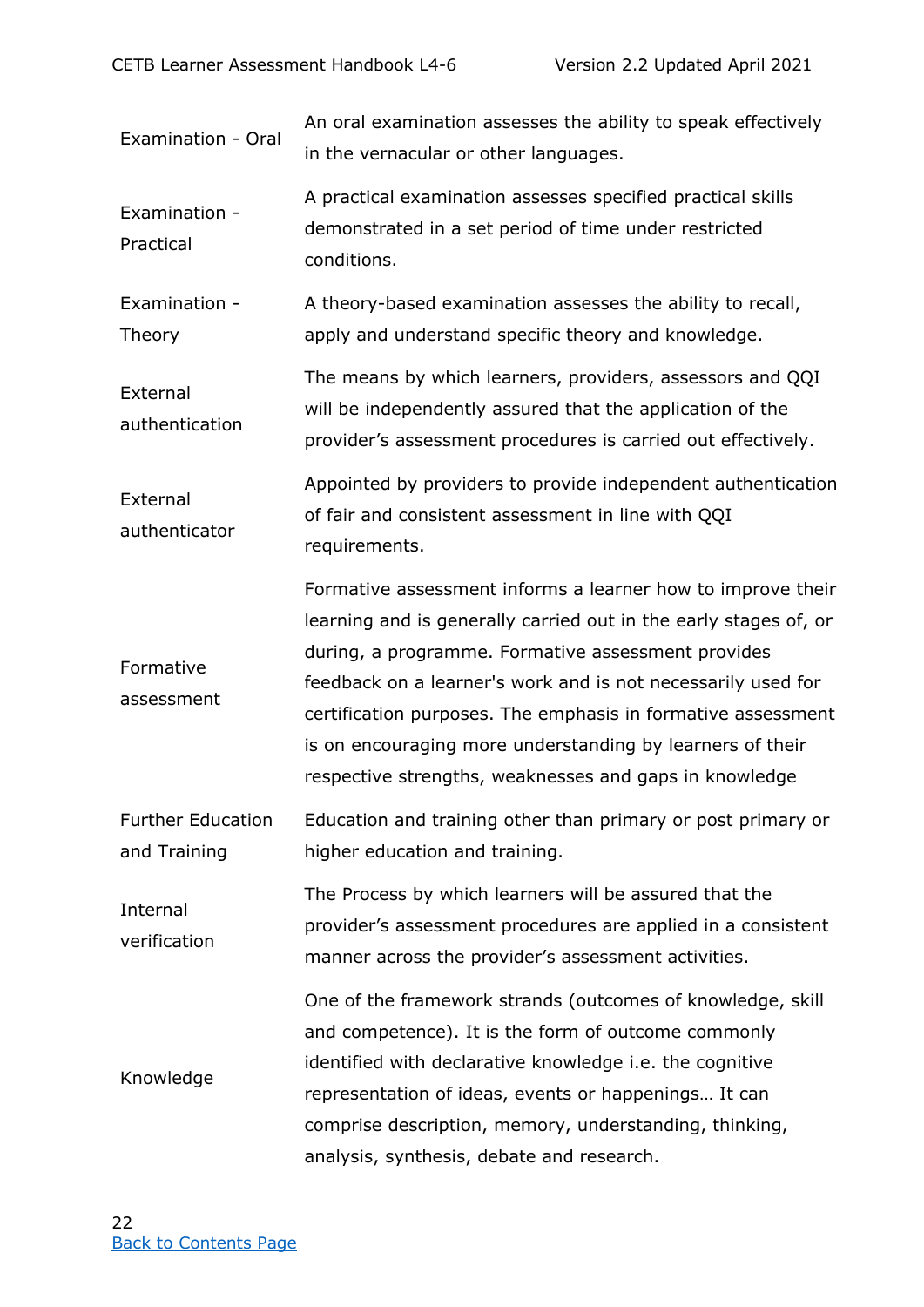Learner A person who is acquiring or who has acquired knowledge, skill or competence.

Learner Record A learner record is the learner's self-reported and selfreflective record in which he/she describes specific learning experiences, activities, responses and skills acquired.

Major award A major award is the principal class of award made at each level. It represents a significant volume of learning outcomes. A major award will prepare learners for employment, participation in society and community and access to higher levels of education and training e.g. Level 5 Certificate in Childcare

Minor award A *minor award* is an award that is derived from, and must link to, at least one major award. Minor awards are smaller than their parent major award(s). Achievement of a minor award provides for recognition of learning that has relevance and value in its own right e.g. Word Processing, Safety and Health at Work. In the FET awarding system, they are referred to as components.

National Framework of Qualifications The single nationally and internationally accepted entity through which all learning achievements may be measured and related to each other in a coherent way and which defines the relationship between all education and training awards. The Framework has 10 levels, reflecting all learning from introductory to doctorate levels.

Outcomes Identify what the learner is able to do on successful completion of a learning experience.

Portfolio / Collection of Work A portfolio or collection of work is a collection and/or selection of pieces of work produced by the learner over a period of time that demonstrates achievement of a range of learning outcomes. The collection may be self-generated or may be generated in response to a particular brief or tasks/activities devised by the assessor.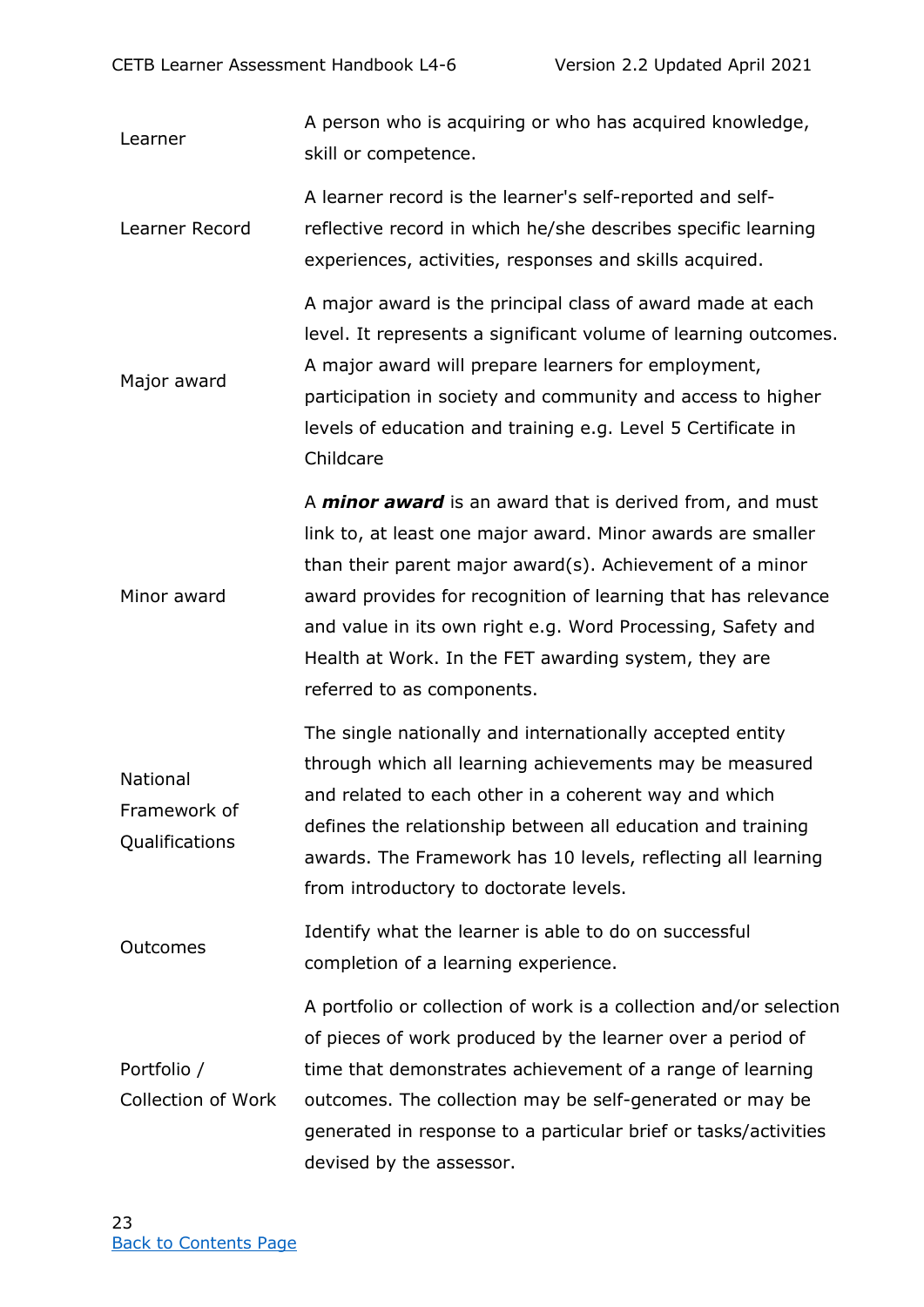| Programme                                 | A programme is a learning experience designed and offered<br>by a provider based on predetermined national standards and<br>leading to a QQI award.                                                                                                                                                                                                     |
|-------------------------------------------|---------------------------------------------------------------------------------------------------------------------------------------------------------------------------------------------------------------------------------------------------------------------------------------------------------------------------------------------------------|
| Project                                   | A project is a response to a brief devised by the assessor. A<br>project is usually carried out over an extended period of time.<br>Projects may involve research, require investigation of a<br>topic, issue or problem or may involve process such as a<br>design task, a performance or practical activity or production<br>of an artefact or event. |
| Provider                                  | An organisation that provides, organises or procures a<br>programme of education and training e.g. Cork Education &<br><b>Training Board</b>                                                                                                                                                                                                            |
| Provider                                  | A person who, or body which, provides, organises or procures<br>a programme of education and training. E.g. Cork ETB                                                                                                                                                                                                                                    |
| <b>Quality Assurance</b>                  | The system(s) put in place by a provider to maintain and<br>improve the quality of its programme(s).                                                                                                                                                                                                                                                    |
| Recognition of<br>Prior Learning<br>(RPL) | Recognition of Prior Learning i.e. recognition of learning that<br>has taken place but not necessarily been assessed or<br>measured prior to entering a programme. Such prior learning<br>may have been acquired through formal, non-formal or<br>informal routes.                                                                                      |
| Skill                                     | One of the framework strands (of knowledge, skill and<br>competence outcomes). It reflects know-how and skill and<br>involves demonstration by the learner of ability in terms of<br>mastery of skill or application of knowledge. The level and<br>degree of skill are reflected in the level indicators in the<br>framework.                          |
| <b>Skills</b><br>Demonstration            | A skills demonstration is used to assess a wide range of<br>practical based learning outcomes including practical skills<br>and knowledge. A skills demonstration will require the learner                                                                                                                                                              |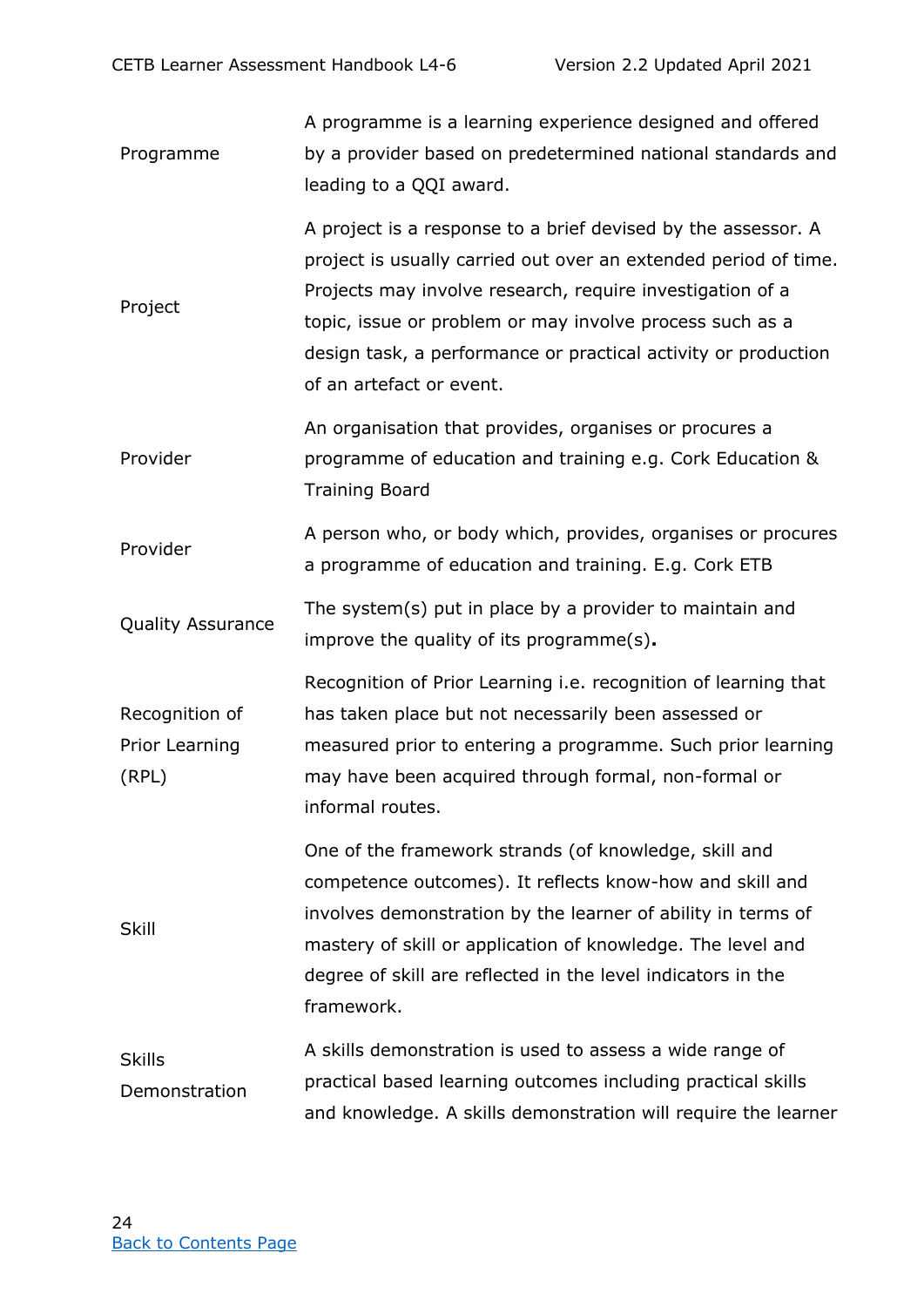to complete a task or series of tasks that demonstrate a range of skills.

|                 | A special-purpose award is made for specific relatively narrow |
|-----------------|----------------------------------------------------------------|
| Special Purpose | purposes. It does not have to link to a major award e.g. Fork  |
|                 | Lift Truck Driving.                                            |

**Standards** Standards identify the knowledge, skill and/or competence that must be attained in order to achieve an award.

Summative assessment Summative assessment is generally carried out at the end of a programme or 'unit' of learning, e.g. written examination. It is comprehensive in nature and is generally used for certification purposes. It is based on the cumulative learning experience that takes place in a programme or 'unit'. Assessment undertaken for the purpose of submitting authenticated results to QQI for the purpose of requesting an award is summative assessment.

<span id="page-34-0"></span>**Supplemental** Award A supplemental award is an award to recognise learning which involves updating/ up-skilling and/or continuing education and training with specific regard to occupations e.g. Gas Installation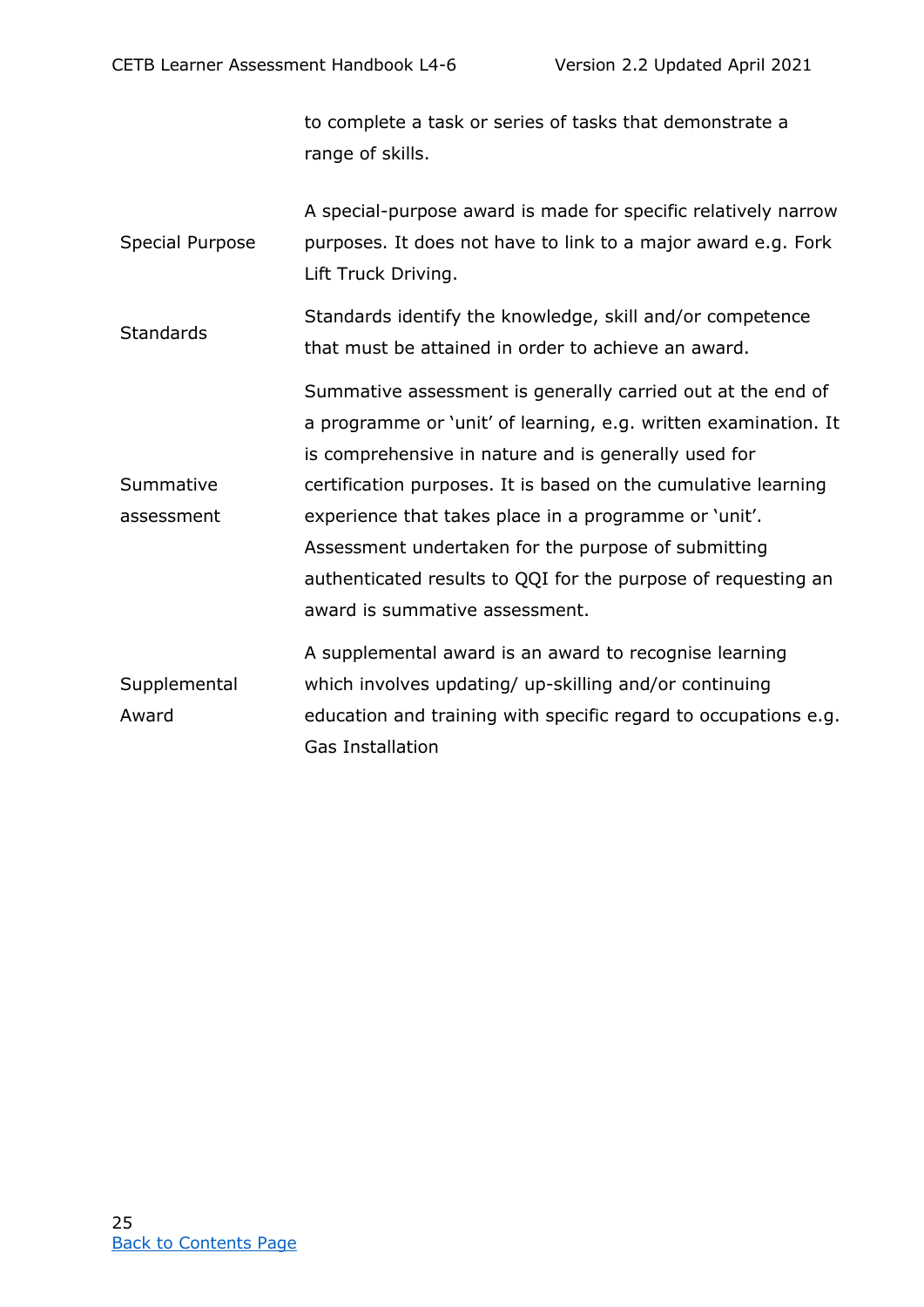## 6.1b Learner Assessment Contract (L4-6)

As a learner with Cork ETB, I can expect the following in relation to assessment:

- Fair and consistent assessments that are transparent and accessible.
- A valid, reliable, quality assured assessment process
- Accurate, accessible information about course requirements, learning outcomes and assessment dates
- Clear instructions in relation to assessments that provide opportunities to demonstrate achievement of the standards of knowledge, skills and competencies required
- Information regarding assessment procedures in a learner handbook
- An assessment process that is internally verified as fair and consistent
- $\bullet$  Externally authenticated assessments consistent with national standards
- $\bullet$ Reasonable and appropriate accommodations in assessments
- $\bullet$ Constructive feedback from my assessor
- Security of all assessment materials submitted
- A right to appeal results and to repeat assessments under certain conditions.

26 Signed on behalf of CETB: <u>Back to eการโลยสาร y Chief</u> Executive As a learner with Cork ETB:

- I will attend and participate in all classes as required
- It is my responsibility to get any information that I have missed through non-attendance
- I will submit assessments on time and in the format requested
- I will bring my support needs to the attention of the centre in a timely manner
- I will prepare for and participate fully in assessments
- I will take responsibility for ensuring that I have received all assessment information
- I will familiarise myself with and adhere to CETB Assessment Procedures and regulations
- I will arrive on time for examinations
- I will submit my own original work, correctly reference any quotations and not plagiarise anyone's work
- I will attend feedback sessions and request additional feedback if required
- I will keep copies of all my assessment materials where possible
- I will review my progress to get the most from my class

| Learner Name: | Signature: |  |
|---------------|------------|--|
|---------------|------------|--|

Class/Group:

**Parent/Guardian Signature (if learner is under 18):** 

\_\_\_\_\_\_\_\_\_\_\_\_\_\_\_\_\_\_\_\_\_\_\_\_\_ **Date:** \_\_\_\_\_\_\_\_\_\_\_\_\_\_\_\_\_\_\_\_\_\_\_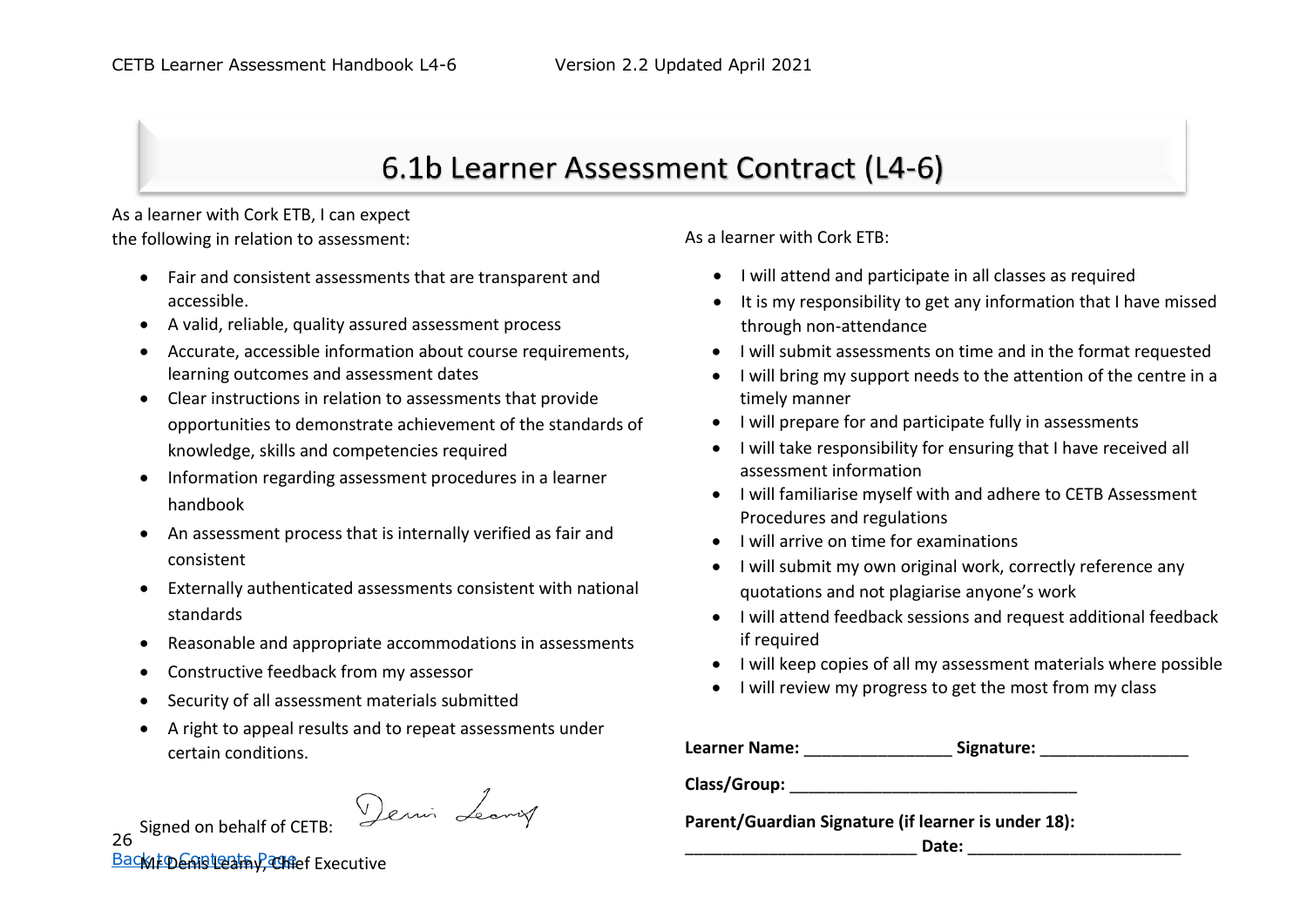## Appendix 2 - 6.4.3b Use of Dictionary in

#### <span id="page-36-0"></span>Examinations Form



This learner (as detailed below) is entitled to the use of a bilingual dictionary during his/her Cork ETB examinations.

- A Thesaurus, electronic or single language dictionary is not permitted.
- Extra time is not allowed for learners using a dictionary.
- It is the student's responsibility to make sure that they show this form to the Examination supervisor at each examination.
- The dictionary will be checked by the examination supervisor before each exam.
- A learner is not allowed to bring any dictionary which has been written on or which contains notes of any kind into an exam.

| This section must be filled out by the Principal/Centre Manager/Nominee:                                           |
|--------------------------------------------------------------------------------------------------------------------|
| I confirm that the above-named learner is entitled to use a bi-language dictionary<br>during Cork ETB examinations |
|                                                                                                                    |
| Centre Manager or nominee                                                                                          |
|                                                                                                                    |
|                                                                                                                    |
|                                                                                                                    |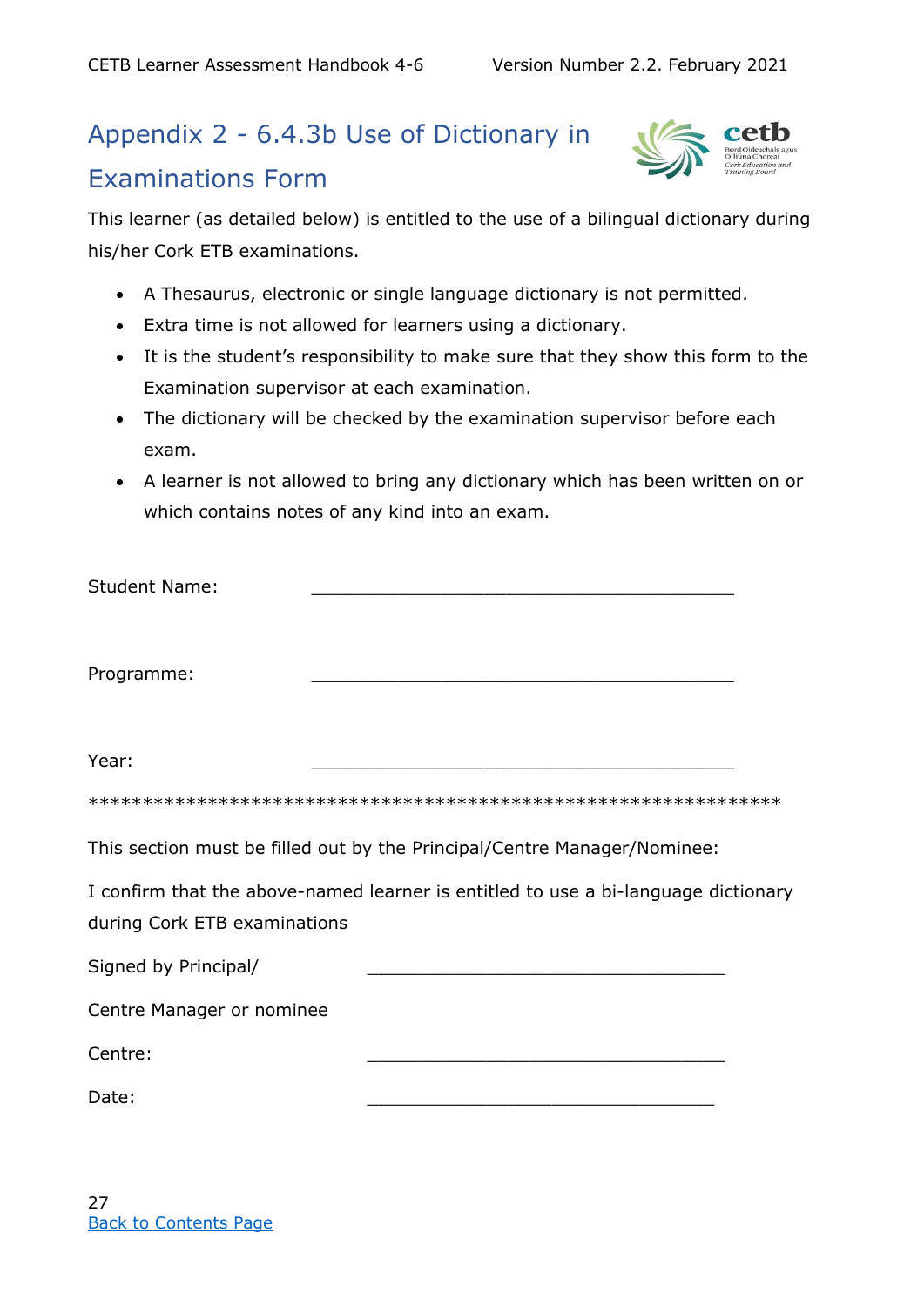## Appendix 3 – QA 6.7a Application to defer assessment(s) due to Extenuating



#### <span id="page-37-0"></span>**Circumstances**

Please complete this form, if you wish to apply for a deferral of assessment(s) due to extenuating circumstances.

Please see your learner handbook for further information on this procedure.

<span id="page-37-1"></span>

| Learner Name:            |                             |                       |
|--------------------------|-----------------------------|-----------------------|
| Address:                 |                             |                       |
| Telephone No:            |                             |                       |
| Email address:           |                             |                       |
| Centre/College           |                             |                       |
| Course                   |                             |                       |
| Components and codes     |                             |                       |
|                          | Examination                 | Project               |
| Assessment Type(s):      | Skills Demonstration $\Box$ | Learner Record $\Box$ |
|                          | Assignment $\Box$           | Collection of Work    |
| Assessment Title(s):     |                             | Due Date:             |
| Details of extenuating   |                             |                       |
| circumstance preventing  |                             |                       |
| assessment completion    |                             |                       |
| Please state the type of |                             |                       |
| supporting evidence you  |                             |                       |
| are providing            |                             |                       |
| Learner Signature        |                             |                       |
| Date                     |                             |                       |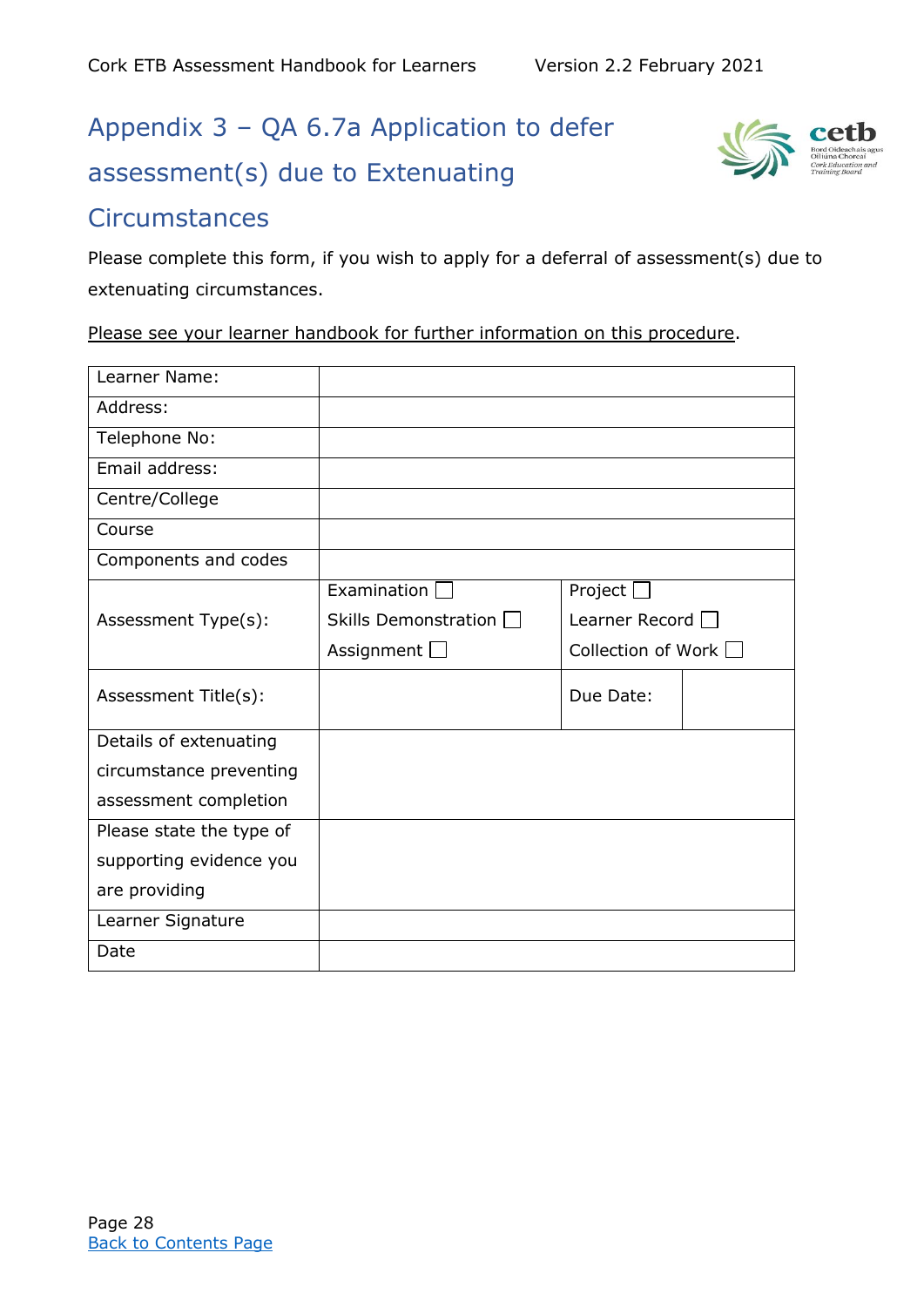## Appendix 4 - QA 6.10.7a Application Form for Appeal of Assessment Malpractice Finding



Please complete this form in BLOCK letters and send to the [Insert name of the FET Director or relevant line manager for appeals] no later than 10 working days from the date of you were notified of the assessment malpractice findings.

<span id="page-38-0"></span>

| <b>Appellant Name:</b>                                             |                                                |    |  |  |
|--------------------------------------------------------------------|------------------------------------------------|----|--|--|
| Address:                                                           |                                                |    |  |  |
|                                                                    |                                                |    |  |  |
| Contact number:                                                    |                                                |    |  |  |
| Email address:                                                     |                                                |    |  |  |
| Reason for your appeal (please tick one box only)                  |                                                |    |  |  |
| Malpractice was not dealt with in accordance with procedures       |                                                |    |  |  |
| Regulations did not adequately cover the circumstances relating to |                                                |    |  |  |
| the malpractice                                                    |                                                |    |  |  |
| New information is now available that was not available to the     |                                                |    |  |  |
| investigation                                                      |                                                |    |  |  |
|                                                                    | Explain the reason for this appeal application |    |  |  |
|                                                                    |                                                |    |  |  |
|                                                                    |                                                |    |  |  |
| Print Name:                                                        |                                                |    |  |  |
|                                                                    |                                                |    |  |  |
| Date:<br>Signature:                                                |                                                |    |  |  |
| For official use only                                              |                                                |    |  |  |
| Report (Section 4) Completed                                       | Yes                                            | No |  |  |
| Signature:                                                         |                                                |    |  |  |
| Date:                                                              |                                                |    |  |  |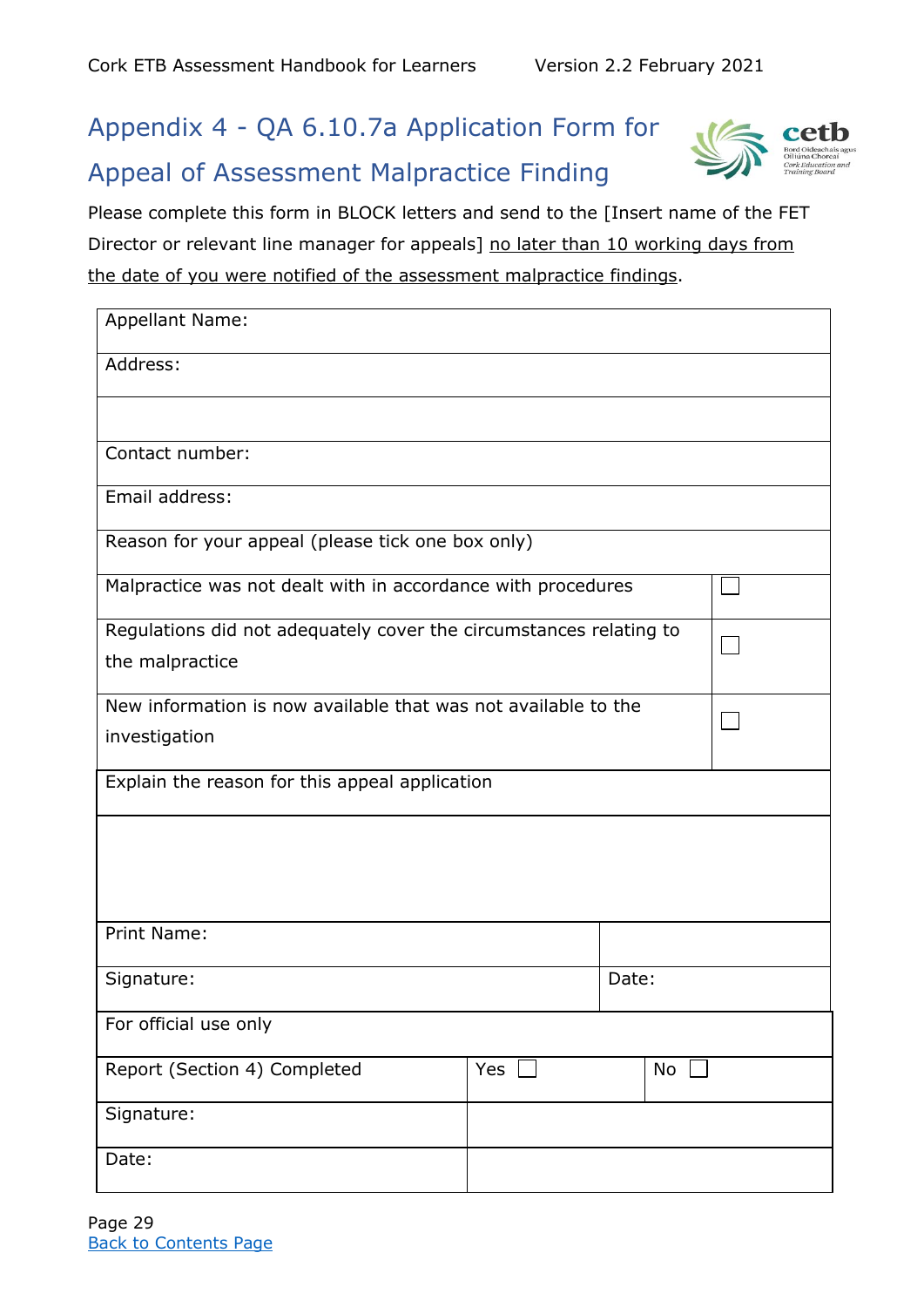## <span id="page-39-0"></span>Appendix 5 - QA 6.6a Specific Details of Needs

## Recognised & the Appropriate Evidence Required



| 1 Learning Difficulty               |                                        |  |  |  |
|-------------------------------------|----------------------------------------|--|--|--|
| Type of Disability/Need             | Report Accepted from Medical           |  |  |  |
|                                     | Consultant/Specialist                  |  |  |  |
| Specific Learning Difficulty incl.  | An Education Psychologist              |  |  |  |
| Dyslexia and Dyscalculia.           | assessment completed by an             |  |  |  |
|                                     | appropriately qualified                |  |  |  |
|                                     | psychologist.                          |  |  |  |
|                                     | A Dyslexic Adult Screen Test           |  |  |  |
|                                     | (DAST) completed by a trained          |  |  |  |
|                                     | practitioner will be accepted for      |  |  |  |
|                                     | dyslexia.                              |  |  |  |
|                                     | There is no age limit to the report.   |  |  |  |
| Developmental Coordination Disorder | Appropriately qualified                |  |  |  |
| (DCD) - Dyspraxia/Dysgraphia        | psychologist, Occupational             |  |  |  |
|                                     | Therapist, Neurologist or              |  |  |  |
|                                     | Chartered Physiotherapist who is a     |  |  |  |
|                                     | member of their respective             |  |  |  |
|                                     | professional or regulatory body.       |  |  |  |
|                                     | There is no age limit to the report.   |  |  |  |
| <b>General Learning Disability</b>  | An Education Psychologist<br>$\bullet$ |  |  |  |
|                                     | assessment completed by an             |  |  |  |
|                                     | appropriately qualified                |  |  |  |
|                                     | psychologist.                          |  |  |  |
|                                     | There is no age limit to the report.   |  |  |  |
| 2 Hearing Difficulty                |                                        |  |  |  |
| Type of Disability/Need             | Report Accepted from Medical           |  |  |  |
|                                     | Consultant/Specialist                  |  |  |  |
| Learners who have an Audiogram      | Diagnostic/ Clinical Audiologist       |  |  |  |
|                                     | registered with the Irish Academy      |  |  |  |
|                                     | of Audiologists (IAA) OR               |  |  |  |
|                                     | HSE Audiologist.                       |  |  |  |
| Applicants attending School for the | Principal of School for the Deaf.      |  |  |  |
| Deaf                                |                                        |  |  |  |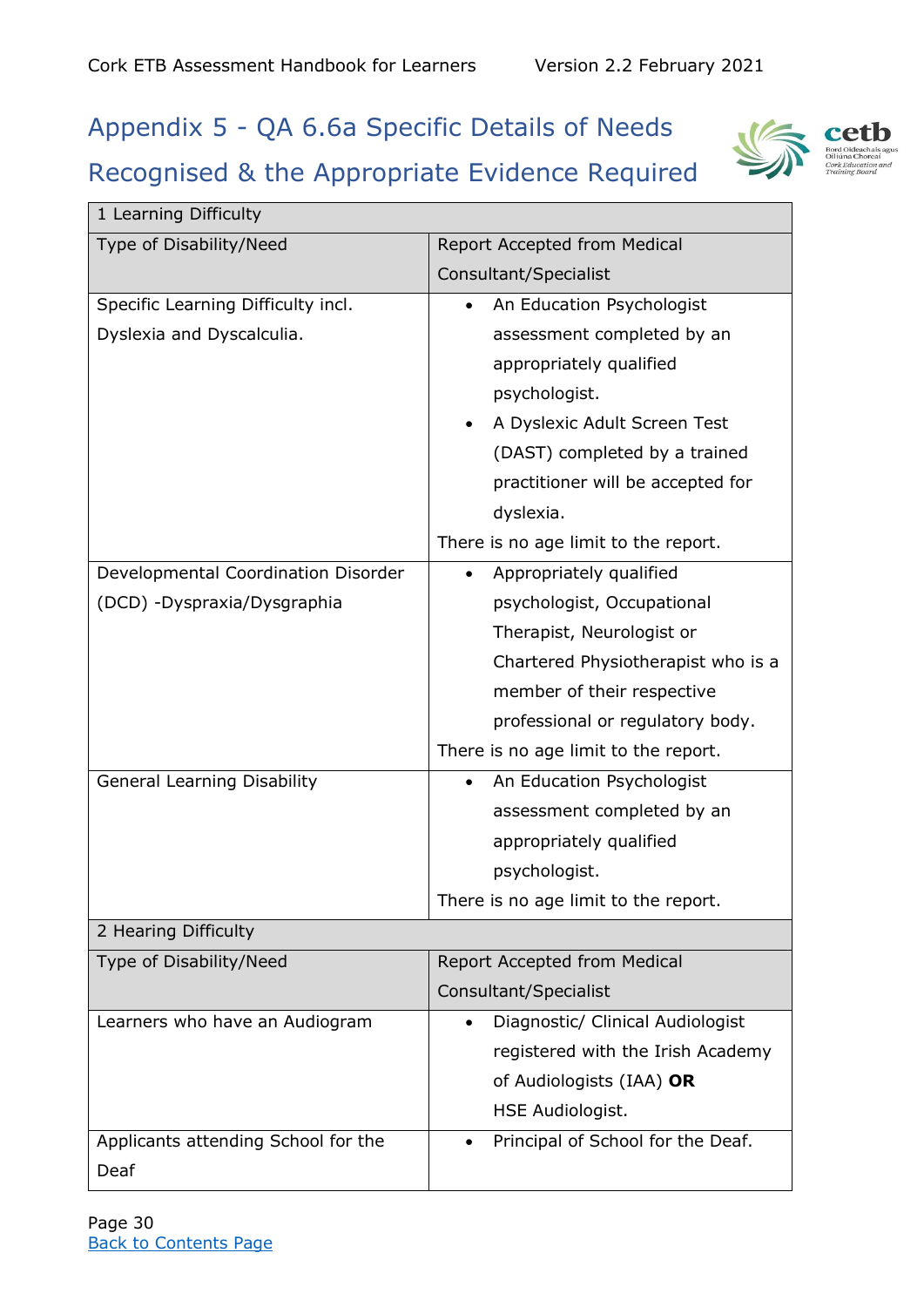| Applicants who are recipients of a        | Ear Nose and Throat (ENT)<br>$\bullet$     |  |  |  |  |
|-------------------------------------------|--------------------------------------------|--|--|--|--|
| cochlear implant                          | Consultant OR                              |  |  |  |  |
|                                           | Cochlear Implant Programme                 |  |  |  |  |
|                                           | Coordinator                                |  |  |  |  |
| 3 Visual Difficulty                       |                                            |  |  |  |  |
| Type of Disability/Need                   | Report Accepted from Medical               |  |  |  |  |
|                                           | Consultant/Specialist                      |  |  |  |  |
| Blind/Vision Impaired (Including, but     | Ophthalmologist/ Ophthalmic<br>$\bullet$   |  |  |  |  |
| not exclusive - Aniridia, Best's disease, | Surgeon                                    |  |  |  |  |
| Charles Bonnet syndrome, Coat's           |                                            |  |  |  |  |
| disease, Coloboma Congenital              |                                            |  |  |  |  |
| cataracts, Corneal dystrophies            |                                            |  |  |  |  |
| (including Keratoconus), Corneal          |                                            |  |  |  |  |
| transplantation, Diabetes-related eye     |                                            |  |  |  |  |
| conditions, Hemianopsia, Glaucoma,        |                                            |  |  |  |  |
| High degree myopia, Macular Hole,         |                                            |  |  |  |  |
| Nystagmus, Retinitis pigmentosa,          |                                            |  |  |  |  |
| Retinal vessel occlusion, Retinopathy     |                                            |  |  |  |  |
| of prematurity, Stargardt's macular       |                                            |  |  |  |  |
| dystrophy, Stickler Syndrome, Thyroid     |                                            |  |  |  |  |
| eye disease, Uveitis, Lawrence Moon       |                                            |  |  |  |  |
| Biedel Syndrome, Alstrom Syndrome)        |                                            |  |  |  |  |
| 4 Physical Difficulty                     |                                            |  |  |  |  |
| Type of Disability/Need                   | Report Accepted from Medical               |  |  |  |  |
|                                           | Consultant/Specialist                      |  |  |  |  |
| <b>Physical Disability</b>                | Orthopaedic Consultant or other            |  |  |  |  |
| (Including (but not exclusively)          | relevant Consultant                        |  |  |  |  |
| Cerebral Palsy, Brittle Bone Disease,     | There is no age limit on the report.       |  |  |  |  |
| Spina Bifida,                             |                                            |  |  |  |  |
| Rheumatoid/Osteoarthritis, Spinal Cord    |                                            |  |  |  |  |
| Injuries, Muscular Dystrophy,             |                                            |  |  |  |  |
| Hydrocephalus)                            |                                            |  |  |  |  |
| Neurological Conditions (including but    | Neurologist or other relevant<br>$\bullet$ |  |  |  |  |
| not exclusive - Epilepsy, Guillain-Barre  | Consultant                                 |  |  |  |  |
| Syndrome, Huntington's Disease, Brain     | There is no age limit on the report.       |  |  |  |  |
| Tumour, Multiple Sclerosis, Motor         |                                            |  |  |  |  |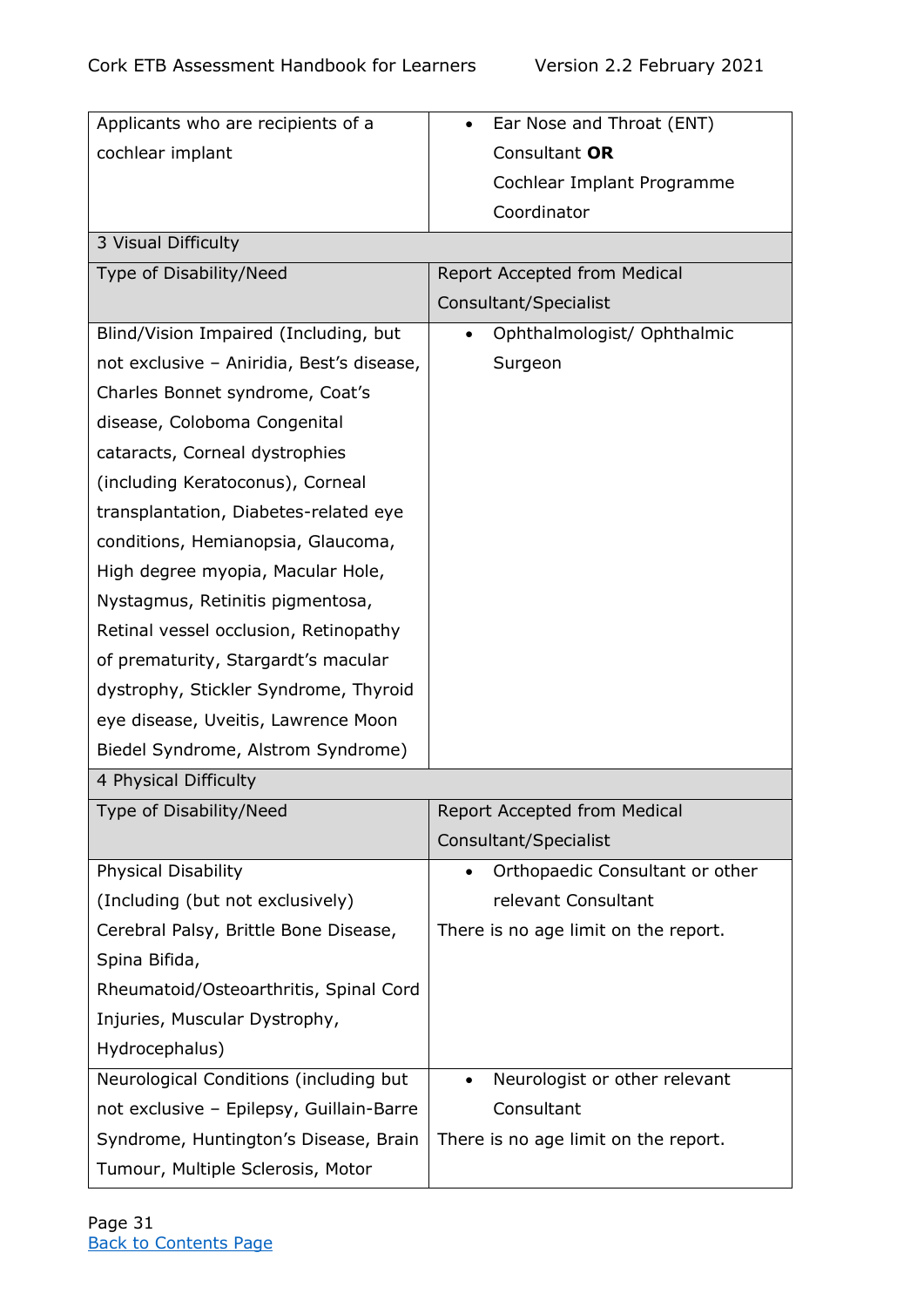| Neuron Disease, Friedreich's Ataxia,          |                                                |
|-----------------------------------------------|------------------------------------------------|
| Head/Traumatic Brain Injury, Stroke,          |                                                |
| Parkinson's Disease, Spinal Muscular          |                                                |
| Atrophy)                                      |                                                |
| Speech, Language and Communication            | Speech and Language Therapist                  |
| Disorder (Including (but not                  | There is no age limit on the report.           |
| exclusively) Stammering; Receptive            |                                                |
| and/or Expressive Language Disorders;         |                                                |
| Unintelligibility due to a phonological       |                                                |
| disorder, articulation disorder               |                                                |
| associated with structural anomalies;         |                                                |
| Acquired communication disorders              |                                                |
| such as Aphasia, Anomia, Dysarthria,          |                                                |
| Dyspraxia resulting from neurological         |                                                |
| conditions, or any Neurodegenerative,         |                                                |
| or genetic disease associated with            |                                                |
| impaired communication and social             |                                                |
| interaction)                                  |                                                |
| <b>Significant Ongoing Illness</b>            | Relevant Consultant/Specialist<br>$\bullet$    |
| (Including (but not exclusively)              | appropriate to the disability/                 |
| Diabetes Type 1, Cystic Fibrosis (CF),        | condition.                                     |
| Severe Crohn's Disease, Severe                | In cases where an applicant is in              |
| <b>Ulcerative Colitis and Irritable Bowel</b> | the care of the relevant                       |
| Disease (IBD), Chronic Fatigue,               | Consultant/ Specialist, the                    |
| Cancers)                                      | evidence of a disability can be                |
|                                               | provided by a Registrar who is a               |
|                                               | member of their team.                          |
|                                               | The report must be less than 3 years old.      |
| 5 Mental Health and Behavioural Difficulty    |                                                |
| Type of Disability/Need                       | Report Accepted from Medical                   |
|                                               | Consultant/Specialist                          |
| Autism Spectrum Disorder (including           | Report by Consultant Psychiatrist<br>$\bullet$ |
| Asperger's Syndrome)                          | <b>OR</b>                                      |
|                                               | Psychologist OR                                |
|                                               | Neurologist OR                                 |
|                                               | Paediatrician.                                 |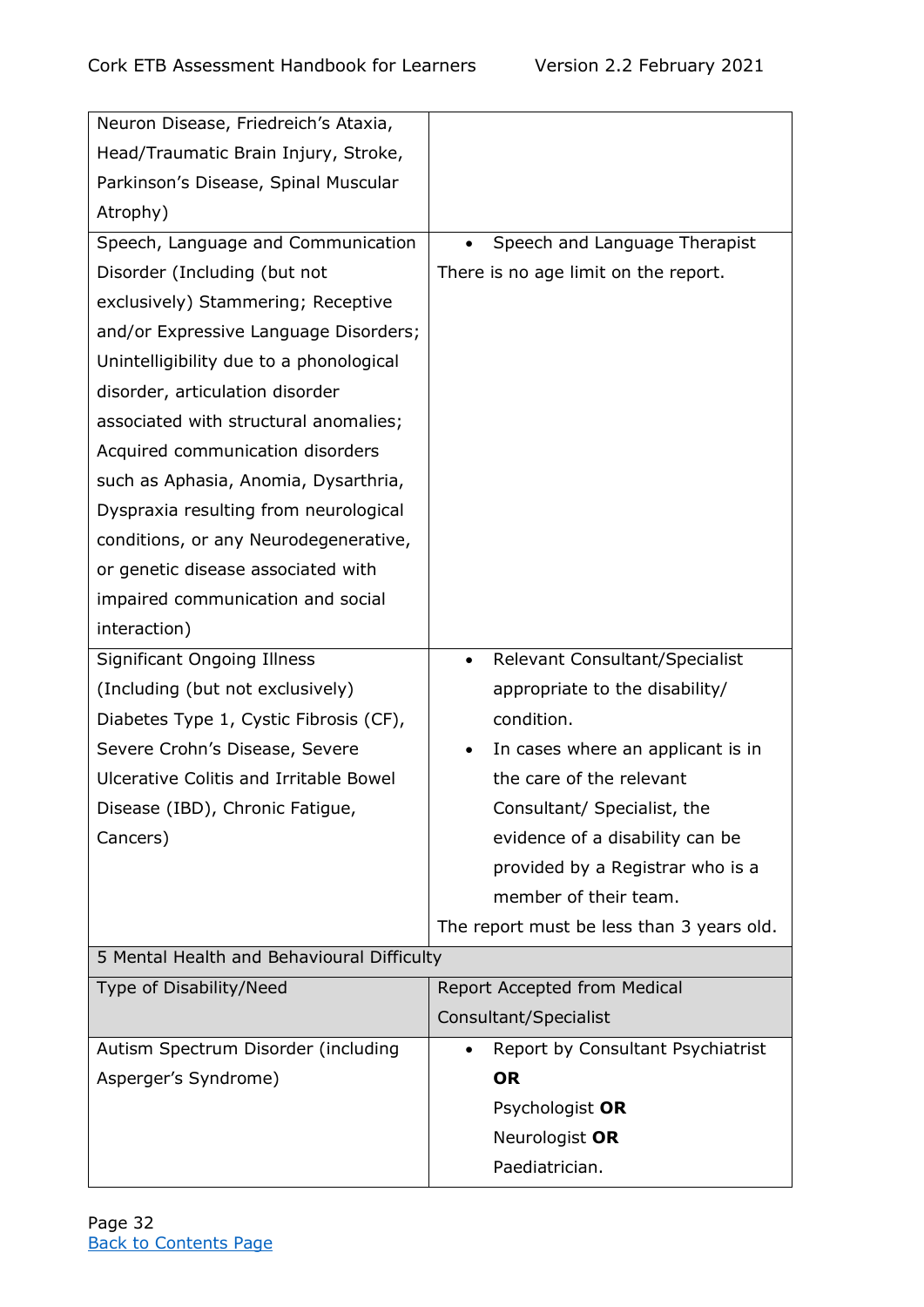|                                         | All of whom are a member of his            |
|-----------------------------------------|--------------------------------------------|
|                                         | or her professional or regulatory          |
|                                         | body.                                      |
|                                         | In cases where an applicant is in          |
|                                         | the care of a Consultant                   |
|                                         | Psychiatrist, Neurologist or               |
|                                         | Paediatrician, a Registrar who is a        |
|                                         | member of their team can provide           |
|                                         | the evidence of a disability.              |
|                                         | There is no age limit to the report.       |
| Attention Deficit Disorder/             | Consultant Psychiatrist OR                 |
| <b>Attention Deficit Hyperactivity</b>  | Psychologist OR                            |
| Disorder                                | Neurologist OR                             |
|                                         | Paediatrician.                             |
|                                         | All of whom are a member of his or her     |
|                                         | professional or regulatory body.           |
|                                         | In cases where an applicant is in the care |
|                                         | of a Consultant Psychiatrist, Neurologist  |
|                                         | or Paediatrician, a Registrar who is a     |
|                                         | member of their team can provide the       |
|                                         | evidence of a disability.                  |
|                                         | There is no age limit to the report.       |
| Mental Health Condition (including, but | Consultant Psychiatrist on Specialist      |
| not exclusive- Bipolar Disorder,        | Register.                                  |
| Schizophrenia, Clinical Depressive      | In cases where an applicant is in the care |
| Conditions, Severe Anxiety, Severe      | of a Consultant Psychiatrist, the          |
| Phobias, OCD, Severe Eating             | Psychiatric Registrar can provide the      |
| Disorders, Psychosis.                   | evidence of a disability.                  |
|                                         | Consultant Psychiatrist should be listed   |
|                                         | on the Specialist Register of the Medical  |
|                                         | Council of Ireland.                        |
|                                         | Report must be less than 3 years old.      |
|                                         |                                            |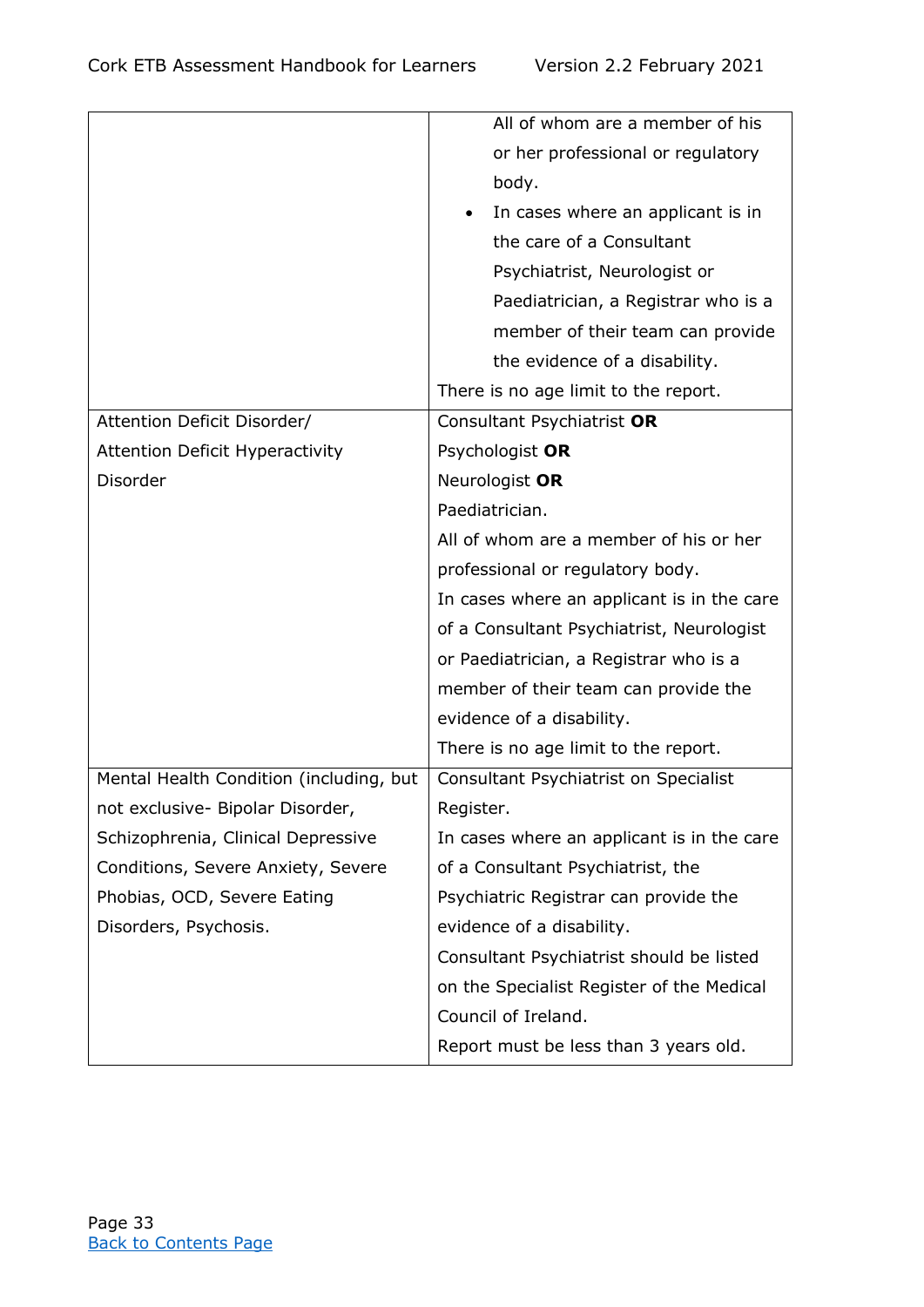## Appendix 6 – QA 6.6b Application Form for

#### <span id="page-43-0"></span>Reasonable Accommodation in Assessment

#### Section A: To be completed by the learner

| <b>Learner Details</b>   |  |
|--------------------------|--|
| Full Name:               |  |
| Date of Birth:           |  |
| Centre:                  |  |
| Programme being studied: |  |

| Disability/Specific Need Information              |  |  |  |
|---------------------------------------------------|--|--|--|
| Disability Type (Please tick primary disability): |  |  |  |
| 1) Learning Difficulty                            |  |  |  |
| 2) Hearing Difficulty                             |  |  |  |
| 3) Visual Difficulty                              |  |  |  |
| 4) Physical Difficulty                            |  |  |  |
| 5) Mental Health or Behavioural Difficulty        |  |  |  |

Please state the specific name of the disability or specific needs:

#### Please state if there are any other disabilities or specific needs:

Evidence being provided:

| A. Report completed by the appropriate medical consultant/specialist           |  |
|--------------------------------------------------------------------------------|--|
| <b>B.</b> Evidence of previous reasonable accommodations provided in Irish     |  |
| <b>State Examinations</b>                                                      |  |
| <b>C.</b> This form completed by the appropriate medical consultant/specialist |  |
| D. This form completed by a general practitioner (GP) to confirm that they     |  |
| have documentation from the appropriate specialist consultant listed on        |  |
| file confirming the diagnosis.                                                 |  |

Learner's Signature: \_\_\_\_\_\_\_\_\_\_\_\_\_\_\_\_\_\_\_\_\_\_\_\_\_\_\_\_\_\_Date: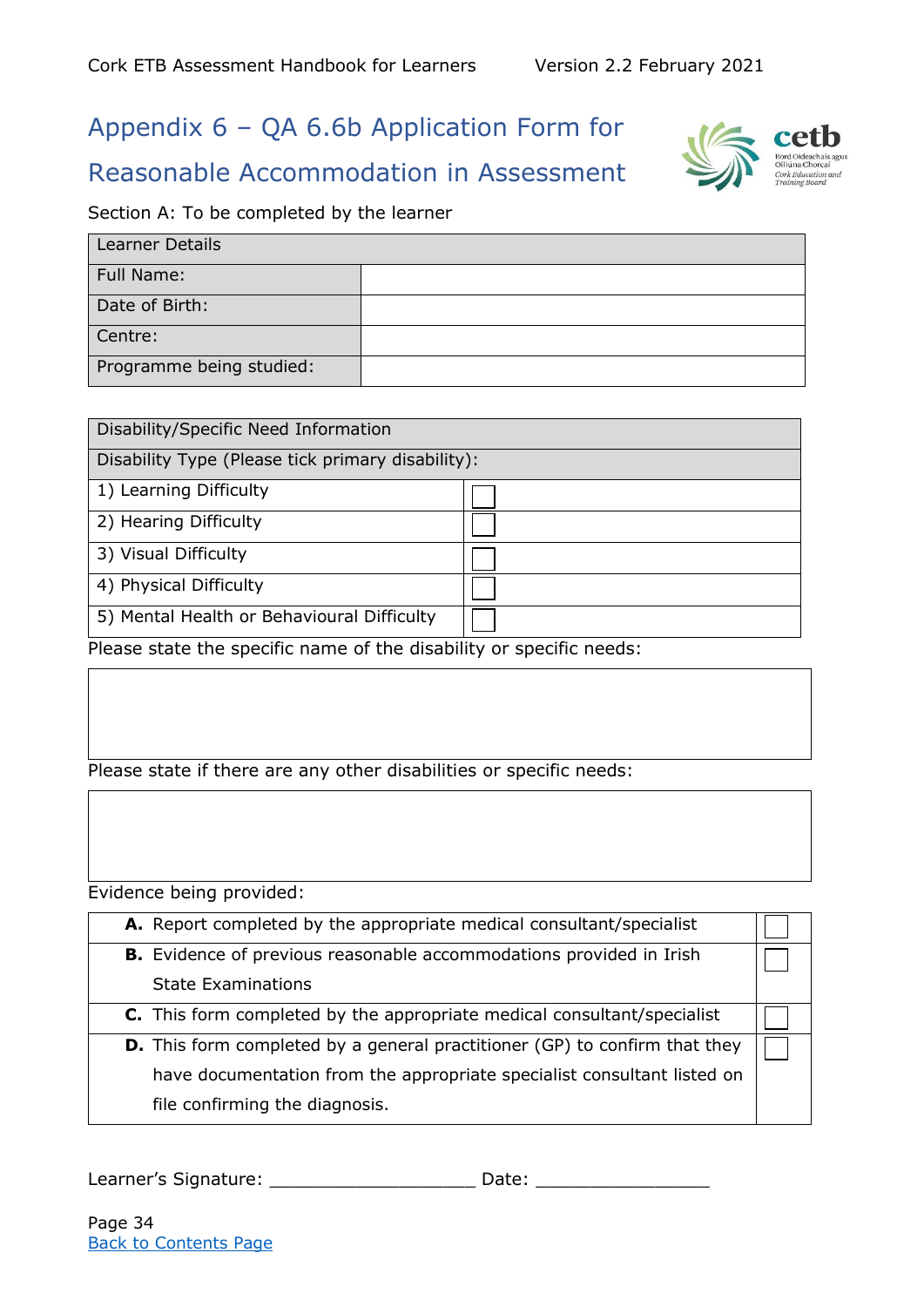Section B: To be completed by Medical Consultant/Specialist or General Practitioner.

| Please confirm if the specific need identified above is permanent, temporary or |                                                                                      |
|---------------------------------------------------------------------------------|--------------------------------------------------------------------------------------|
| fluctuating.                                                                    |                                                                                      |
| Permanent<br>Temporary                                                          | Fluctuating                                                                          |
|                                                                                 | How does the disability/medical condition impact on the applicant's ability to study |
| and participate in school/college (e.g. impact on school attendance, ability to |                                                                                      |
| engage with the curriculum, examination performance etc.)?                      |                                                                                      |
|                                                                                 |                                                                                      |
|                                                                                 |                                                                                      |
|                                                                                 |                                                                                      |
|                                                                                 |                                                                                      |
|                                                                                 |                                                                                      |
|                                                                                 | What recommendations would you make for reasonable accommodation to enable           |
| equal participation in Further Education?                                       |                                                                                      |
|                                                                                 |                                                                                      |
|                                                                                 |                                                                                      |
|                                                                                 |                                                                                      |
|                                                                                 |                                                                                      |
| Where a Medical Consultant/Specialist has completed this form:                  |                                                                                      |
| I confirm that the learner named above has the specific need or disability as   |                                                                                      |
| outlined                                                                        |                                                                                      |
| Name and Title of                                                               |                                                                                      |
| Consultant/Specialist:                                                          |                                                                                      |
| Address:                                                                        |                                                                                      |
|                                                                                 |                                                                                      |
| <b>Consultants Signature:</b>                                                   |                                                                                      |
|                                                                                 |                                                                                      |
| Date:                                                                           |                                                                                      |
|                                                                                 |                                                                                      |
| <b>Official Stamp:</b>                                                          |                                                                                      |
| Please stamp here or attach a                                                   |                                                                                      |
| business card or headed                                                         |                                                                                      |
| paper.                                                                          |                                                                                      |
|                                                                                 |                                                                                      |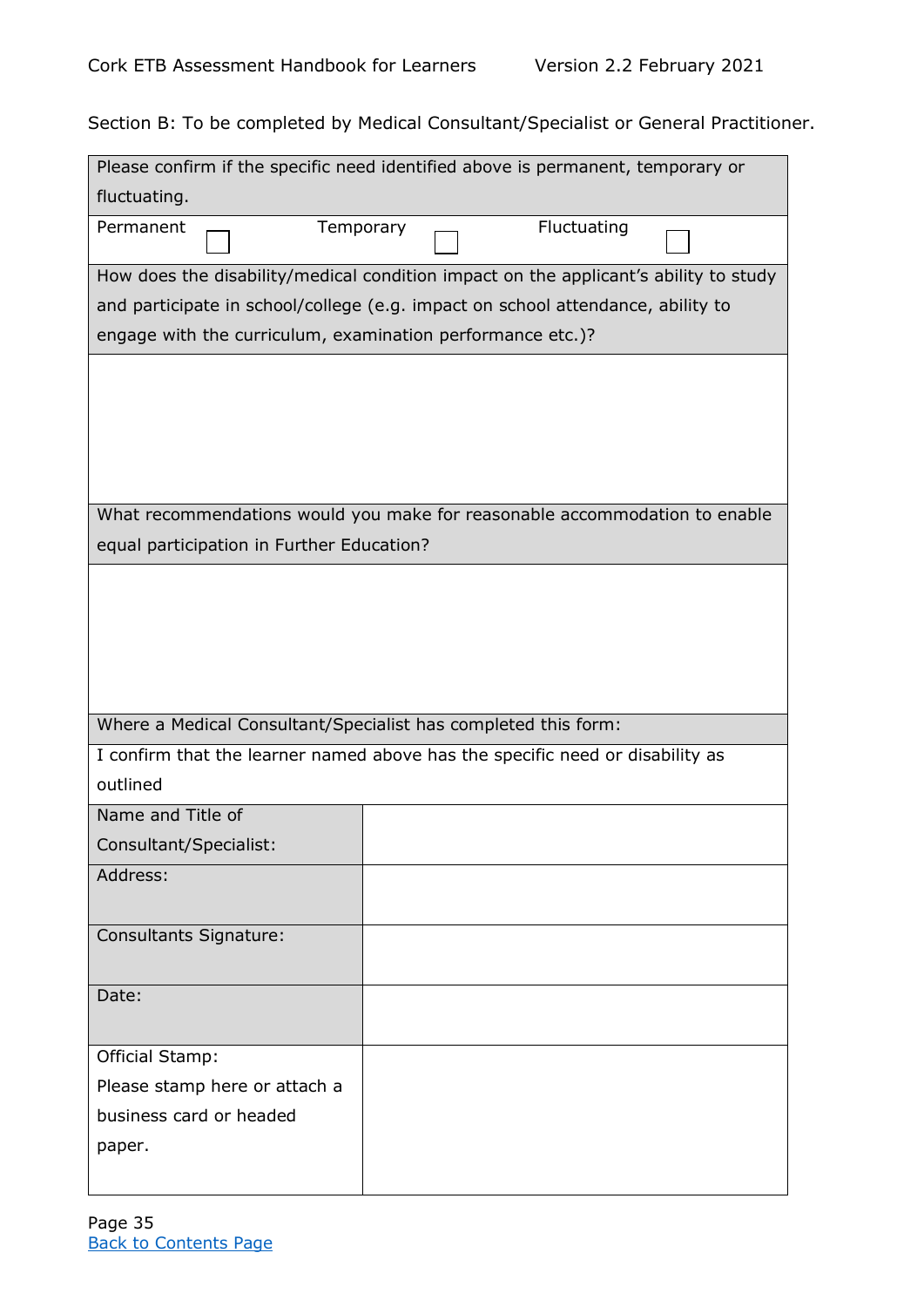| Where a General Practitioner has completed this form:     |                                                                                       |  |  |
|-----------------------------------------------------------|---------------------------------------------------------------------------------------|--|--|
|                                                           | I confirm that the learner identified has the specific need or disability as outlined |  |  |
|                                                           | and I have a report or other documentation on file from the appropriate Specialist    |  |  |
| or Medical Consultant, which can be produced if required. |                                                                                       |  |  |
| Please provide the name, and                              |                                                                                       |  |  |
| address of the recognised                                 |                                                                                       |  |  |
| Specialist/Medical Consultant                             |                                                                                       |  |  |
| that has diagnosed this learner                           |                                                                                       |  |  |
| Date of Report or letter of                               |                                                                                       |  |  |
| diagnosis from the Specialist                             |                                                                                       |  |  |
| or Medical Consultant                                     |                                                                                       |  |  |
| Name and Title of General                                 |                                                                                       |  |  |
| Practitioner:                                             |                                                                                       |  |  |
| Address:                                                  |                                                                                       |  |  |
|                                                           |                                                                                       |  |  |
| IMC No (GP only)                                          |                                                                                       |  |  |
|                                                           |                                                                                       |  |  |
| <b>GP Signature:</b>                                      |                                                                                       |  |  |
|                                                           |                                                                                       |  |  |
| Date:                                                     |                                                                                       |  |  |
|                                                           |                                                                                       |  |  |
| Official Stamp:                                           |                                                                                       |  |  |
| Please stamp here or attach a                             |                                                                                       |  |  |
| business card or headed paper                             |                                                                                       |  |  |
|                                                           |                                                                                       |  |  |
|                                                           |                                                                                       |  |  |
|                                                           |                                                                                       |  |  |
|                                                           |                                                                                       |  |  |
|                                                           |                                                                                       |  |  |
|                                                           |                                                                                       |  |  |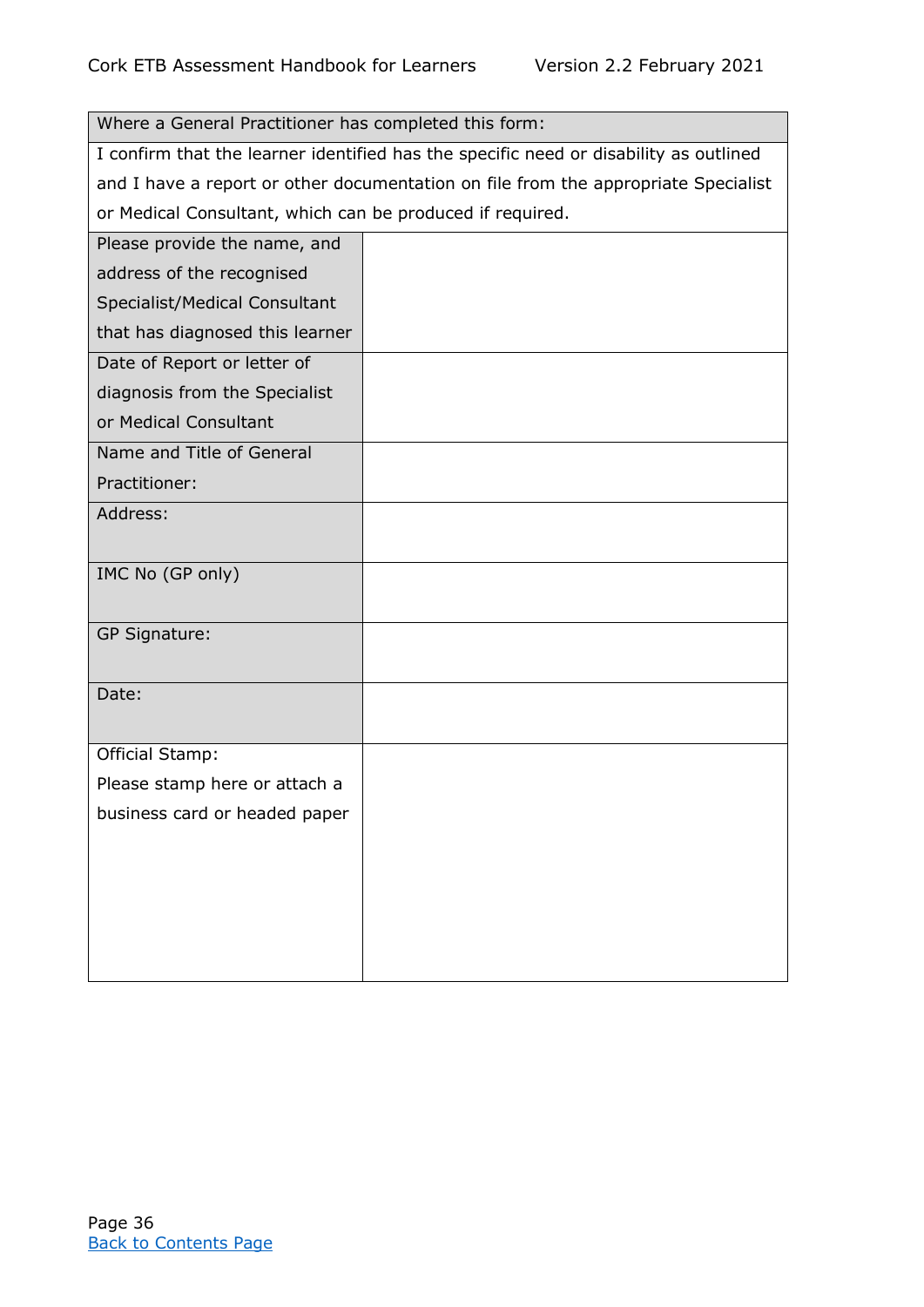Section C: To be completed by designated staff member in centre

Based on the information provided on this application form and meeting with the learner on [insert date] \_\_\_\_\_\_\_ and discussions with the assessors involved

 $\_$  , and the set of the set of the set of the set of the set of the set of the set of the set of the set of the set of the set of the set of the set of the set of the set of the set of the set of the set of the set of th

 $\_$  , and the set of the set of the set of the set of the set of the set of the set of the set of the set of the set of the set of the set of the set of the set of the set of the set of the set of the set of the set of th

 $\_$  ,  $\_$  ,  $\_$  ,  $\_$  ,  $\_$  ,  $\_$  ,  $\_$  ,  $\_$  ,  $\_$  ,  $\_$  ,  $\_$  ,  $\_$  ,  $\_$  ,  $\_$  ,  $\_$  ,  $\_$  ,  $\_$  ,  $\_$  ,  $\_$  ,  $\_$  ,  $\_$  ,  $\_$  ,  $\_$  ,  $\_$  ,  $\_$  ,  $\_$  ,  $\_$  ,  $\_$  ,  $\_$  ,  $\_$  ,  $\_$  ,  $\_$  ,  $\_$  ,  $\_$  ,  $\_$  ,  $\_$  ,  $\_$  ,

 $\_$  , and the set of the set of the set of the set of the set of the set of the set of the set of the set of the set of the set of the set of the set of the set of the set of the set of the set of the set of the set of th

 $(A)$  The following accommodations will be provided:

This information was communicated to the relevant assessment coordinator or assessor on [insert date]

OR

 $(B)$  There is insufficient evidence to warrant reasonable accommodation.

Name of designated staff member: \_\_\_\_\_\_\_\_\_\_\_\_\_\_\_\_\_\_\_\_\_\_\_\_\_\_\_\_

Signature \_\_\_\_\_\_\_\_\_\_\_\_\_\_\_\_\_\_\_\_\_\_\_\_Date: \_\_\_\_\_\_\_\_\_\_\_\_\_\_\_\_\_\_\_\_\_\_\_\_\_\_

This application should be kept in the learners file.

\_\_\_\_\_\_\_\_\_\_\_\_\_\_\_\_\_\_\_\_\_\_\_\_\_\_\_\_\_\_\_\_\_\_\_\_\_\_\_\_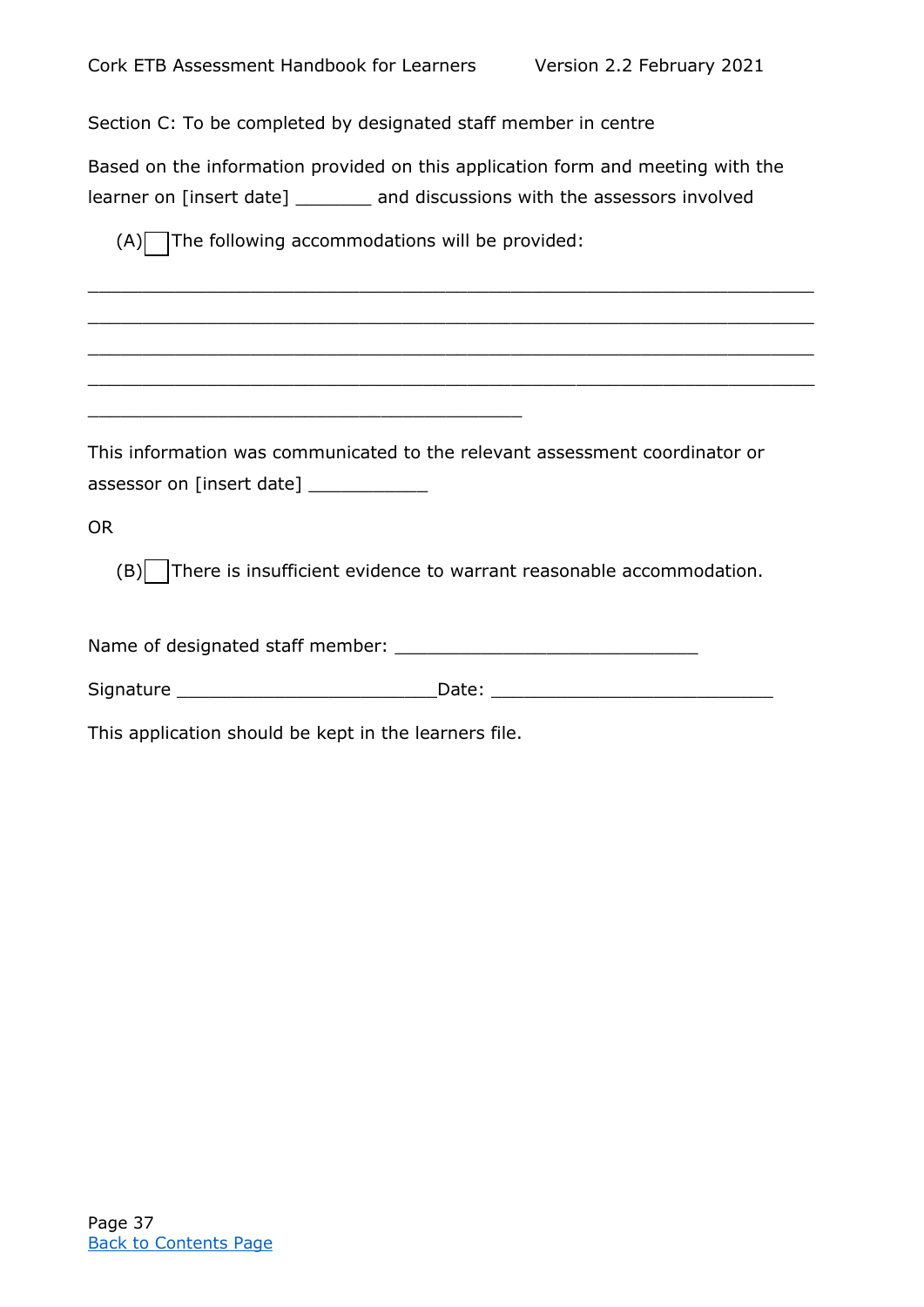## Appendix 7 - Learner Appeal/s Application

#### <span id="page-47-0"></span>Form



Learners wishing to appeal their received final result or any aspect of the assessment process must complete this form and return it and a fee of **€40.00** per appeal to their College/Centre before the deadline given with your results.

APPLICATIONS RECEIVED AFTER THIS DATE WILL NOT BE PROCESSED.

Candidates who have applied to the CAO must submit their appeal by the date set above. Appeals received after that date may not be considered by the CAO for the purpose of offers

A fee of **€40.00** is payable in respect of each result/grade being appealed. This fee is refundable in the case of successful appeals. Fees should be paid directly to their College/Centre.

APPEALS WILL NOT BE PROCESSED WITHOUT DIRECT PAYMENT TO CENTRE

College/Centre Name:

Learner's Name:

Learner's PPSN:

COMPONENT BEING APPEALED

| <b>COMPONENT CODE</b> | <b>COMPONENT TITLE</b>                           | ORIGINAL<br><b>RESULT &amp;</b><br><b>GRADE</b> | FEE PAID<br>(Please<br>tick) |
|-----------------------|--------------------------------------------------|-------------------------------------------------|------------------------------|
|                       |                                                  |                                                 | $\Box$                       |
|                       |                                                  |                                                 | $\Box$                       |
|                       |                                                  |                                                 | $\Box$                       |
|                       |                                                  |                                                 | $\Box$                       |
|                       |                                                  |                                                 | $\Box$                       |
|                       | TOTAL FEE DUE (Number of<br>Appeals $X \in (40)$ |                                                 | $\Box$                       |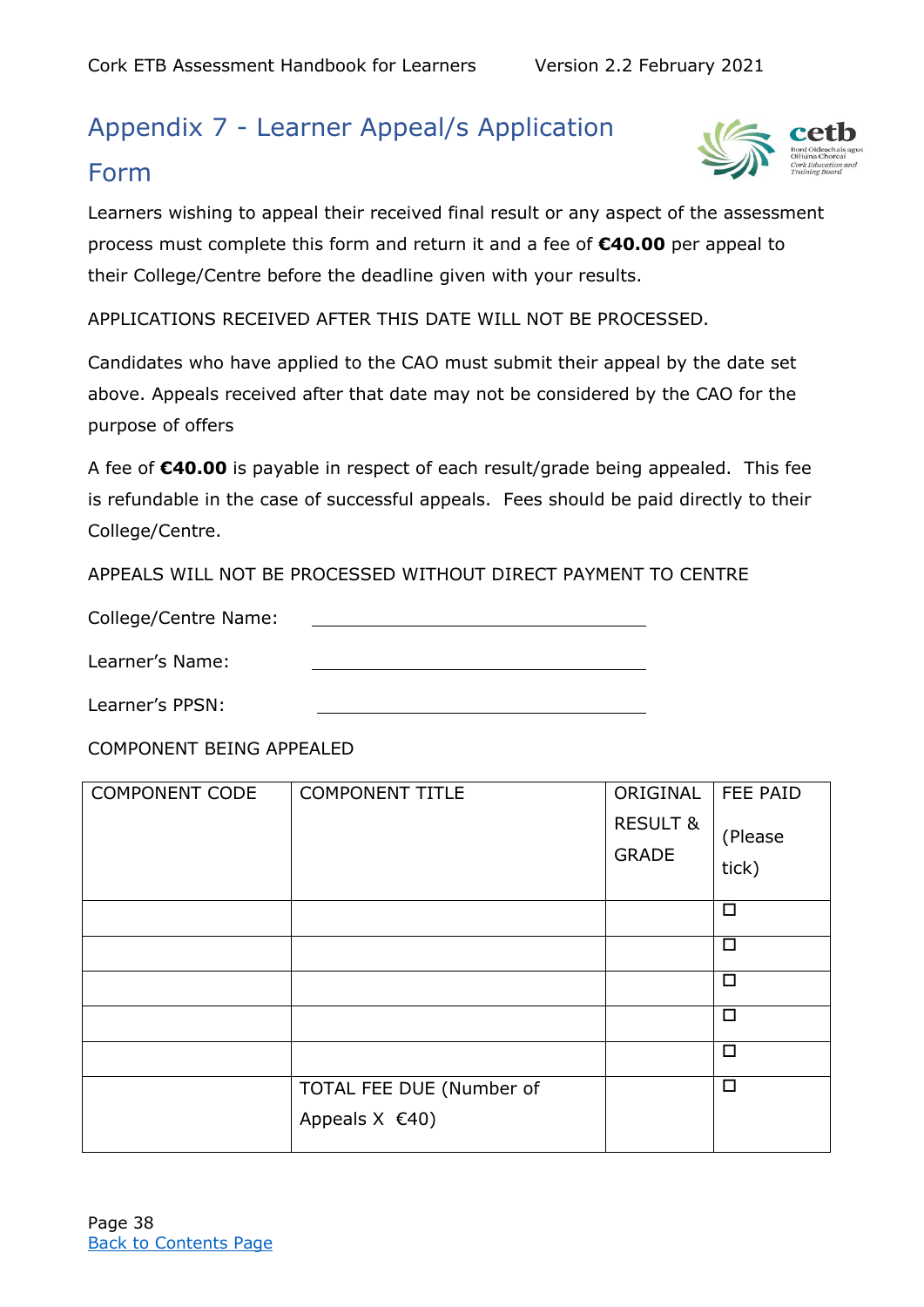Please tick if you have applied to CAO  $\Box$  I attach fee in the total amount of

 $\epsilon$  in respect of this Appeal/s  $\Box$  (please tick)

<span id="page-48-0"></span>

| Learner's Signature:      | Date: |
|---------------------------|-------|
|                           |       |
| Principal/Centre Manager: | Date: |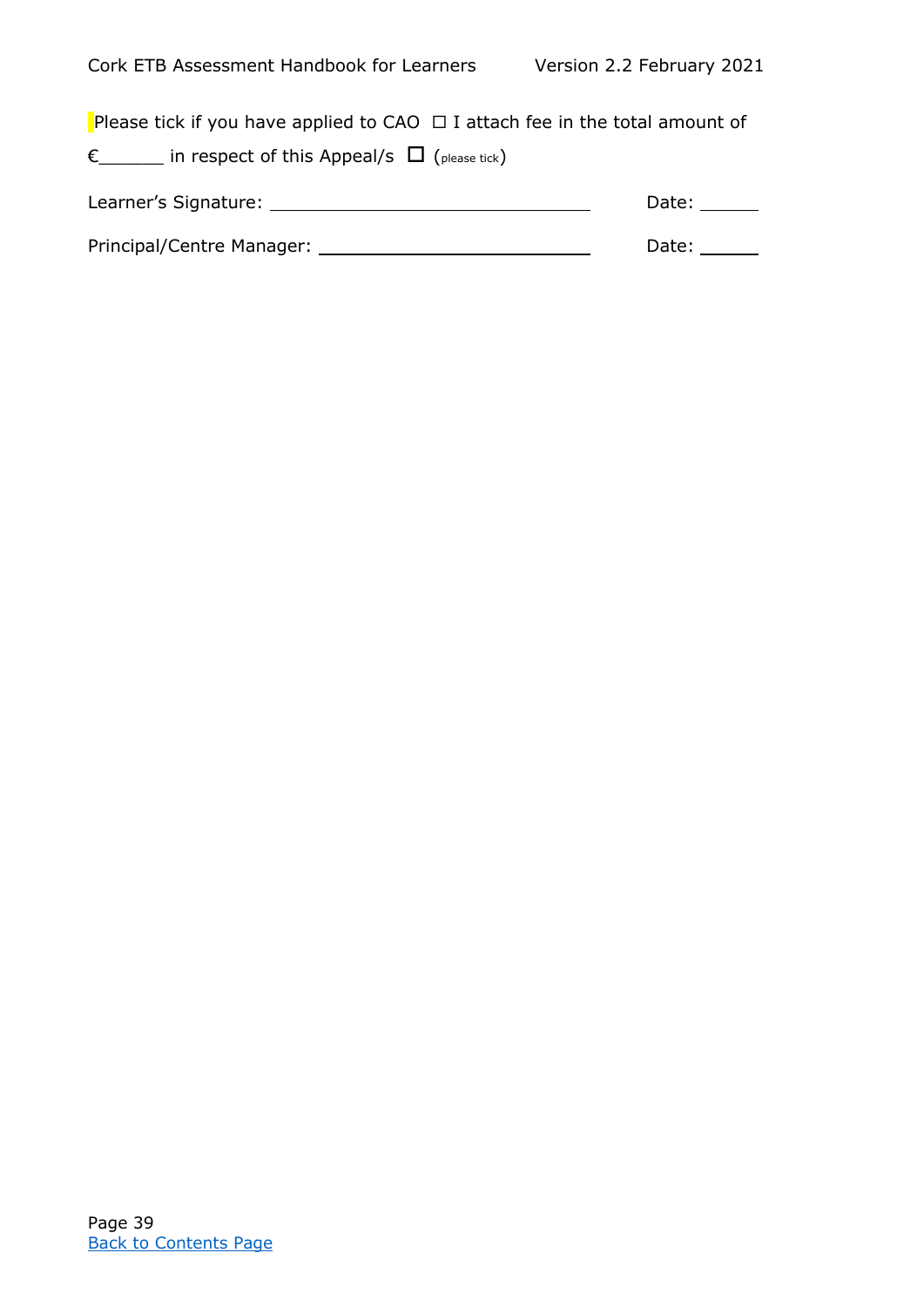## <span id="page-49-0"></span>Appendix 8 – QA 6.8a Application to Repeat an Examination on a PLC Programme



Please complete this form, if you wish to apply to repeat an examination when the overall component has not been passed. A learner cannot repeat to improve their grade or if they do not pass only one element of the assessment for that component. Unless exempt from paying exam fees a fee of €40 should be paid.

Please read your learner handbook for further information on repeating assessments

| Learner Name:                               |     |  |       |  |
|---------------------------------------------|-----|--|-------|--|
| Address:                                    |     |  |       |  |
| Telephone No:                               |     |  |       |  |
| Email address:                              |     |  |       |  |
| Course:                                     |     |  |       |  |
| Component and<br>codes:                     |     |  |       |  |
| Title of the<br>Assessment:                 |     |  |       |  |
| Date examination<br>was first<br>completed: |     |  |       |  |
| Result in overall<br>component:             |     |  |       |  |
| Learner<br>Signature:                       |     |  |       |  |
| Date:                                       |     |  |       |  |
| Exam Fees<br>Payable                        | Yes |  | No    |  |
| Approved by:                                |     |  | Date: |  |